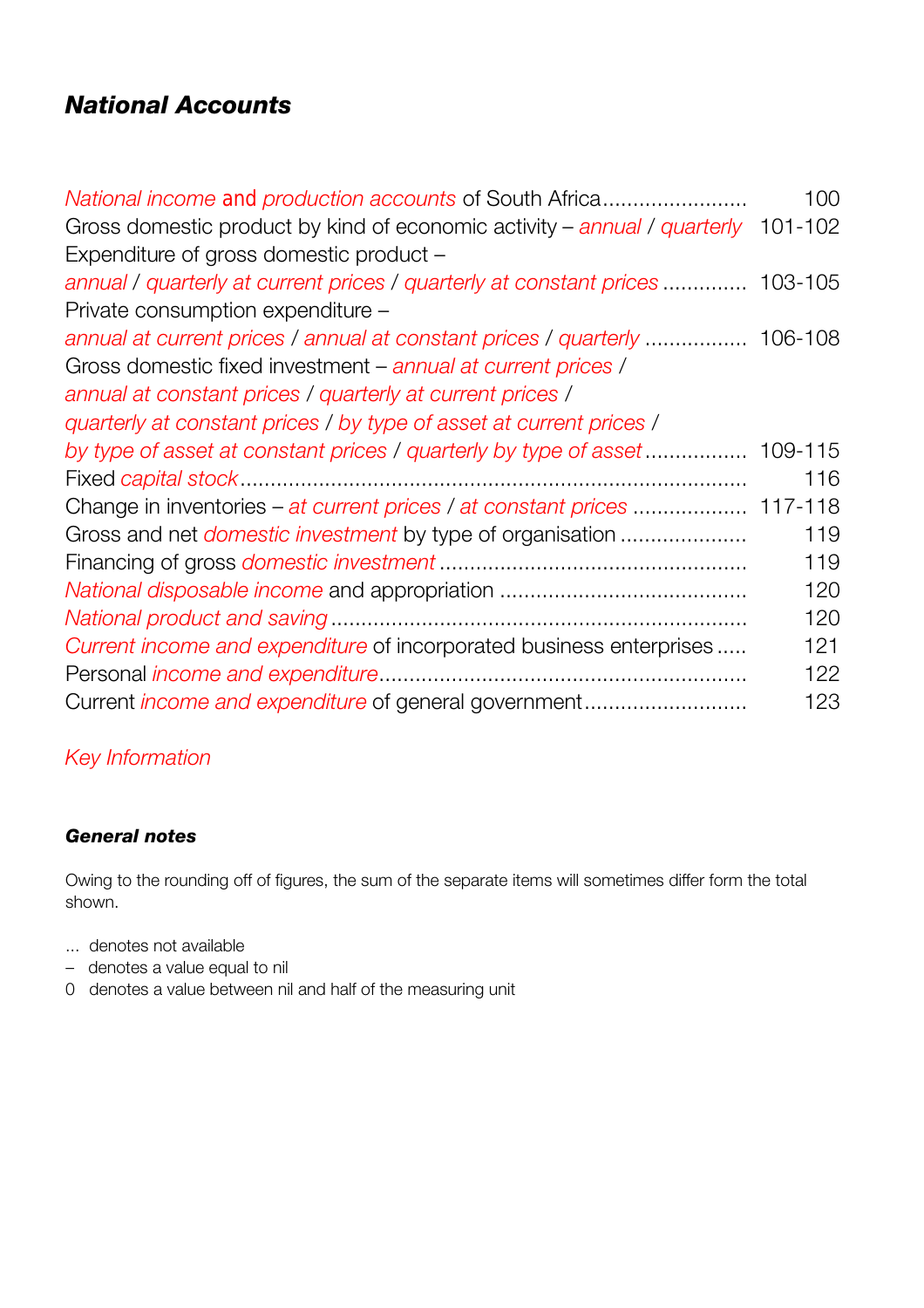# **Opsomming van bruto binnelandse produk, besteding Summary of gross domestic pro<br>en nasionale beskikbare inkome by and national disposable income en nasionale beskikbare inkome and national disposable income values**<br>Teen heersende pryse **and income in the set of the entity of the entity of the angle of the set of the set of the set of the set of the set of the se Teen heersende pryse At current prices and pricess and pricess and pricess and pricess and pricess and pricess and pricess and pricess and pricess and pricess and pricess and pricess and pricess and pricess and pricess**

R milioene

# <span id="page-1-0"></span>**NASIONALE INKOME- EN PRODUKSIEREKENINGE NATIONAL INCOME AND PRODUCTION ACCOUNTS<br>VAN SUID-AFRIKA<sup>\*</sup> OF SOUTH AFRICA<sup>\*</sup> OF SOUTH AFRICA<sup>\*</sup>**<br>Summary of gross domestic product, expenditure

|                                                                                                                                  | 1990    | 1991    | 1992    | 1993    | 1994    | 1995    | 1996    | 1997    |
|----------------------------------------------------------------------------------------------------------------------------------|---------|---------|---------|---------|---------|---------|---------|---------|
| Vergoeding van werknemers                                                                                                        | 147 615 | 168 393 | 190 003 | 210 565 | 231 630 | 258 345 | 285 089 | 312 420 |
| Netto bedryfsurplus <sup>1</sup>                                                                                                 | 56 763  | 63024   | 68 810  | 81 276  | 94 124  | 106 591 | 126817  | 137 789 |
| Voorsiening vir waardevermindering <sup>2</sup>                                                                                  | 42 937  | 46 720  | 50 272  | 54 108  | 59 338  | 65 936  | 72 151  | 79 348  |
| Bruto binnelandse produk teen faktorkoste                                                                                        | 247 315 | 278 137 | 309 085 | 345 949 | 385 092 | 430 872 | 484 057 | 529 557 |
| Indirekte belastings                                                                                                             | 33 049  | 36 301  | 38 479  | 45 643  | 53 153  | 59823   | 65 508  | 72 027  |
| min Subsidies                                                                                                                    | 4 3 0 4 | 4 3 6 4 | 5799    | 9 3 9 3 | 7 1 5 7 | 6081    | 6824    | 6726    |
| Bruto binnelandse produk teen markpryse                                                                                          | 276 060 | 310 074 | 341 765 | 382 199 | 431 088 | 484 614 | 542 741 | 594 858 |
| Private verbruiksbesteding                                                                                                       | 159 530 | 183 558 | 209 387 | 231 756 | 259 743 | 295 227 | 330 860 | 366 688 |
| Verbruiksbesteding deur die algemene owerheid <sup>3</sup><br>Consumption expenditure by general government <sup>3</sup> (6008J) | 52 702  | 61 169  | 70 077  | 79 786  | 90 342  | 96 792  | 110 492 | 126 962 |
| Bruto binnelandse vaste investering                                                                                              | 54 113  | 55 285  | 56711   | 59 304  | 69 226  | 81926   | 93 602  | 103 343 |
| Verandering in voorrade <sup>4</sup>                                                                                             | $-5479$ | $-2937$ | $-3498$ | 550     | 5880    | 9930    | 5 3 5 1 | $-4390$ |
| Respos                                                                                                                           | $-1474$ | $-2495$ | $-4732$ | $-4275$ | $-1926$ | $-171$  | $-4642$ | $-4577$ |
| <b>Bruto binnelandse besteding</b>                                                                                               | 259 392 | 294 580 | 327945  | 367 121 | 423 265 | 483 704 | 535 663 | 588 026 |
| Uitvoer van goedere en nie-faktordienste                                                                                         | 70714   | 74 220  | 79 105  | 91 233  | 103 098 | 121 857 | 149 361 | 165 185 |
| min Invoer van goedere en nie-faktordienste                                                                                      | 54 046  | 58726   | 65 285  | 76 155  | 95 275  | 120 947 | 142 283 | 158 353 |
| Besteding aan bruto binnelandse produk<br>(BBP teen markpryse)<br>Expenditure on gross domestic product                          |         |         |         |         |         |         |         |         |
| min Netto faktorbetalings aan die buiteland                                                                                      | 276 060 | 310 074 | 341 765 | 382 199 | 431 088 | 484 614 | 542 741 | 594 858 |
| Bruto nasionale produk teen markpryse                                                                                            | 11 529  | 9509    | 9 1 4 5 | 9458    | 9 1 9 0 | 10 955  | 14 0 57 | 15 144  |
|                                                                                                                                  | 264 531 | 300 565 | 332 620 | 372 741 | 421898  | 473 659 | 528 684 | 579 714 |
| Netto lopende oordragte ontvang van die buiteland<br>Net current transfers received from the rest of the world (6017J)           | 185     | 202     | 300     | 429     | 160     | 120     | $-313$  | $-501$  |
| min Respos                                                                                                                       | $-1474$ | $-2495$ | -4732   | $-4275$ | $-1926$ | $-171$  | $-4642$ | $-4577$ |
| Nasionale beskikbare inkome teen markpryse<br>National disposable income at market prices (6018J)                                | 266 190 | 303 262 | 337 652 | 377 445 | 423 984 | 473 950 | 533 013 | 583 790 |
| Reële bruto nasionale produk (teen 1990-pryse)<br>Real gross national product (at 1990 prices) (6016Y)                           | 264 531 | 263 437 | 257 231 | 261710  | 272 680 | 280 300 | 290 565 | 294 287 |

KB601

Gegewens vir die laaste vier jaar is voorlopig en onderhewig aan hersiening. \*

Ná voorsiening vir waardevermindering en ná aansuiwering vir voorraadwaardering. 1.

- 
- Teen vervangingswaarde.<br>Lopende besteding aan salarisse en lone en aan goedere en ander dienste van 'n nie-kapitale aard<br>van die algemene afdelings, (nie sakeondernemings nie), van openbare owerhede. Openbare<br>owerhede slui 2. 3.
- 4.

Data for the last four years are preliminary and subject to revision. \*

1. After provision for depreciation and after inventory valuation adjustment.

At replacement value.<br>Current expenditure on salaries and wages and on goods and other services of a non-<br>Capital nature of the general departments, (not business enterprises) of public authorities.<br>Public authorities incl 2. 3.

4.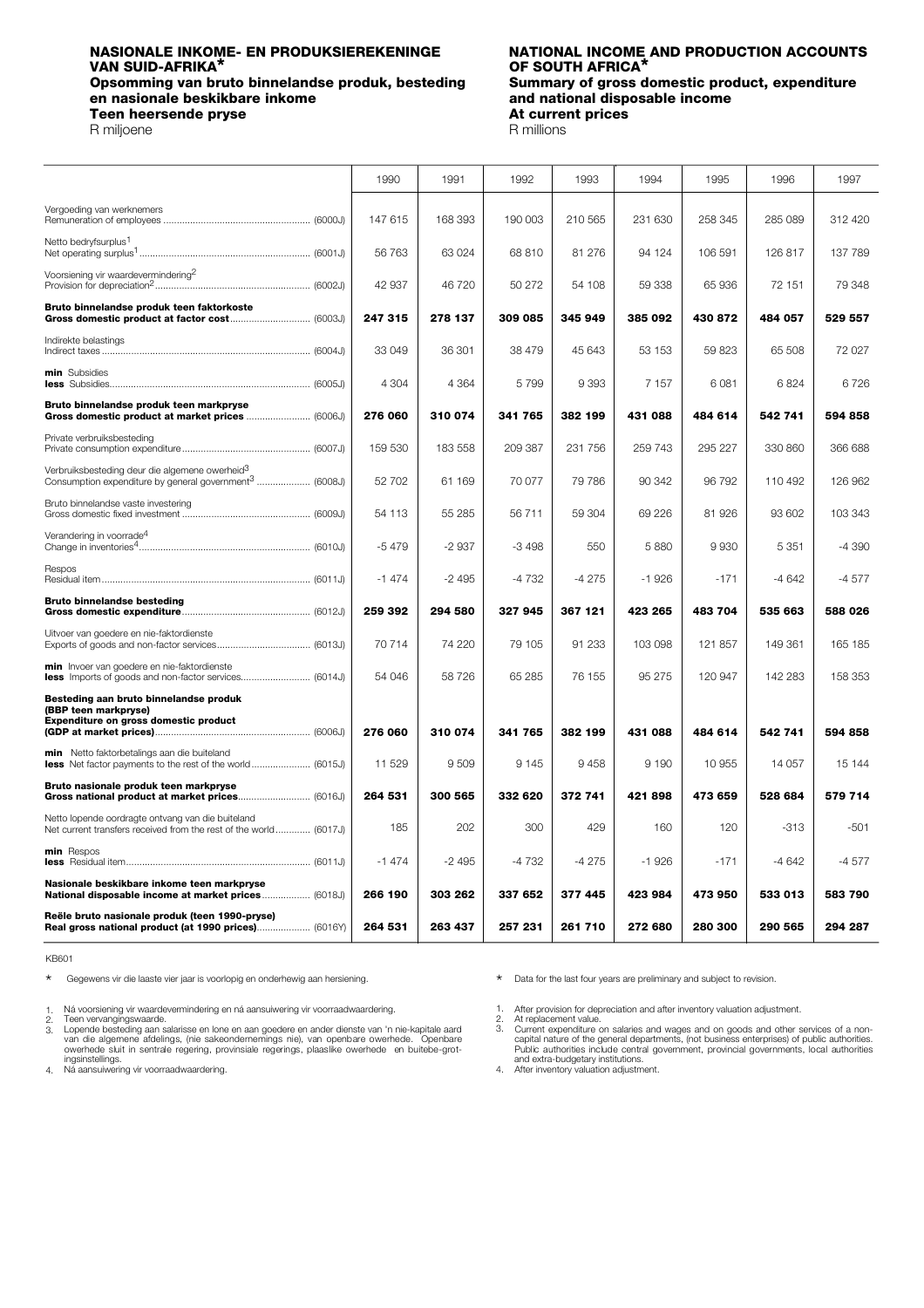### <span id="page-2-0"></span>**BRUTO BINNELANDSE PRODUK VOLGENS GROSS DOMESTIC PRODUCT BY TIPE EKONOMIESE BEDRYWIGHEID<sup>1</sup>**

R milioene R milioene R milioene R milioene R milioene R milioene R milioene R milioene R milioene R milioene

**Teen heersende pryse At current prices Primêre sektor Primary sector** ............................................................... (6030J) Landbou, bosbou en vissery Agriculture, forestry and fishing.......................................... (6031J) Mynbou en steengroewery Mining and quarrying ......................................................... (6032J) **Sekondêre sektor Secondary sector**.......................................................... (6033J) Fabriekswese Manufacturing ................................................................... (6034J) Elektrisiteit, gas en water Electricity, gas and water................................................... (6035J) Konstruksie (kontrakteurs) Construction (contractors) ................................................. (6036J) **Tersiêre sektor Tertiary sector**............................................................... (6037J) Groot- en kleinhandel, verversing en akkommodasie Wholesale and retail trade, catering and accommodation .. (6038J) Vervoer, opberging en kommunikasie Transport, storage and communication ............................. (6039J) Finansies, versekering, vaste eiendom en sakedienste Finance, insurance, real estate and business services ....... (6040J) Gemeenskaps-, maatskaplike en persoonlike dienste Community, social and personal services .......................... (6041J) **min** Toegerekende finansiële diensgelde **less** Imputed financial service charges.............................. (6042J) Algemene owerheid General government .......................................................... (6043J) Ander produsente Other producers................................................................ (6044J) **Bruto binnelandse produk teen faktorkoste Gross domestic product at factor cost**..................... (6003J) **Teen konstante 1990-pryse At constant 1990 prices Primêre sektor Primary sector**............................................................... (6030Y) Landbou, bosbou en vissery Agriculture, forestry and fishing.......................................... (6031Y) Mynbou en steengroewery Mining and quarrying ......................................................... (6032Y) **Sekondêre sektor Secondary sector**.......................................................... (6033Y) Fabriekswese Manufacturing ................................................................... (6034Y) Elektrisiteit, gas en water Electricity, gas and water................................................... (6035Y) Konstruksie (kontrakteurs) Construction (contractors) ................................................. (6036Y) **Tersiêre sektor Tertiary sector**............................................................... (6037Y) Groot- en kleinhandel, verversing en akkommodasie Wholesale and retail trade, catering and accommodation .. (6038Y) Vervoer, opberging en kommunikasie Transport, storage and communication ............................. (6039Y) Finansies, versekering, vaste eiendom en sakedienste Finance, insurance, real estate and business services ....... (6040Y) Gemeenskaps-, maatskaplike en persoonlike dienste Community, social and personal services .......................... (6041Y) **min** Toegerekende finansiële diensgelde **less** Imputed financial service charges.............................. (6042Y) Algemene owerheid General government .......................................................... (6043Y) Ander produsente Other producers................................................................ (6044Y) **Bruto binnelandse produk teen faktorkoste Gross domestic product at factor cost**..................... (6003Y) 1990 | 1991 | 1992 | 1993 | 1994 | 1995 | 1996 | 1997 **37 095 39 643 39 367 46 091 52 974 52 521 62 580 65 231** 13 055 | 14 172 | 12 865 | 15 586 | 19 802 | 18 779 | 23 458 | 24 021 24 040 25 471 26 502 30 505 33 172 33 742 39 122 41 210 **82 474 90 512 97 364 106 385 117 964 135 138 148 366 162 837** 63 064 | 69 151 | 74 295 | 81 167 | 90 177 | 104 600 | 114 916 | 126 669 10 804 | 11 948 | 12 764 | 13 969 | 15 506 | 17 029 | 19 135 | 20 978 8 606 | 9413 | 10 305 | 11 249 | 12 281 | 13 509 | 14 315 | 15 190 **127 746 147 982 172 354 193 473 214 154 243 213 273 111 301 489** 37 204 | 41 874 | 49 137 | 55 699 | 61 450 | 70 189 | 77 752 | 85 150 18 377 | 21 283 | 25 232 | 26 780 | 29 030 | 33 321 | 37 154 | 41 061 35 823 | 41 913 | 48 864 | 56 595 | 63 473 | 73 214 | 84 152 | 94 901 4 507 | 5174 | 5917 | 6857 | 7573 | 8479 | 9436 | 10423 7 770 | 9121 | 10 846 | 12 744 | 14 559 | 16 452 | 18 781 | 21 951 34 207 | 40 903 | 47 445 | 53 043 | 59 233 | 65 463 | 73 449 | 80 908 5 398 5 956 6 605 7 243 7 954 8 999 9 949 10 997 **247 315 278 137 309 085 345 949 385 092 430 872 484 057 529 557 37 095 37 149 33 830 36 760 37 623 34 820 37 906 38 024** 13 055 | 13 638 | 9921 | 12 302 | 13 779 | 11 726 | 15 133 | 14 975 24 040 23 511 23 909 24 458 23 844 23 094 22 773 23 049 **82 474 79 401 76 976 76 996 78 981 84 059 85 029 87 792** 63 064 60 183 58 209 58 316 59 791 64 351 64 581 66 685 10 804 | 11 015 | 11 074 | 11 512 | 11 939 | 12 332 | 12 942 | 13 498 8 606 | 8203 | 7693 | 7168 | 7251 | 7376 | 7506 | 7609 **127 746 127 999 127 905 128 729 131 971 136 891 140 759 142 326** 37 204 36 547 35 689 35 880 37 281 39 687 41 167 41 371 18 377 | 17 975 | 18 316 | 18 748 | 19 444 | 20 459 | 21 109 | 21 637 35 823 36 377 36 532 36 714 37 758 39 100 40 406 41 404 4 507 | 4 571 | 4 639 | 4 698 | 4 760 | 4 853 | 4 948 | 5 044 7 770 | 7883 | 8101 | 8255 | 8554 | 8840 | 9189 | 9539 34 207 | 34 982 | 35 373 | 35 464 | 35 748 | 35 991 | 36 551 | 36 528 5 398 5 430 5 457 5 480 5 534 5 641 5 767 5 881 **247 315 244 549 238 711 242 485 248 575 255 770 263 694 268 142**

KB602

1. Bron van gegewens: Sentrale Statistiekdiens. 1. Source of data: Central Statistical Service.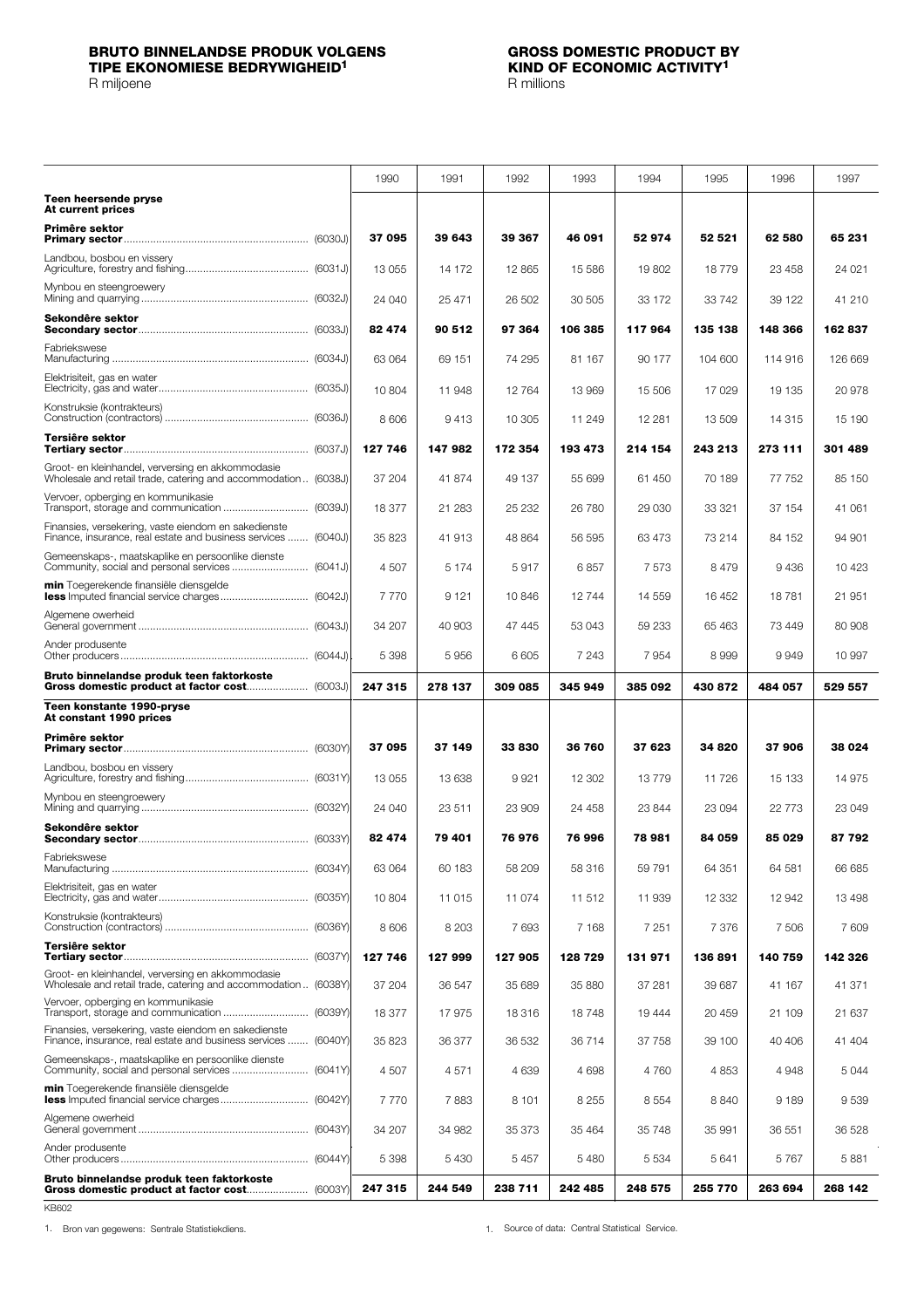## <span id="page-3-0"></span>**BRUTO BINNELANDSE PRODUK VOLGENS GROSS DOMESTIC PRODUCT BY TIPE EKONOMIESE BEDRYWIGHEID1 KIND OF ECONOMIC ACTIVITY1**

### R miljoene R millions (R millions et al., 2008). R millions (R millions et al., 2014). R millions

# **Seisoensinvloed uitgeskakel, teen jaarkoerse Seasonally adjusted, at annual rates**

|                                                                                                                                                                       |         |         | 1996            |         |          |         |         | 1997    |                         |                 |
|-----------------------------------------------------------------------------------------------------------------------------------------------------------------------|---------|---------|-----------------|---------|----------|---------|---------|---------|-------------------------|-----------------|
|                                                                                                                                                                       | 01      | 02      | 03              | 04      | 1996     | 01      | 02      | 03      | 04                      | 1997            |
| Teen heersende pryse<br>At current prices                                                                                                                             |         |         |                 |         |          |         |         |         |                         |                 |
| Primêre sektor                                                                                                                                                        | 60 283  | 62926   | 63 136          | 63975   | 62 580   | 64 085  | 64 768  | 65 823  | 66 248                  | 65 231          |
| Landbou, bosbou en vissery                                                                                                                                            | 22 485  | 23 666  | 23819           | 23 862  | 23 458   | 23 838  | 23 827  | 24 136  | 24 283                  | 24 0 21         |
| Mynbou en steengroewery                                                                                                                                               | 37 798  | 39 260  | 39 317          | 40 113  | 39 122   | 40 247  | 40 941  | 41 687  | 41 965                  | 41 210          |
| Sekondêre sektor                                                                                                                                                      | 142 333 | 146 821 | 149 926         | 154 384 | 148 366  | 157 105 | 161 514 | 164 955 |                         | 167 774 162 837 |
| Fabriekswese                                                                                                                                                          | 110 128 | 113 507 | 115 955         | 120 074 | 114 916  | 122 361 | 125 567 | 128 150 | 130 598                 | 126 669         |
| Elektrisiteit, gas en water                                                                                                                                           | 18 227  | 19 008  | 19583           | 19722   | 19 135   | 19 955  | 20 833  | 21 474  | 21 650                  | 20 978          |
| Konstruksie (kontrakteurs)                                                                                                                                            | 13978   | 14 30 6 | 14 3 8 8        | 14 588  | 14 3 15  | 14 789  | 15 114  | 15 331  | 15 5 26                 | 15 190          |
| Tersiêre sektor                                                                                                                                                       | 259 631 |         | 271 593 278 242 | 282 978 | 273 111  | 288 427 | 300 444 |         | 306 626 310 459 301 489 |                 |
| Groot- en kleinhandel, verversing en akkommodasie<br>Wholesale and retail trade, catering and accommodation (6038L)                                                   | 74 780  | 76810   | 78 571          | 80 847  | 77 752   | 82 410  | 84 491  | 86 194  | 87 505                  | 85 150          |
| Vervoer, opberging en kommunikasie<br>Transport, storage and communication  (6039L)                                                                                   | 35 7 34 | 37 040  | 37 390          | 38 452  | 37 154   | 39 406  | 40 936  | 41 435  | 42 467                  | 41 061          |
| Finansies, versekering, vaste eiendom en sakedienste<br>Finance, insurance, real estate and business services (6040L)                                                 | 79 475  | 83 909  | 85 750          | 87 474  | 84 152   | 89 721  | 94 905  | 96 732  | 98 246                  | 94 901          |
| Gemeenskaps-, maatskaplike en persoonlike dienste<br>Community, social and personal services  (6041L)                                                                 | 9049    | 9337    | 9568            | 9 7 9 0 | 9436     | 10 014  | 10 330  | 10 566  | 10782                   | 10423           |
| min Toegerekende finansiële diensgelde                                                                                                                                | 18 276  | 18 396  | 18451           | 20 001  | 18781    | 21 140  | 21 668  | 22 016  | 22 980                  | 21 951          |
| Algemene owerheid                                                                                                                                                     | 69 354  | 73 065  | 75 274          | 76 103  | 73 449   | 77 455  | 80 573  | 82 527  | 83077                   | 80 908          |
| Ander produsente                                                                                                                                                      | 9515    | 9828    | 10 140          | 10 313  | 9949     | 10561   | 10877   | 11 188  | 11 362                  | 10 997          |
| Bruto binnelandse produk teen faktorkoste                                                                                                                             | 462 247 | 481 340 | 491 304         | 501 337 | 484 057  | 509 617 | 526 726 | 537 404 | 544 481                 | 529 557         |
| Teen konstante 1990-pryse<br>At constant 1990 prices                                                                                                                  |         |         |                 |         |          |         |         |         |                         |                 |
| Primêre sektor                                                                                                                                                        | 36 096  | 37 519  | 38 894          | 39 115  | 37906    | 37 727  | 37921   | 38 187  | 38 261                  | 38 0 24         |
| Landbou, bosbou en vissery                                                                                                                                            | 12897   | 14 614  | 16 4 28         | 16 593  | 15 133   | 15 130  | 14 936  | 14 921  | 14 913                  | 14975           |
| Mynbou en steengroewery                                                                                                                                               | 23 199  | 22 905  | 22 466          | 22 5 22 | 22 7 7 3 | 22 597  | 22 985  | 23 266  | 23 348                  | 23 049          |
| Sekondêre sektor                                                                                                                                                      | 84 374  | 85 022  | 85 098          | 85 622  | 85 029   | 86 904  | 88 199  | 88 050  | 88 015                  | 87 792          |
| Fabriekswese                                                                                                                                                          | 64 221  | 64 685  | 64 536          | 64 882  | 64 581   | 66 006  | 67 076  | 66 872  | 66 786                  | 66 685          |
| Elektrisiteit, gas en water                                                                                                                                           | 12 686  | 12838   | 13 044          | 13 200  | 12 942   | 13 330  | 13 533  | 13 550  | 13579                   | 13 4 98         |
| Konstruksie (kontrakteurs)                                                                                                                                            | 7 4 6 7 | 7 4 9 9 | 7518            | 7540    | 7 506    | 7 5 6 8 | 7 5 9 0 | 7628    | 7650                    | 7609            |
| Tersiêre sektor                                                                                                                                                       | 139 364 | 140 385 | 141 160         | 142 127 | 140 759  | 141 920 | 142 341 |         | 142 412 142 631 142 326 |                 |
| Groot- en kleinhandel, verversing en akkommodasie<br>Wholesale and retail trade, catering and accommodation (6038D)                                                   | 40 691  | 41 238  | 41 229          | 41 510  | 41 167   | 41 293  | 41 502  | 41 363  | 41 326                  | 41 371          |
| Vervoer, opberging en kommunikasie<br>Transport, storage and communication  (6039D)                                                                                   | 20 9 24 | 21 019  | 21 183          | 21 310  | 21 109   | 21 343  | 21 581  | 21 743  | 21881                   | 21 637          |
| Finansies, versekering, vaste eiendom en sakedienste<br>Finance, insurance, real estate and business services (6040D)                                                 | 39 880  | 40 197  | 40 583          | 40 964  | 40 40 6  | 41 150  | 41 345  | 41 473  | 41 648                  | 41 404          |
| Gemeenskaps-, maatskaplike en persoonlike dienste                                                                                                                     | 4914    | 4936    | 4 9 6 0         | 4 9 8 2 | 4948     | 5 0 0 7 | 5 0 31  | 5 0 5 7 | 5081                    | 5044            |
| min Toegerekende finansiële diensgelde                                                                                                                                | 9024    | 9 1 5 0 | 9 2 3 5         | 9 3 4 7 | 9 1 8 9  | 9417    | 9501    | 9580    | 9658                    | 9539            |
| Algemene owerheid                                                                                                                                                     | 36 255  | 36 390  | 36 656          | 36 903  | 36 551   | 36710   | 36 518  | 36 458  | 36 4 26                 | 36 528          |
| Ander produsente                                                                                                                                                      | 5724    | 5755    | 5784            | 5 805   | 5767     | 5 8 3 4 | 5865    | 5898    | 5927                    | 5881            |
| Bruto binnelandse produk teen faktorkoste<br>Gross domestic product at factor cost…………………(6003D)  259 834   262 926   265 152   266 864   263 694   266 551   268 461 |         |         |                 |         |          |         |         |         | 268 649 268 907 268 142 |                 |

KB603

1. Bron van gegewens: Sentrale Statistiekdiens. 1. Source of data: Central Statistical Service.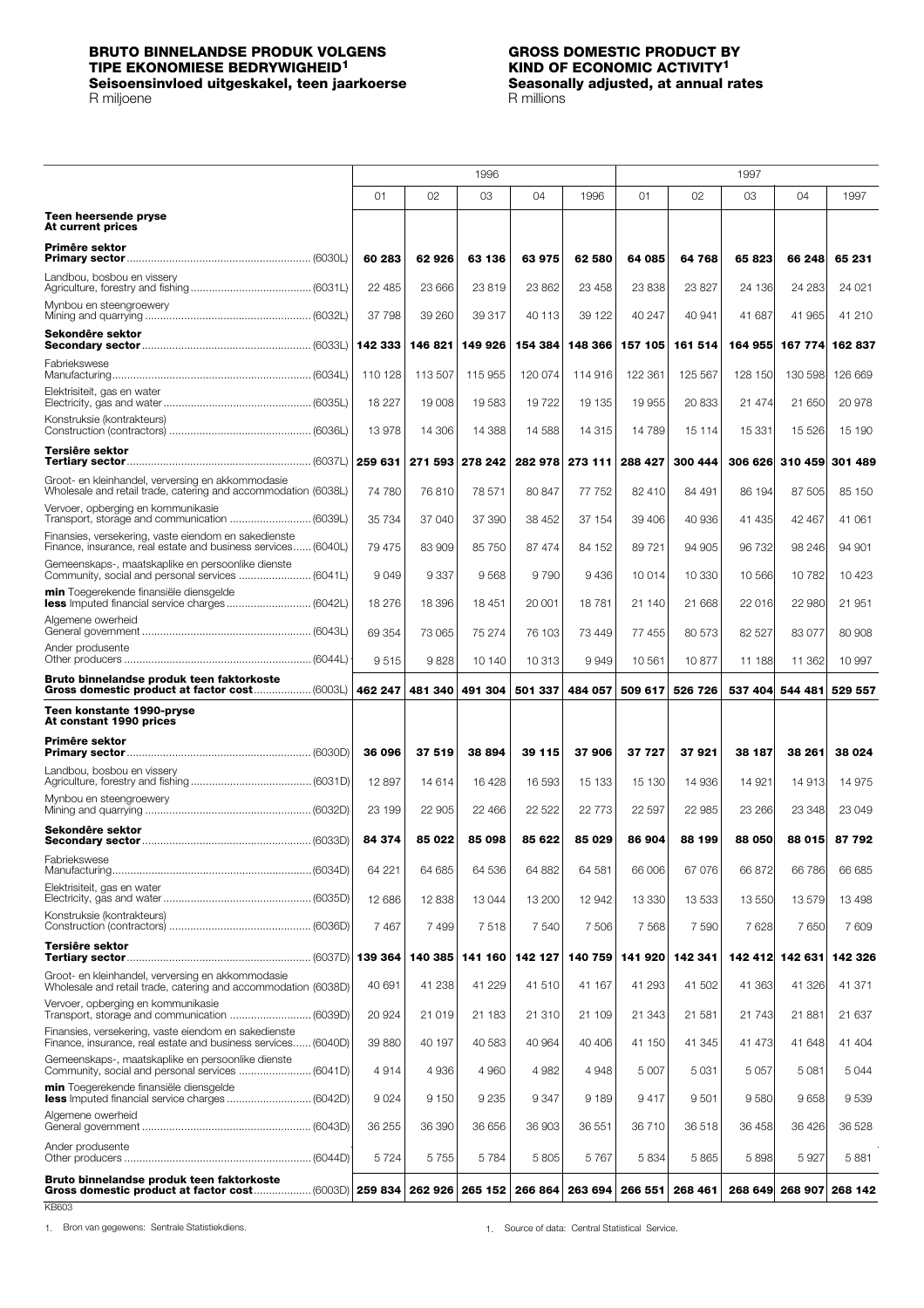<span id="page-4-0"></span>

|                                                                                                                              | 1990    | 1991    | 1992    | 1993    | 1994    | 1995    | 1996    | 1997    |
|------------------------------------------------------------------------------------------------------------------------------|---------|---------|---------|---------|---------|---------|---------|---------|
| Teen heersende pryse<br>At current prices                                                                                    |         |         |         |         |         |         |         |         |
| Private verbruiksbesteding                                                                                                   | 159 530 | 183 558 | 209 387 | 231 756 | 259 743 | 295 227 | 330 860 | 366 688 |
| Verbruiksbesteding deur algemene owerheid <sup>1</sup><br>Consumption expenditure by general government <sup>1</sup> (6008J) | 52 702  | 61 169  | 70 077  | 79 786  | 90 342  | 96792   | 110 492 | 126 962 |
| Bruto binnelandse vaste investering                                                                                          | 54 113  | 55 285  | 56 711  | 59 304  | 69 2 26 | 81 926  | 93 602  | 103 343 |
| Verandering in voorrade <sup>2</sup>                                                                                         | $-5479$ | $-2937$ | $-3498$ | 550     | 5880    | 9930    | 5 3 5 1 | $-4390$ |
| Respos                                                                                                                       | $-1474$ | $-2495$ | -4732   | $-4275$ | $-1926$ | $-171$  | $-4642$ | $-4577$ |
| <b>Bruto binnelandse besteding</b>                                                                                           | 259 392 | 294 580 | 327 945 | 367 121 | 423 265 | 483 704 | 535 663 | 588 026 |
| Uitvoer van goedere en nie-faktordienste<br>Exports of goods and non-factor services (6013J)                                 | 70714   | 74 220  | 79 105  | 91 233  | 103 098 | 121 857 | 149 361 | 165 185 |
| min Invoer van goedere en nie-faktordienste<br><b>less</b> Imports of goods and non-factor services (6014J)                  | 54 046  | 58 726  | 65 285  | 76 155  | 95 275  | 120 947 | 142 283 | 158 353 |
| Besteding aan bruto binnelandse produk<br>Expenditure on gross domestic product  (6006J)                                     | 276 060 | 310 074 | 341 765 | 382 199 | 431 088 | 484 614 | 542 741 | 594 858 |
| Teen konstante 1990-pryse<br>At constant 1990 prices                                                                         |         |         |         |         |         |         |         |         |
| Private verbruiksbesteding                                                                                                   | 159 530 | 158 705 | 156 446 | 156 928 | 161 737 | 169 343 | 175 871 | 179 302 |
| Verbruiksbesteding deur algemene owerheid <sup>1</sup><br>Consumption expenditure by general government <sup>1</sup> (6008Y) | 52 702  | 53 893  | 54 898  | 56 901  | 58 651  | 57 824  | 61 287  | 65 617  |
| Bruto binnelandse vaste investering                                                                                          | 54 113  | 50 115  | 47 479  | 46 159  | 50 175  | 55 359  | 59 678  | 61792   |
| Verandering in voorrade                                                                                                      | $-5479$ | $-3283$ | $-2864$ | 287     | 4 2 2 6 | 6 2 8 0 | 2 7 0 5 | $-3099$ |
| Respos                                                                                                                       | $-1474$ | $-1651$ | $-3010$ | $-3291$ | $-1120$ | $-1468$ | $-4421$ | $-4277$ |
| <b>Bruto binnelandse besteding</b>                                                                                           | 259 392 | 257 779 | 252 949 | 256 984 | 273 669 | 287 338 | 295 120 | 299 335 |
| Uitvoer van goedere en nie-faktordienste<br>Exports of goods and non-factor services (6013Y)                                 | 70714   | 70 674  | 72 464  | 75 955  | 76 731  | 84 774  | 94 060  | 99 068  |
| <b>min</b> Invoer van goedere en nie-faktordienste<br>less Imports of goods and non-factor services (6014Y)                  | 54 046  | 55 204  | 58 156  | 62 237  | 72 257  | 84 606  | 92 353  | 96 601  |
| Besteding aan bruto binnelandse produk<br>Expenditure on gross domestic product  (6006Y)                                     | 276 060 | 273 249 | 267 257 | 270 702 | 278 143 | 287 506 | 296 827 | 301802  |

KB604

Lopende besteding aan salarisse en lone en aan goedere en ander dienste van 'n nie-kapitale<br>aard van die algemene afdelings, (nie sakeondernemings nie), van openbare owerhede.<br>Openbare owerhede sluit in sentrale regering, 1.

Current expenditure on salaries and wages and on goods and other services of a non-capital<br>nature of the general departments, (not business enterprises), of public authorities. Public<br>authorities include central government 1.

2.

2.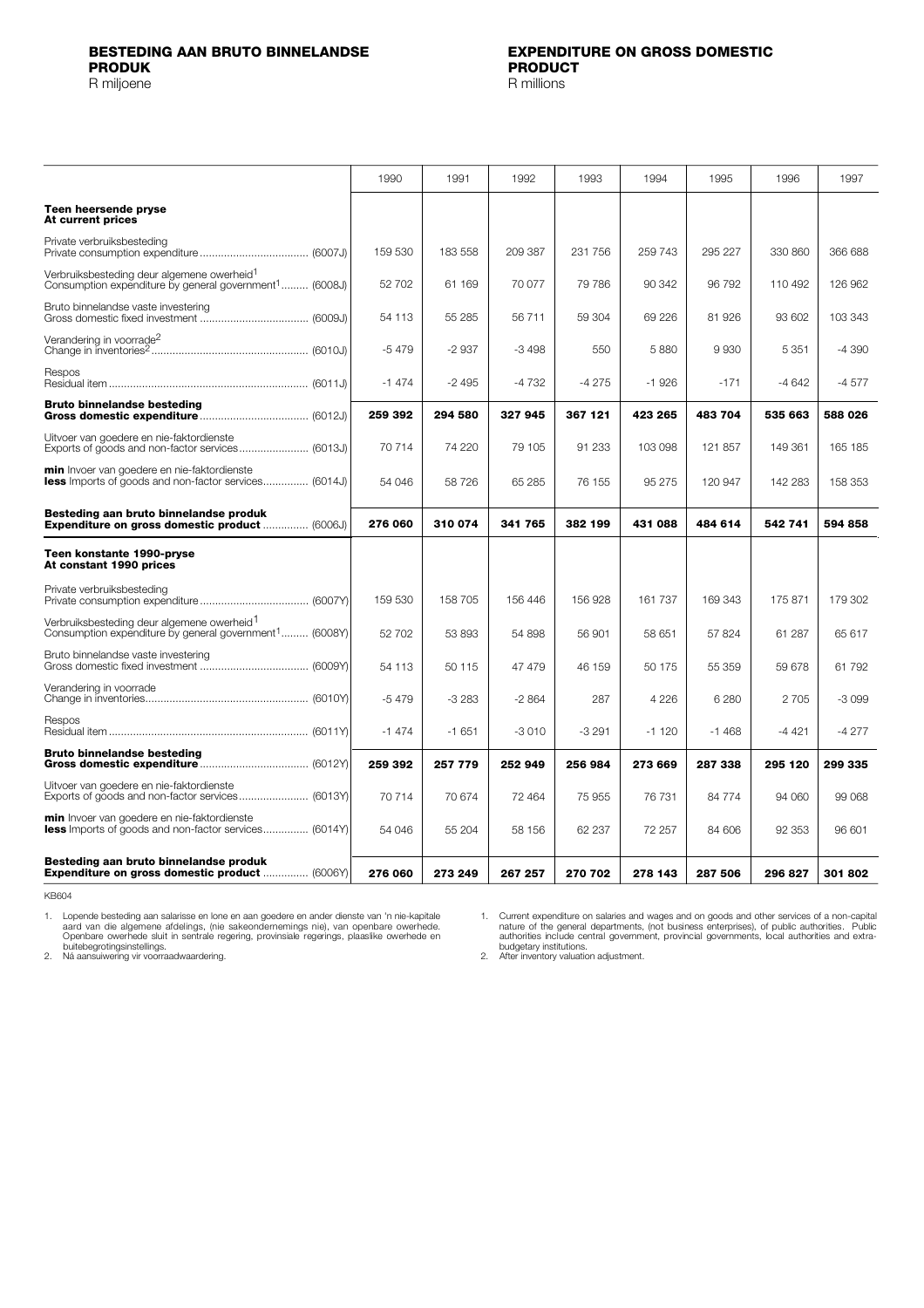# <span id="page-5-0"></span>**BESTEDING AAN BRUTO BINNELANDSE EXPENDITURE ON GROSS DOMESTIC Teen heersende pryse At current prices and at all and at all and prices are prices at all and prices are prices at all and prices are prices at all and prices are prices at all and prices are prices at all and prices ar**

R miljoene

# **PRODUCT**<br>At current prices

| Tydperk | Private<br>verbruiks-<br>besteding    | Verbruiks-<br>besteding<br>deur<br>algemene<br>owerheid <sup>1</sup> | Bruto<br>binnelandse<br>vaste<br>investering | Verandering<br>in voorrade <sup>2</sup> | Respos           | <b>Bruto</b><br>binnelandse<br>besteding | Uitvoer van<br>goedere en<br>nie-faktor-<br>dienste | min<br>Invoer<br>van goedere<br>en nie-faktor-<br>dienste | <b>Besteding</b><br>aan bruto<br>binnelandse<br>produk |
|---------|---------------------------------------|----------------------------------------------------------------------|----------------------------------------------|-----------------------------------------|------------------|------------------------------------------|-----------------------------------------------------|-----------------------------------------------------------|--------------------------------------------------------|
| Period  | Private<br>consumption<br>expenditure | Consumption<br>expenditure<br>by general<br>government <sup>1</sup>  | Gross<br>domestic<br>fixed<br>investment     | Change in<br>inventories <sup>2</sup>   | Residual<br>item | <b>Gross</b><br>domestic<br>expenditure  | Exports of<br>goods and<br>non-factor<br>services   | less<br>Imports of<br>goods and<br>non-factor<br>services | <b>Expenditure</b><br>on gross<br>domestic<br>product  |
|         | (6007K)                               | (6008K)                                                              | (6009K)                                      | (6010K)                                 | (6011K)          | (6012K)                                  | (6013K)                                             | (6014K)                                                   | (6006K)                                                |
|         | 58 909                                | 22 614                                                               | 15 654                                       | $-2038$                                 | 1 6 3 9          | 96 778                                   | 23 7 9 1                                            | 20 475                                                    | 100 094                                                |
|         | 62 639<br>65 157                      | 23 127<br>22 011                                                     | 16 944<br>17413                              | 1941<br>2895                            | $-1704$<br>1966  | 102 947<br>109 442                       | 24 9 29<br>27 401                                   | 22 2 36<br>26 986                                         | 105 640<br>109 857                                     |
|         | 73 038                                | 22 590                                                               | 19 215                                       | 3 0 8 2                                 | $-3827$          | 114 098                                  | 26 977                                              | 25 578                                                    | 115 497                                                |
|         | 259 743                               | 90 342                                                               | 69 226                                       | 5880                                    | $-1926$          | 423 265                                  | 103 098                                             | 95 275                                                    | 431 088                                                |
|         | 68 075                                | 23 7 7 2                                                             | 18 676                                       | 113                                     | 3 1 9 6          | 113832                                   | 27 881                                              | 27 854                                                    | 113859                                                 |
|         | 72724                                 | 24 417                                                               | 20 678                                       | 3886                                    | $-3018$          | 118 687                                  | 29 1 24                                             | 29 7 88                                                   | 118 023                                                |
|         | 73728                                 | 23 876                                                               | 20 5 65                                      | 5 3 5 8                                 | 328              | 123 855                                  | 32 712                                              | 32 686                                                    | 123881                                                 |
|         | 80 700                                | 24 7 27                                                              | 22 007                                       | 573                                     | $-677$           | 127 330                                  | 32 140                                              | 30 619                                                    | 128 851                                                |
|         | 295 227                               | 96 792                                                               | 81 926                                       | 9930                                    | $-171$           | 483 704                                  | 121 857                                             | 120 947                                                   | 484 614                                                |
|         | 75 408                                | 26 847                                                               | 21 5 6 9                                     | $-1276$                                 | 1512             | 124 060                                  | 32 762                                              | 30 282                                                    | 126 540                                                |
|         | 80 461                                | 27 730                                                               | 23 4 84                                      | 3 2 5 4                                 | $-1693$          | 133 236                                  | 35 047                                              | 34 581                                                    | 133 702                                                |
|         | 82916                                 | 27 239                                                               | 23 5 34                                      | 6040                                    | $-2469$          | 137 260                                  | 40 971                                              | 39 793                                                    | 138 438                                                |
|         | 92 075                                | 28 676                                                               | 25 015                                       | $-2667$                                 | $-1992$          | 141 107                                  | 40 581                                              | 37 627                                                    | 144 061                                                |
|         | 330 860                               | 110 492                                                              | 93 602                                       | 5 3 5 1                                 | $-4642$          | 535 663                                  | 149 361                                             | 142 283                                                   | 542 741                                                |
|         | 85 448                                | 31 148                                                               | 24 180                                       | $-2884$                                 | 447              | 138 339                                  | 37 498                                              | 35 832                                                    | 140 005                                                |
|         | 90 144                                | 31 900                                                               | 25 234                                       | $-985$                                  | $-2837$          | 143 456                                  | 41822                                               | 39 5 29                                                   | 145 749                                                |
|         | 91 665                                | 30 960                                                               | 25 862                                       | 1855                                    | $-887$           | 149 455                                  | 43 098                                              | 41 326                                                    | 151 227                                                |
|         | 99 431                                | 32 954                                                               | 28 067                                       | $-2376$                                 | $-1.300$         | 156 776                                  | 42 767                                              | 41 666                                                    | 157 877                                                |
|         | 366 688                               | 126 962                                                              | 103 343                                      | $-4390$                                 | $-4577$          | 588 026                                  | 165 185                                             | 158 353                                                   | 594 858                                                |
| KB605   |                                       |                                                                      |                                              |                                         |                  |                                          |                                                     |                                                           |                                                        |

### **Seisoensinvloed uitgeskakel, teen jaarkoerse Seasonally adjusted, at annual rates**

|      | (6007L) | (6008L) | (6009L) | (6010L) | (6011L)  | (6012L) | (6013L) | (6014L) | (6006L) |
|------|---------|---------|---------|---------|----------|---------|---------|---------|---------|
|      | 246 148 | 86 512  | 64 208  | 3859    | $-4943$  | 395 784 | 98 623  | 85 917  | 408 490 |
|      | 254 554 | 89 628  | 67 275  | 4 4 2 5 | $-1281$  | 414 601 | 99 896  | 88 288  | 426 209 |
|      | 263 894 | 91 336  | 70958   | 7 1 6 4 | 2 506    | 435 858 | 106 559 | 101 433 | 440 984 |
|      | 274 376 | 93 892  | 74 463  | 8072    | $-3.986$ | 446817  | 107 314 | 105 462 | 448 669 |
| 1994 | 259 743 | 90 342  | 69 226  | 5880    | $-1926$  | 423 265 | 103 098 | 95 275  | 431 088 |
|      |         |         |         |         |          |         |         |         |         |
|      | 283779  | 92 898  | 77 646  | 12 143  | $-1061$  | 465 405 | 115 950 | 116949  | 464 406 |
|      | 294 325 | 94 838  | 80 800  | 9 9 0 5 | 1877     | 481745  | 115 503 | 119 077 | 478 171 |
|      | 298 340 | 97 572  | 83 450  | 8951    | 3 3 3 3  | 491 646 | 127838  | 122 397 | 497 087 |
|      | 304 464 | 101 860 | 85 808  | 8721    | $-4833$  | 496 020 | 128 137 | 125 365 | 498 792 |
| 1995 | 295 227 | 96 792  | 81 926  | 9930    | $-171$   | 483 704 | 121 857 | 120 947 | 484 614 |
|      | 315 328 | 103 583 | 89 190  | 4596    | $-5014$  | 507 683 | 137 875 | 128 553 | 517 005 |
|      | 325 472 | 107 985 | 92 286  | 11 248  | 1 602    | 538 593 | 140 264 | 139 156 | 539 701 |
|      | 335 994 | 112871  | 94 868  | 5 4 0 8 | $-3245$  | 545 896 | 160 006 | 150 184 | 555 718 |
|      | 346 646 | 117529  | 98 064  | 152     | $-11911$ | 550 480 | 159 299 | 151 239 | 558 540 |
|      | 330 860 | 110 492 | 93 602  | 5 3 5 1 | $-4642$  | 535 663 | 149 361 | 142 283 | 542 741 |
|      |         |         |         |         |          |         |         |         |         |
|      | 356 721 | 120 033 | 100 707 | $-3316$ | $-10818$ | 563 327 | 158 869 | 150 266 | 571930  |
|      | 363 875 | 123828  | 102 764 | $-5308$ | $-2743$  | 582 416 | 166 004 | 156 675 | 591 745 |
|      | 371 092 | 128 617 | 104 340 | $-6092$ | 1092     | 599 049 | 167 212 | 159 936 | 606 325 |
|      | 375 064 | 135 370 | 105 561 | $-2844$ | $-5839$  | 607312  | 168 655 | 166 535 | 609 432 |
|      | 366 688 | 126 962 | 103 343 | $-4390$ | -4 577   | 588 026 | 165 185 | 158 353 | 594 858 |

KB606

Lopende besteding aan salarisse en lone en aan goedere en ander dienste van 'n nie-kapitale<br>aard van die algemene afdelings, (nie sakeondernemings nie), van openbare owerhede.<br>Openbare owerhede sluit in sentrale regering, 1.

2.

Current expenditure on salaries and wages and on goods and other services of a non-<br>Capital nature of the general departments, (not business enterprises), of public authorities<br>ties. Public authorities include central gove 1.

2.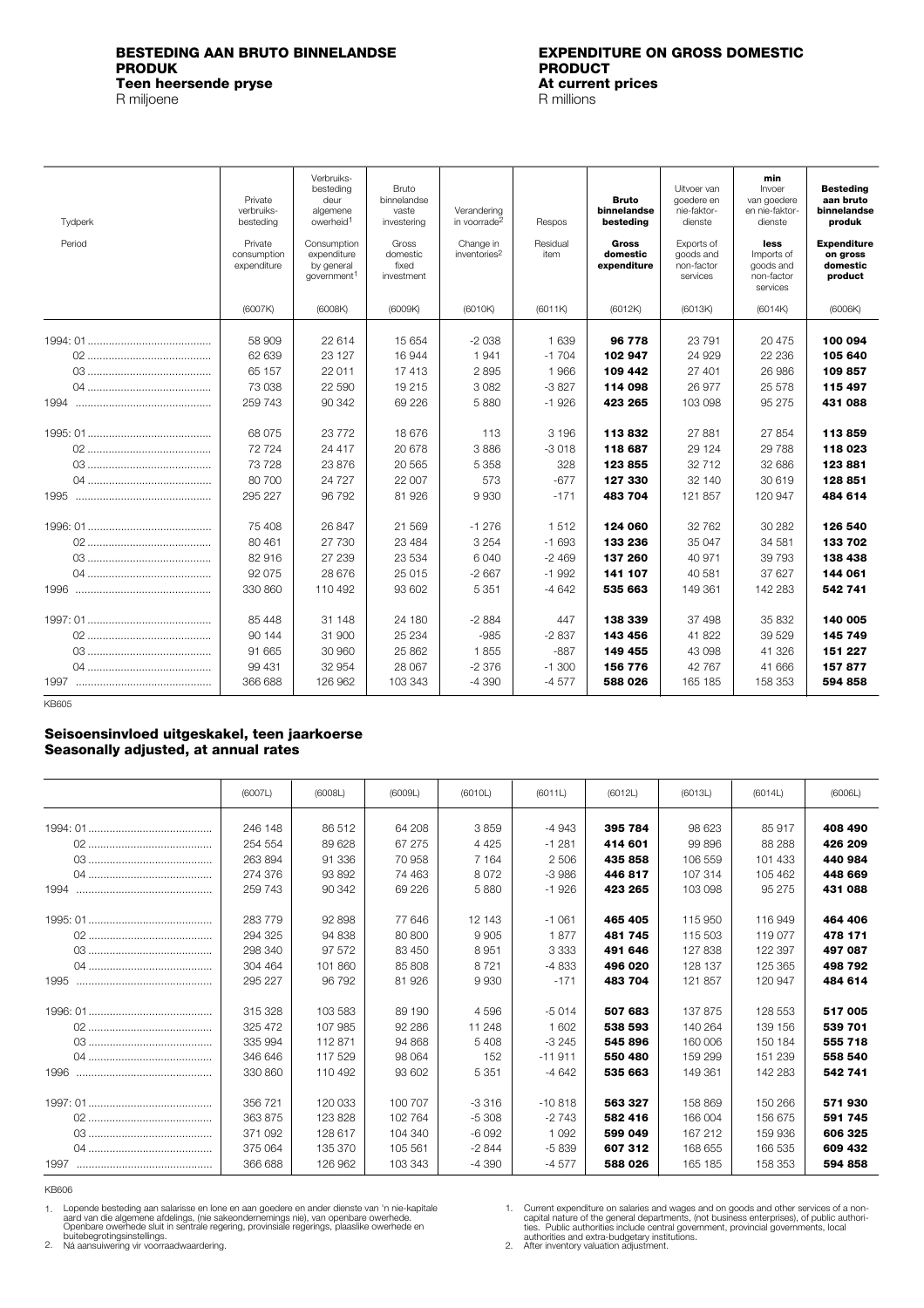# <span id="page-6-0"></span>**BESTEDING AAN BRUTO BINNELANDSE EXPENDITURE ON GROSS DOMESTIC Teen konstante 1990-pryse At constant 1990-pryse**<br>
R miljoene **At constant 1990-pryse**

R miljoene

# **PRODUCT**<br>At constant 1990 prices

| Tydperk<br>Period | Private<br>verbruiks-<br>besteding<br>Private | Verbruiks-<br>besteding<br>deur<br>algemene<br>owerheid <sup>1</sup><br>Consumption | Bruto<br>binnelandse<br>vaste<br>investerina<br>Gross | Verandering<br>in voorrade<br>Change in | Respos<br>Residual | <b>Bruto</b><br>binnelandse<br>besteding<br><b>Gross</b> | Uitvoer van<br>goedere en<br>nie-faktor-<br>dienste<br>Exports of | min<br>Invoer<br>van goedere<br>en nie-faktor-<br>dienste<br>less | <b>Besteding</b><br>aan bruto<br>binnelandse<br>produk<br><b>Expenditure</b> |
|-------------------|-----------------------------------------------|-------------------------------------------------------------------------------------|-------------------------------------------------------|-----------------------------------------|--------------------|----------------------------------------------------------|-------------------------------------------------------------------|-------------------------------------------------------------------|------------------------------------------------------------------------------|
|                   | consumption<br>expenditure                    | expenditure<br>by general<br>government <sup>1</sup>                                | domestic<br>fixed<br>investment                       | inventories                             | item               | domestic<br>expenditure                                  | goods and<br>non-factor<br>services                               | Imports of<br>goods and<br>non-factor<br>services                 | on gross<br>domestic<br>product                                              |
|                   | (6007C)                                       | (6008C)                                                                             | (6009C)                                               | (6010C)                                 | (6011C)            | (6012C)                                                  | (6013C)                                                           | (6014C)                                                           | (6006C)                                                                      |
|                   | 38 018                                        | 15478                                                                               | 11 669                                                | $-1412$                                 | 2020               | 65 7 7 3                                                 | 18 210                                                            | 16 245                                                            | 67 738                                                                       |
|                   | 39752                                         | 14 904                                                                              | 12 3 98                                               | 1515                                    | $-1490$            | 67079                                                    | 18 633                                                            | 17 054                                                            | 68 658                                                                       |
|                   | 39 7 7 3                                      | 14 162                                                                              | 12 453                                                | 2 1 3 7                                 | 1 1 4 2            | 69 667                                                   | 20 046                                                            | 19987                                                             | 69 726                                                                       |
|                   | 44 194                                        | 14 107                                                                              | 13 655                                                | 1986                                    | $-2792$            | 71 150                                                   | 19842                                                             | 18971                                                             | 72 021                                                                       |
|                   | 161 737                                       | 58 651                                                                              | 50 175                                                | 4 2 2 6                                 | $-1120$            | 273 669                                                  | 76 731                                                            | 72 257                                                            | 278 143                                                                      |
|                   | 39 822                                        | 14 8 82                                                                             | 12884                                                 | $-5$                                    | 2 5 0 7            | 70 090                                                   | 19877                                                             | 20 038                                                            | 69929                                                                        |
|                   | 41 673                                        | 14 5 62                                                                             | 14 0 71                                               | 2 5 5 0                                 | $-986$             | 71870                                                    | 20 002                                                            | 20716                                                             | 71 156                                                                       |
|                   | 41 999                                        | 14 151                                                                              | 13789                                                 | 3 4 4 3                                 | $-1.396$           | 71986                                                    | 22753                                                             | 22 560                                                            | 72 179                                                                       |
|                   | 45 849                                        | 14 2 29                                                                             | 14 615                                                | 292                                     | $-1.593$           | 73 392                                                   | 22 142                                                            | 21 29 2                                                           | 74 242                                                                       |
|                   | 169 343                                       | 57 824                                                                              | 55 359                                                | 6 2 8 0                                 | $-1468$            | 287 338                                                  | 84 774                                                            | 84 606                                                            | 287 506                                                                      |
|                   | 41 418                                        | 15 5 24                                                                             | 14 096                                                | $-751$                                  | 659                | 70 946                                                   | 22 0 27                                                           | 20 9 26                                                           | 72 047                                                                       |
|                   | 43 223                                        | 15418                                                                               | 15 1 20                                               | 1825                                    | $-1440$            | 74 146                                                   | 22 149                                                            | 22 8 89                                                           | 73 406                                                                       |
|                   | 43 491                                        | 15 003                                                                              | 14917                                                 | 3 2 9 4                                 | $-1929$            | 74 776                                                   | 25 3 66                                                           | 25 4 39                                                           | 74 703                                                                       |
|                   | 47 739                                        | 15 342                                                                              | 15 5 45                                               | $-1663$                                 | $-1711$            | 75 252                                                   | 24 5 18                                                           | 23 099                                                            | 76 671                                                                       |
|                   | 175 871                                       | 61 287                                                                              | 59 678                                                | 2 7 0 5                                 | $-4421$            | 295 120                                                  | 94 060                                                            | 92 353                                                            | 296 827                                                                      |
|                   | 42 609                                        | 16 677                                                                              | 14 657                                                | $-1758$                                 | 713                | 72898                                                    | 22 970                                                            | 22 173                                                            | 73 695                                                                       |
|                   | 44 218                                        | 16 441                                                                              | 15 1 5 3                                              | $-750$                                  | $-883$             | 74 179                                                   | 25 160                                                            | 24 477                                                            | 74 862                                                                       |
|                   | 44 229                                        | 15887                                                                               | 15 417                                                | 926                                     | $-1160$            | 75 299                                                   | 25 7 35                                                           | 25 019                                                            | 76 015                                                                       |
|                   | 48 246                                        | 16612                                                                               | 16 5 65                                               | $-1517$                                 | $-2947$            | 76959                                                    | 25 203                                                            | 24 932                                                            | 77 230                                                                       |
|                   | 179 302                                       | 65 617                                                                              | 61 792                                                | $-3099$                                 | $-4277$            | 299 335                                                  | 99 068                                                            | 96 601                                                            | 301802                                                                       |

KB607

### **Seisoensinvloed uitgeskakel, teen jaarkoerse Seasonally adjusted, at annual rates**

|      | (6007D) | (6008D) | (6009D) | (6010D) | (6011D) | (6012D) | (6013D)  | (6014D) | (6006D) |
|------|---------|---------|---------|---------|---------|---------|----------|---------|---------|
|      |         |         |         |         |         |         |          |         |         |
|      | 159 351 | 58749   | 47914   | 3 3 6 7 | $-2621$ | 266 760 | 75 574   | 67983   | 274 351 |
|      | 160 786 | 58 760  | 49 142  | 2 107   | $-1561$ | 269 234 | 74 475   | 67 678  | 276 031 |
|      | 162 331 | 58 692  | 50736   | 4874    | $-511$  | 276 122 | 77824    | 75 048  | 278 898 |
|      | 164 480 | 58 403  | 52 908  | 6556    | 213     | 282 560 | 79 051   | 78 319  | 283 292 |
|      | 161737  | 58 651  | 50 175  | 4 2 2 6 | $-1120$ | 273 669 | 76 731   | 72 257  | 278 143 |
|      | 166 225 | 57 645  | 53 695  | 8872    | $-504$  | 285 933 | 82709    | 83 860  | 284 782 |
|      | 168 505 | 57 453  | 54 781  | 9 3 2 3 | 90      | 290 152 | 79 198   | 82 867  | 286 483 |
|      | 170 553 | 57 766  | 55 965  | 2981    | $-3291$ | 283 974 | 88 819   | 84 341  | 288 452 |
|      | 172 089 | 58 432  | 56 995  | 3944    | $-2167$ | 289 293 | 88 370   | 87 356  | 290 307 |
| 1995 | 169 343 | 57 824  | 55 359  | 6 2 8 0 | $-1468$ | 287 338 | 84 7 7 4 | 84 606  | 287 506 |
|      | 173 548 | 59 348  | 58 4 26 | 1 1 9 1 | $-3830$ | 288 683 | 92 677   | 88 466  | 292 894 |
|      | 175 343 | 60897   | 59 352  | 6 7 6 0 | $-3000$ | 299 352 | 88 403   | 91877   | 295 878 |
|      | 176 656 | 62 193  | 60 110  | 2437    | $-5899$ | 295 497 | 98916    | 96 161  | 298 252 |
|      | 177 937 | 62 710  | 60 824  | 432     | $-4955$ | 296 948 | 96 244   | 92 908  | 300 284 |
| 1996 | 175 871 | 61 287  | 59 678  | 2705    | $-4421$ | 295 120 | 94 060   | 92 353  | 296 827 |
|      | 178438  | 63 598  | 61 145  | $-2685$ | $-4963$ | 295 533 | 97 328   | 92 777  | 300 084 |
|      | 179 203 | 64 736  | 61 619  | $-2273$ | $-3876$ | 299 409 | 99 698   | 96 983  | 302 124 |
|      | 179 683 | 66 169  | 62 072  | -4 409  | $-4059$ | 299 456 | 99 771   | 96 859  | 302 368 |
|      | 179884  | 67 965  | 62 332  | $-3029$ | $-4210$ | 302 942 | 99 475   | 99 785  | 302 632 |
| 1997 | 179 302 | 65 617  | 61792   | $-3099$ | $-4277$ | 299 335 | 99 068   | 96 601  | 301802  |
|      |         |         |         |         |         |         |          |         |         |

KB608

Lopende besteding aan salarisse en lone en aan goedere en ander dienste van 'n nie-kapitale<br>aard van die algemene afdelings, (nie sakeondernemings nie), van openbare owerhede.<br>Openbare owerhede sluit in sentrale regering, 1. Lopende besteding aan salarisse en lone en aan goedere en ander dienste van 'n nie-kapitale  $1.$ 

Current expenditure on salaries and wages and on goods and other services of a<br>non-capital nature of the general departments, (not business enterprises) of public<br>authorities. Public authorities include central government,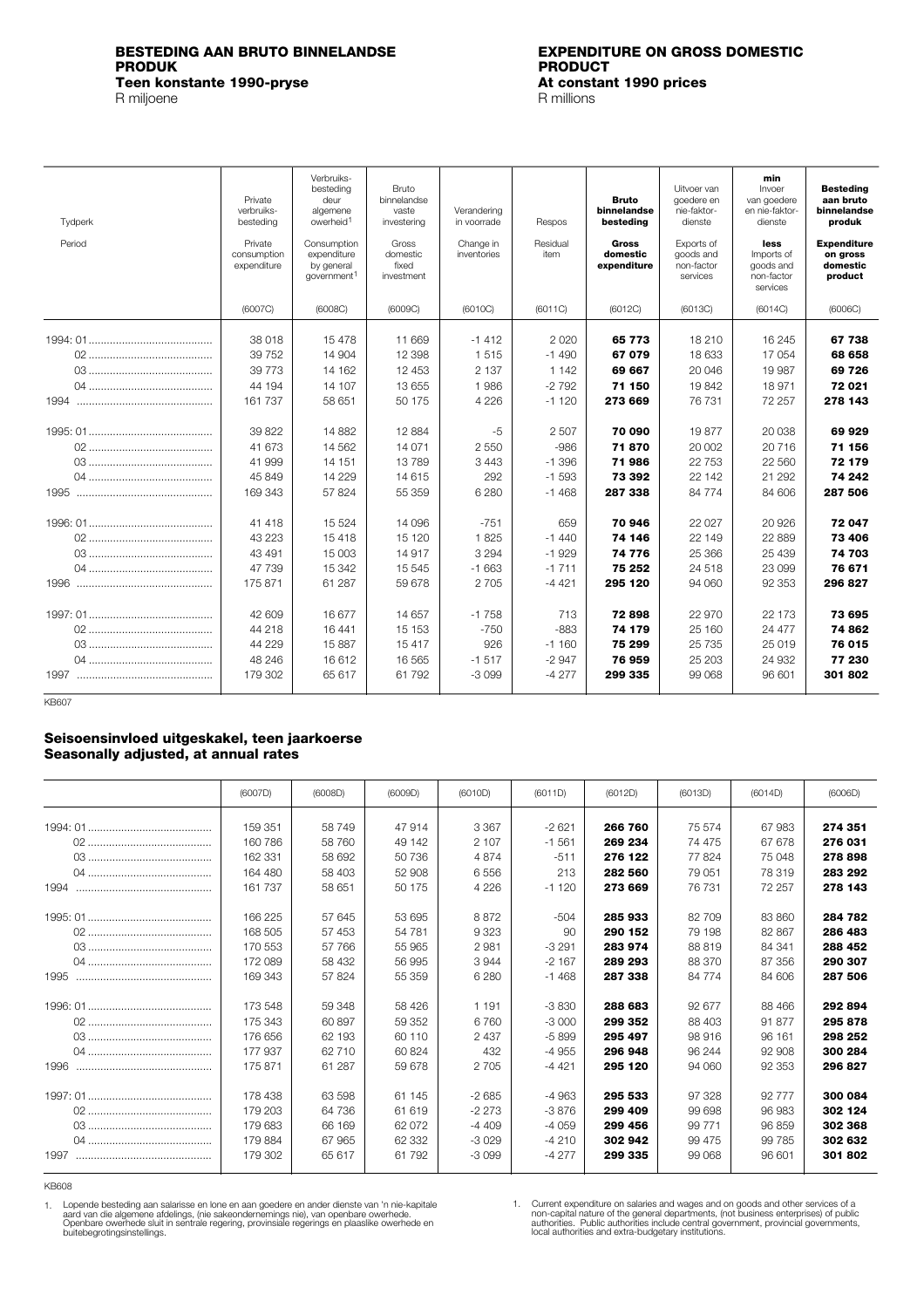## <span id="page-7-0"></span>**PRIVATE VERBRUIKSBESTEDING PRIVATE CONSUMPTION EXPENDITURE Teen heersende pryse At current prices and pricess and pricess and pricess and pricess and pricess and pricess and pricess and pricess and pricess and pricess and pricess and pricess and pricess and pricess and pricess**

|                                                                                                                          | 1990    | 1991    | 1992    | 1993    | 1994    | 1995    | 1996    | 1997    |
|--------------------------------------------------------------------------------------------------------------------------|---------|---------|---------|---------|---------|---------|---------|---------|
|                                                                                                                          |         |         |         |         |         |         |         |         |
| Duursame goedere                                                                                                         | 16 040  | 18 356  | 19 353  | 21 401  | 23 457  | 27 686  | 30 630  | 32 307  |
| Meubels, huishoudelike toestelle, ens.                                                                                   | 6216    | 7081    | 7 2 2 7 | 7 5 9 4 | 8 1 5 6 | 9 0 0 6 | 9869    | 10 488  |
| Persoonlike vervoertoerusting                                                                                            | 6053    | 7021    | 7 2 8 9 | 8871    | 9877    | 12 990  | 14 530  | 15 048  |
| Ontspannings- en vermaaklikheidsgoedere<br>Recreational and entertainment goods  (6053J)                                 | 2768    | 3 1 1 7 | 3514    | 3460    | 3743    | 3789    | 4 0 28  | 4 3 3 0 |
| Ander duursame goedere <sup>1</sup>                                                                                      | 1 0 0 3 | 1 1 3 7 | 1 3 2 3 | 1476    | 1681    | 1 901   | 2 2 0 3 | 2441    |
| Semi-duursame goedere                                                                                                    | 26 356  | 29 938  | 32 958  | 37 173  | 41 228  | 46 178  | 51 245  | 55 650  |
| Klerasie en skoeisel                                                                                                     | 11 270  | 13 0 38 | 14 4 32 | 16853   | 18834   | 21 301  | 23 555  | 25 274  |
| Huishoudelike tekstiele, toebehore, glasware, ens.<br>Household textiles, furnishings, glassware, etc.  (6057J)          | 3719    | 3968    | 4 2 1 0 | 4428    | 4 9 4 1 | 5 2 2 1 | 5821    | 6422    |
| Motorbande, -onderdele en -toebehore                                                                                     | 4816    | 5 5 5 0 | 6 2 0 5 | 6 3 6 4 | 6990    | 8 1 3 1 | 9591    | 10675   |
| Ontspannings- en vermaaklikheidsgoedere<br>Recreational and entertainment goods  (6059J)                                 | 3 2 2 3 | 3568    | 3852    | 4784    | 5 160   | 5908    | 6 1 4 4 | 6523    |
| Diverse goedere <sup>2</sup>                                                                                             | 3 3 2 8 | 3814    | 4 2 5 9 | 4744    | 5 303   | 5617    | 6 1 3 4 | 6756    |
| Nie-duursame goedere                                                                                                     | 73 166  | 85 404  | 99 184  | 109 136 | 124 691 | 139 946 | 155 716 | 175 115 |
| Voedsel, drank en tabak                                                                                                  | 54 874  | 64 924  | 75 570  | 82 010  | 94 312  | 105 422 | 116 585 | 132 320 |
| Huishoudelike brandstof en krag                                                                                          | 4 9 5 5 | 5769    | 6 6 6 3 | 7487    | 8 3 5 3 | 9838    | 10896   | 12 168  |
| Huishoudelike verbruiksgoedere                                                                                           | 3 4 3 8 | 3 4 8 9 | 4411    | 5 2 5 6 | 5586    | 6218    | 6686    | 7 208   |
| Mediese en farmaseutiese produkte                                                                                        | 2 1 6 4 | 2548    | 2776    | 2974    | 3864    | 4 3 2 5 | 4 9 0 1 | 5423    |
| Petroleumprodukte                                                                                                        | 6 0 21  | 6765    | 7641    | 8944    | 10 326  | 11754   | 13878   | 14 984  |
| Ontspannings- en vermaaklikheidsgoedere                                                                                  | 1 7 1 4 | 1 909   | 2 1 2 3 | 2 4 6 5 | 2 2 5 0 | 2 3 8 9 | 2770    | 3012    |
| <b>Dienste</b>                                                                                                           | 43 968  | 49 860  | 57892   | 64 046  | 70 367  | 81 417  | 93 269  | 103 616 |
| Huur <sup>3</sup>                                                                                                        | 12 750  | 13 400  | 15 128  | 16 545  | 18 140  | 20736   | 24 152  | 27 802  |
| Huishoudelike dienste, insluitende huisbediendes<br>Household services, including domestic servants  (6070J)             | 2841    | 3 1 3 5 | 3 3 8 6 | 3672    | 4 0 0 6 | 4933    | 5 6 22  | 6436    |
| Mediese dienste                                                                                                          | 5 6 9 3 | 7 1 5 4 | 9045    | 10 430  | 12 023  | 13780   | 15 321  | 17 623  |
| Vervoer- en kommunikasiedienste                                                                                          | 10 481  | 11845   | 13 172  | 13 983  | 15 547  | 18 603  | 21 341  | 22 967  |
| Ontspannings-, vermaaklikheids- en opvoedkundige dienste<br>Recreational, entertainment and educational services (6073J) | 3862    | 4556    | 5 3 4 6 | 6619    | 7676    | 8908    | 10 333  | 11 234  |
| Diverse dienste <sup>4</sup>                                                                                             | 8 3 4 1 | 9770    | 11815   | 12797   | 12 975  | 14 457  | 16 500  | 17 554  |
| Totale private verbruiksbesteding<br>Total private consumption expenditure  (6007J)                                      | 159 530 | 183 558 | 209 387 | 231 756 | 259 743 | 295 227 | 330 860 | 366 688 |

KB609

1.

2. 3. 4.

Juweliersware, horlosies, terapeutiese toestelle, ens.<br>Persoonlike goedere en skryf- en tekentoerusting en -voorrade.<br>Insluitende toegerekende huur vir huise deur eienaars bewoon.<br>Ná aansuiwering vir netto besteding van bu

Jewellery, watches, therapeutic appliances, etc.<br>Personal goods and writing and drawing equipment and supplies.<br>Including imputed rent for owner-occupied dwellings.<br>After adjustment for net expenditure of foreigners in the 1. 2. 3. 4.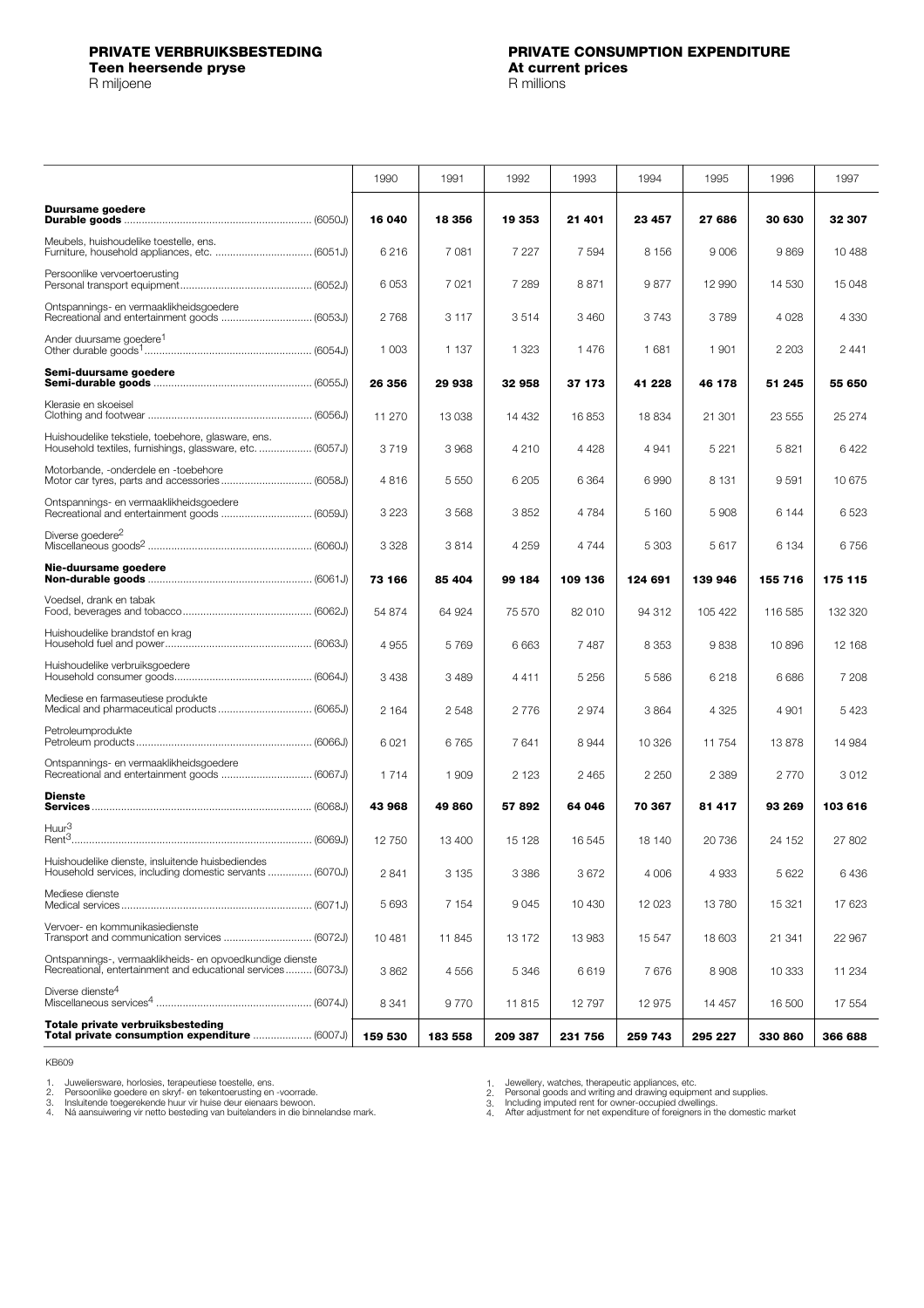<span id="page-8-0"></span>**Teen konstante 1990-pryse**<br> **At constant 1990-pryse**<br> **A** millions

|                                                                                                                          | 1990    | 1991    | 1992    | 1993    | 1994    | 1995    | 1996    | 1997    |
|--------------------------------------------------------------------------------------------------------------------------|---------|---------|---------|---------|---------|---------|---------|---------|
| <b>Duursame goedere</b>                                                                                                  | 16 040  | 15 948  | 15 197  | 14 999  | 15 318  | 16486   | 17 584  | 17657   |
| Meubels, huishoudelike toestelle, ens.                                                                                   | 6216    | 6444    | 5957    | 5764    | 5965    | 6342    | 6700    | 6776    |
| Persoonlike vervoertoerusting                                                                                            | 6053    | 5727    | 5 3 5 0 | 5 6 20  | 5 5 9 9 | 6415    | 6970    | 6806    |
| Ontspannings- en vermaaklikheidsgoedere                                                                                  | 2768    | 2820    | 2930    | 2658    | 2 7 5 4 | 2672    | 2751    | 2855    |
| Ander duursame goedere <sup>1</sup>                                                                                      | 1 0 0 3 | 957     | 960     | 957     | 1 000   | 1 0 5 7 | 1 1 6 3 | 1 2 2 0 |
| Semi-duursame goedere                                                                                                    | 26 356  | 26 219  | 26 312  | 27 070  | 28 5 23 | 30 192  | 31 747  | 32 752  |
| Klerasie en skoeisel                                                                                                     | 11 270  | 11 5 64 | 11781   | 12879   | 13859   | 14 944  | 15 899  | 16 5 64 |
| Huishoudelike tekstiele, toebehore, glasware, ens.<br>Household textiles, furnishings, glassware, etc (6057Y)            | 3719    | 3524    | 3505    | 3 3 5 6 | 3563    | 3628    | 3881    | 4 0 4 4 |
| Motorbande, -onderdele en -toebehore                                                                                     | 4816    | 4687    | 4572    | 4 0 0 3 | 4 0 2 9 | 4 2 6 9 | 4 6 3 1 | 4647    |
| Ontspannings- en vermaaklikheidsgoedere                                                                                  | 3 2 2 3 | 3 1 6 1 | 3 1 1 6 | 3 5 0 4 | 3586    | 3917    | 3860    | 3946    |
| Diverse goedere <sup>2</sup>                                                                                             | 3 3 2 8 | 3 2 8 3 | 3 3 3 8 | 3 3 2 8 | 3486    | 3 4 3 4 | 3476    | 3551    |
| Nie-duursame goedere                                                                                                     | 73 166  | 71874   | 69 429  | 69 367  | 71 743  | 74 549  | 77 183  | 78 948  |
| Voedsel, drank en tabak                                                                                                  | 54 874  | 54 077  | 51 179  | 51 083  | 52 432  | 53779   | 55 587  | 56919   |
| Huishoudelike brandstof en krag                                                                                          | 4 9 5 5 | 4 9 8 6 | 5 0 9 2 | 4 8 0 3 | 5014    | 5517    | 5 6 6 6 | 5860    |
| Huishoudelike verbruiksgoedere                                                                                           | 3 4 3 8 | 2 7 9 3 | 3 1 3 3 | 3376    | 3 3 3 6 | 3515    | 3 4 6 6 | 3 3 8 9 |
| Mediese en farmaseutiese produkte                                                                                        | 2 1 6 4 | 2 1 2 8 | 2 0 4 5 | 1864    | 2 2 2 8 | 2 334   | 2 4 4 7 | 2 5 4 2 |
| Petroleumprodukte                                                                                                        | 6 0 21  | 6 1 9 4 | 6378    | 6661    | 7 4 3 2 | 8 1 5 1 | 8693    | 8 9 0 8 |
| Ontspannings- en vermaaklikheidsgoedere<br>Recreational and entertainment goods  (6067Y)                                 | 1714    | 1696    | 1 602   | 1580    | 1 3 0 1 | 1 2 5 3 | 1 3 2 4 | 1 3 3 0 |
| <b>Dienste</b>                                                                                                           | 43 968  | 44 664  | 45 508  | 45 492  | 46 153  | 48 116  | 49 357  | 49 945  |
| Huur <sup>3</sup>                                                                                                        | 12750   | 12 966  | 13 214  | 13 4 95 | 13722   | 13 969  | 14 255  | 14 5 45 |
| Huishoudelike dienste, insluitende huisbediendes<br>Household services, including domestic servants  (6070Y)             | 2841    | 2 9 0 7 | 2895    | 2914    | 2942    | 3 0 4 1 | 3 0 6 6 | 3 1 1 3 |
| Mediese dienste                                                                                                          | 5 6 9 3 | 5997    | 6372    | 6482    | 6806    | 7058    | 7 272   | 7 372   |
| Vervoer- en kommunikasiedienste                                                                                          | 10481   | 10 568  | 10710   | 10802   | 11 521  | 12 907  | 13776   | 14 158  |
| Ontspannings-, vermaaklikheids- en opvoedkundige dienste<br>Recreational, entertainment and educational services (6073Y) | 3862    | 3767    | 3732    | 3444    | 3621    | 3843    | 3878    | 3928    |
| Diverse dienste <sup>4</sup>                                                                                             | 8 3 4 1 | 8459    | 8585    | 8 3 5 5 | 7 541   | 7 2 9 8 | 7 1 1 0 | 6829    |
| Totale private verbruiksbesteding<br>Total private consumption expenditure  (6007Y)                                      | 159 530 | 158 705 | 156 446 | 156 928 | 161 737 | 169 343 | 175 871 | 179 302 |

KB610

1.

2. 3. 4.

Juweliersware, horlosies, terapeutiese toestelle, ens.<br>Persoonlike goedere en skryf- en tekentoerusting en -voorrade.<br>Insluitende toegerekende huur vir huise deur eienaars bewoon.<br>Ná aansuiwering vir netto besteding van bu

1. 2. 3. 4.

Jewellery, watches, therapeutic appliances, etc.<br>Personal goods and writing and drawing equipment and supplies.<br>Including imputed rent for owner-occupied dwellings.<br>After adjustment for net expenditure of foreigners in the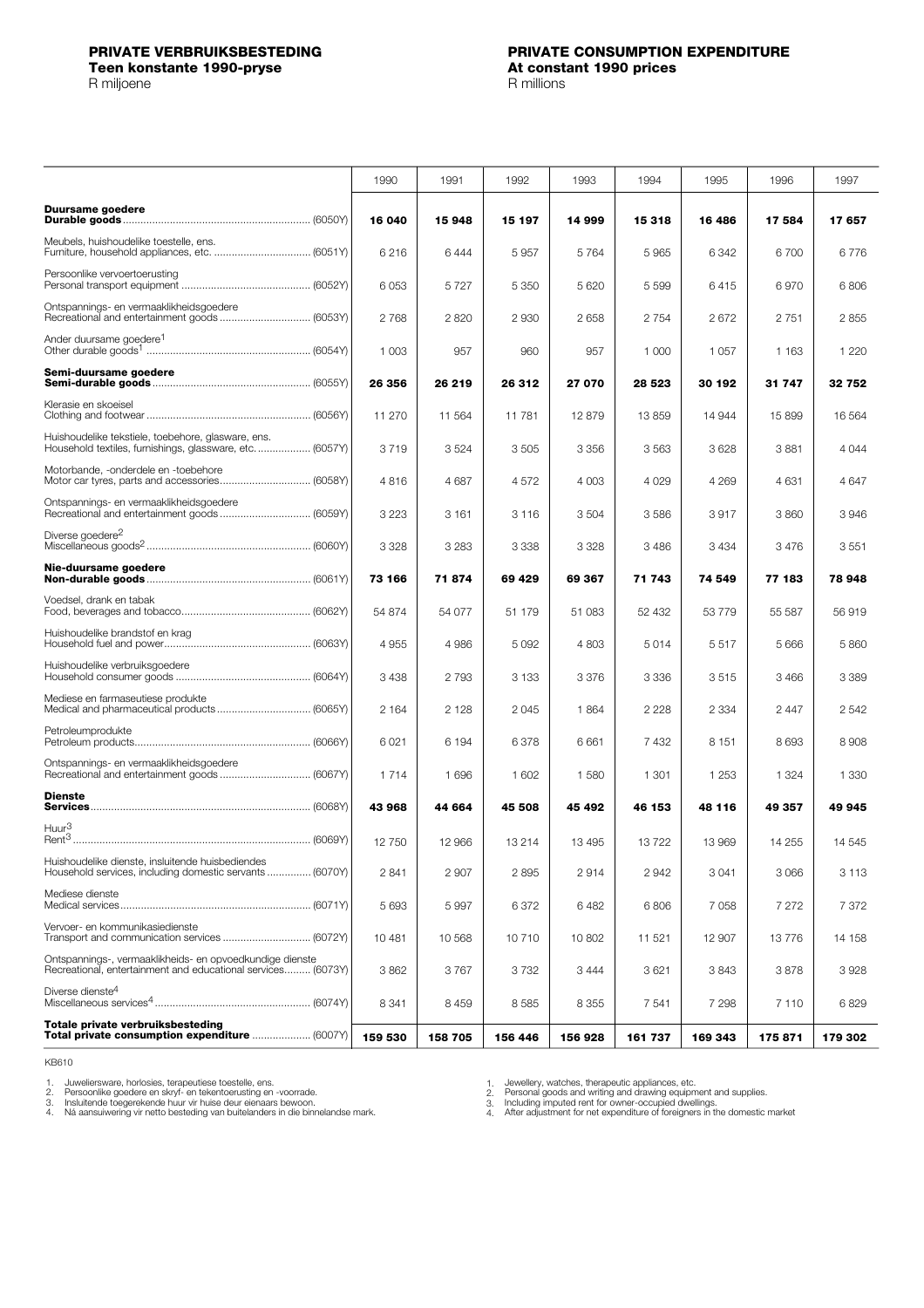<span id="page-9-0"></span>

|         |                     | Teen heersende pryse<br>At current prices |                           |                       |         |                     | Teen konstante 1990-pryse<br>At constant 1990 prices |                           |                       |               |  |  |
|---------|---------------------|-------------------------------------------|---------------------------|-----------------------|---------|---------------------|------------------------------------------------------|---------------------------|-----------------------|---------------|--|--|
| Tydperk | Duursame<br>goedere | Semi-duur-<br>same goedere                | Nie-duur-<br>same goedere | Dienste <sup>1</sup>  | Totaal  | Duursame<br>goedere | Semi-duur-<br>same goedere                           | Nie-duur-<br>same goedere | Dienste <sup>1</sup>  | <b>Totaal</b> |  |  |
| Period  | Durable<br>goods    | Semi-<br>durable goods                    | Non-<br>durable goods     | Services <sup>1</sup> | Total   | Durable<br>goods    | Semi-<br>durable goods                               | Non-<br>durable goods     | Services <sup>1</sup> | <b>Total</b>  |  |  |
|         | (6050K)             | (6055K)                                   | (6061K)                   | (6068K)               | (6007K) | (6050C)             | (6055C)                                              | (6061C)                   | (6068C)               | (6007C)       |  |  |
|         | 5044                | 8721                                      | 28 539                    | 16 605                | 58 909  | 3 3 4 4             | 6 1 1 9                                              | 17 298                    | 11 257                | 38 018        |  |  |
|         | 5 5 2 3             | 9974                                      | 29 689                    | 17 453                | 62 639  | 3632                | 6974                                                 | 17 632                    | 11514                 | 39 752        |  |  |
|         | 5617                | 9781                                      | 31 612                    | 18 147                | 65 157  | 3639                | 6705                                                 | 17 668                    | 11761                 | 39 7 7 3      |  |  |
|         | 7 2 7 3             | 12752                                     | 34 851                    | 18 162                | 73 038  | 4 7 0 3             | 8725                                                 | 19 145                    | 11 621                | 44 194        |  |  |
|         | 23 457              | 41 228                                    | 124 691                   | 70 367                | 259 743 | 15 318              | 28 5 23                                              | 71 743                    | 46 153                | 161 737       |  |  |
|         | 5941                | 9834                                      | 33 657                    | 18643                 | 68 075  | 3576                | 6550                                                 | 18 198                    | 11 498                | 39822         |  |  |
|         | 6620                | 11 107                                    | 34 575                    | 20 4 22               | 72724   | 3926                | 7 3 2 1                                              | 18 278                    | 12 148                | 41 673        |  |  |
|         | 7 0 0 9             | 10 972                                    | 34 396                    | 21 351                | 73 728  | 4 1 0 8             | 7082                                                 | 18 3 64                   | 12 4 4 5              | 41999         |  |  |
|         | 8 1 1 6             | 14 265                                    | 37 318                    | 21 001                | 80 700  | 4876                | 9 2 3 9                                              | 19709                     | 12 0 25               | 45849         |  |  |
|         | 27 686              | 46 178                                    | 139 946                   | 81 417                | 295 227 | 16 4 8 6            | 30 192                                               | 74 549                    | 48 116                | 169 343       |  |  |
|         | 6583                | 10896                                     | 36 411                    | 21 518                | 75 408  | 3802                | 6895                                                 | 18747                     | 11 974                | 41 418        |  |  |
|         | 7 3 0 5             | 12 2 8 3                                  | 37 641                    | 23 232                | 80 461  | 4 1 9 2             | 7696                                                 | 18968                     | 12 3 67               | 43 223        |  |  |
|         | 7585                | 12 208                                    | 38 846                    | 24 277                | 82916   | 4 3 2 2             | 7465                                                 | 19073                     | 12 631                | 43 491        |  |  |
|         | 9 1 5 7             | 15 858                                    | 42 818                    | 24 24 2               | 92 075  | 5 2 6 8             | 9691                                                 | 20 395                    | 12 3 8 5              | 47 739        |  |  |
|         | 30 630              | 51 245                                    | 155 716                   | 93 269                | 330 860 | 17584               | 31 747                                               | 77 183                    | 49 357                | 175 871       |  |  |
|         | 7 2 7 0             | 12 153                                    | 41 622                    | 24 403                | 85 448  | 3991                | 7 2 2 2                                              | 19312                     | 12 084                | 42 609        |  |  |
|         | 7886                | 13 493                                    | 42 964                    | 25 801                | 90 144  | 4 2 9 2             | 8 0 0 1                                              | 19 467                    | 12 458                | 44 218        |  |  |
|         | 8 1 1 7             | 13 155                                    | 43 501                    | 26 892                | 91 665  | 4 3 7 1             | 7630                                                 | 19 437                    | 12 791                | 44 229        |  |  |
|         | 9 0 3 4             | 16849                                     | 47 0 28                   | 26 5 20               | 99 431  | 5 0 0 3             | 9899                                                 | 20732                     | 12 612                | 48 246        |  |  |
|         | 32 307              | 55 650                                    | 175 115                   | 103 616               | 366 688 | 17657               | 32 752                                               | 78 948                    | 49 945                | 179 302       |  |  |

KB611

### **Seisoensinvloed uitgeskakel, teen jaarkoerse Seasonally adjusted, at annual rates**

|      | (6050L) | (6055L) | (6061L) | (6068L) | (6007L) | (6050D) | (6055D) | (6061D) | (6068D) | (6007D) |
|------|---------|---------|---------|---------|---------|---------|---------|---------|---------|---------|
|      | 22 846  | 39 731  | 115700  | 67 871  | 246 148 | 15 145  | 27 789  | 70 685  | 45 732  | 159 351 |
|      | 23 335  | 40 591  | 120 953 | 69 675  | 254 554 | 15 2 26 | 28 24 6 | 71 339  | 45 975  | 160 786 |
|      | 23 603  | 41 647  | 127 871 | 70 773  | 263894  | 15 3 24 | 28750   | 72 003  | 46 254  | 162 331 |
|      | 24 044  | 42 943  | 134 240 | 73 149  | 274 376 | 15 577  | 29 307  | 72 945  | 46 651  | 164 480 |
| 1994 | 23 457  | 41 228  | 124 691 | 70 367  | 259 743 | 15 318  | 28 5 23 | 71 743  | 46 153  | 161 737 |
|      |         |         |         |         |         |         |         |         |         |         |
|      | 25 7 62 | 44 547  | 136 033 | 77437   | 283779  | 15 905  | 29 606  | 73 429  | 47 285  | 166 225 |
|      | 27 561  | 45 481  | 140 747 | 80 536  | 294 325 | 16 480  | 30 065  | 74 160  | 47800   | 168 505 |
|      | 28 576  | 46 863  | 139 330 | 83 571  | 298 340 | 16 627  | 30 436  | 75 033  | 48 457  | 170 553 |
|      | 28 845  | 47821   | 143 674 | 84 124  | 304 464 | 16 932  | 30 661  | 75 574  | 48 922  | 172 089 |
| 1995 | 27 686  | 46 178  | 139 946 | 81 417  | 295 227 | 16486   | 30 192  | 74 549  | 48 116  | 169 343 |
|      |         |         |         |         |         |         |         |         |         |         |
|      | 29 151  | 49 0 73 | 147 713 | 89 391  | 315 328 | 17 085  | 31 108  | 76 312  | 49 043  | 173 548 |
|      | 30 350  | 50 292  | 153 272 | 91 558  | 325 472 | 17 606  | 31 543  | 76889   | 49 305  | 175 343 |
|      | 30 733  | 52 092  | 157 970 | 95 199  | 335 994 | 17535   | 31 993  | 77 657  | 49 471  | 176 656 |
|      | 32 286  | 53 523  | 163 909 | 96928   | 346 646 | 18 110  | 32 344  | 77874   | 49 609  | 177937  |
| 1996 | 30 630  | 51 245  | 155 716 | 93 269  | 330 860 | 17 584  | 31 747  | 77 183  | 49 357  | 175871  |
|      |         |         |         |         |         |         |         |         |         |         |
|      | 32 339  | 54 643  | 169 252 | 100 487 | 356 721 | 17977   | 32 656  | 78 4 21 | 49 384  | 178 438 |
|      | 32 552  | 55 293  | 174 076 | 101 954 | 363875  | 17889   | 32747   | 78 884  | 49 683  | 179 203 |
|      | 32 986  | 55 974  | 177 077 | 105 055 | 371 092 | 17778   | 32 711  | 79 144  | 50 050  | 179 683 |
|      | 31 351  | 56 690  | 180 055 | 106 968 | 375 064 | 16 984  | 32 894  | 79 343  | 50 663  | 179884  |
| 1997 | 32 307  | 55 650  | 175 115 | 103 616 | 366 688 | 17 657  | 32 752  | 78 948  | 49 945  | 179 302 |

KB612

1. Ná aansuiwering vir netto besteding van buitelanders in die binnelandse mark. 1. After adjustment for net expenditure of foreigners in the domestic market.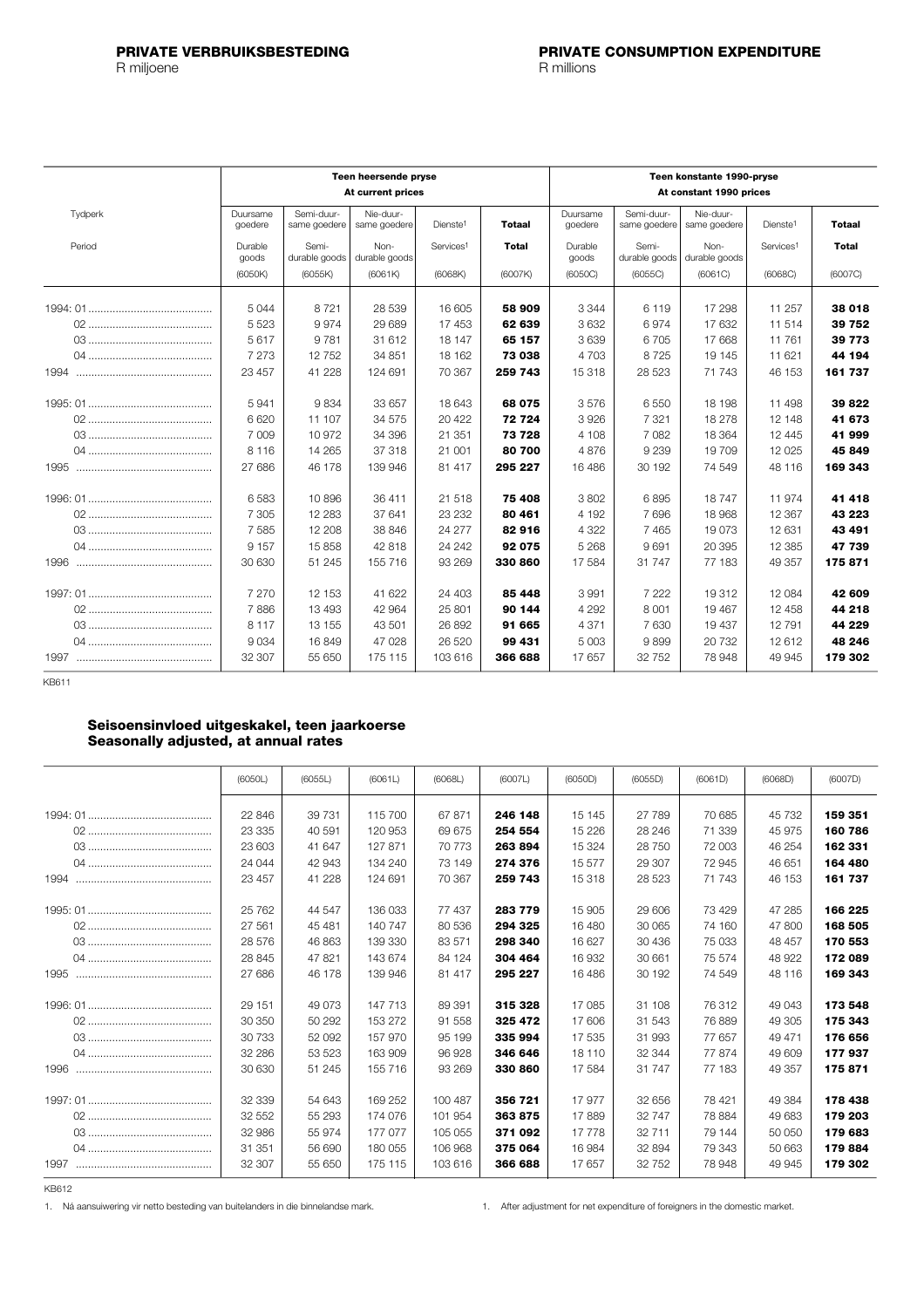<span id="page-10-0"></span>

| Volgens tipe ekonomiese bedrywigheid                                                                                                            | 1990    | 1991    | 1992    | 1993    | 1994    | 1995    | 1996    | 1997    |
|-------------------------------------------------------------------------------------------------------------------------------------------------|---------|---------|---------|---------|---------|---------|---------|---------|
| By kind of economic activity                                                                                                                    |         |         |         |         |         |         |         |         |
| Landbou, bosbou en vissery                                                                                                                      | 2 1 5 4 | 1941    | 1781    | 1911    | 2501    | 2 8 0 6 | 3779    | 3835    |
| Mynbou en steengroewery                                                                                                                         | 7 1 7 6 | 7 3 5 4 | 6448    | 5013    | 6426    | 7 5 5 8 | 8 1 9 1 | 9 2 0 9 |
| Fabriekswese                                                                                                                                    | 13414   | 13 007  | 13018   | 14 522  | 17 056  | 21842   | 24 587  | 27 543  |
| Private sakeondernemings                                                                                                                        | 10 277  | 10 344  | 12 2 36 | 13819   | 16884   | 21 552  | 24 280  | 27 227  |
| Ander                                                                                                                                           | 3 1 3 7 | 2 6 6 3 | 782     | 703     | 172     | 290     | 307     | 316     |
| Elektrisiteit, gas en water                                                                                                                     | 4937    | 4 2 7 4 | 4584    | 4 4 9 9 | 5463    | 7015    | 8 9 0 6 | 9 2 6 6 |
| Konstruksie (kontrakteurs)                                                                                                                      | 758     | 834     | 778     | 726     | 817     | 896     | 977     | 1 0 8 3 |
| Groot- en kleinhandel, verversing en akkommodasie<br>Wholesale and retail trade, catering and accommodation. (6087J)                            | 3023    | 3450    | 3841    | 4 2 2 5 | 5 0 3 0 | 6 0 6 0 | 7045    | 7745    |
| Vervoer, opberging en kommunikasie                                                                                                              | 3937    | 5 1 6 8 | 5 1 3 9 | 5418    | 5 4 5 9 | 6430    | 7674    | 8631    |
|                                                                                                                                                 | 1 0 8 8 | 2 3 0 8 | 1769    | 1446    | 1 0 7 3 | 1510    | 2 0 0 0 | 2 190   |
| Ander                                                                                                                                           | 2849    | 2860    | 3 3 7 0 | 3972    | 4 3 8 6 | 4 9 20  | 5674    | 6441    |
| Finansies, versekering, vaste eiendom en sakedienste <sup>1</sup><br>Finance, insurance, real estate and business services <sup>1</sup> (6091J) | 11715   | 12 298  | 13 0 94 | 14 219  | 17 101  | 19976   | 21 806  | 24 121  |
| Private woongeboue                                                                                                                              | 4 0 4 7 | 4765    | 5 3 7 5 | 5774    | 6 4 0 4 | 7 140   | 7893    | 8461    |
| Ander <sup>1</sup>                                                                                                                              | 7668    | 7533    | 7719    | 8 4 4 5 | 10 697  | 12836   | 13913   | 15 660  |
| Gemeenskaps-, maatskaplike en persoonlike dienste<br>Community, social and personal services (6094J)                                            | 6999    | 6959    | 8028    | 8771    | 9373    | 9 3 4 3 | 10 637  | 11910   |
| Sentrale regering                                                                                                                               | 3627    | 3 3 0 3 | 3413    | 3767    | 3 4 9 5 | 3 3 0 5 | 3621    | 4019    |
| Provinsiale regerings                                                                                                                           | 1 2 2 9 | 1 0 3 5 | 808     | 833     | 1071    | 1 0 3 6 | 1 2 6 2 | 1 4 3 3 |
| Plaaslike owerhede                                                                                                                              | 1 4 6 7 | 1789    | 2949    | 3 3 0 1 | 3840    | 4 1 4 3 | 4760    | 5548    |
| Ander                                                                                                                                           | 676     | 832     | 858     | 870     | 967     | 859     | 994     | 910     |
| <b>Totale vaste investering</b>                                                                                                                 | 54 113  | 55 285  | 56 711  | 59 304  | 69 226  | 81926   | 93 602  | 103 343 |
| <b>Volgens tipe organisasie</b>                                                                                                                 |         |         |         |         |         |         |         |         |
| By type of organisation<br>Openbare owerhede                                                                                                    |         |         |         |         |         |         |         |         |
| Funksionele verdeling : Ekonomiese infrastruktuur <sup>2</sup>                                                                                  | 9706    | 9582    | 8865    | 9769    | 10 326  | 10 453  | 13078   | 14 635  |
| $\check{\phantom{a}}$ : Economic infrastructure $^2$ (6101J)<br><b>Functional division</b>                                                      | 6797    | 7 0 0 8 | 6079    | 6846    | 7 2 1 9 | 7 3 8 5 | 9916    | 11 165  |
| Sosiale infrastruktuur <sup>3</sup><br>Social infrastructure <sup>3</sup> (6102J)                                                               | 2037    | 1512    | 1571    | 1 684   | 1836    | 1681    | 1756    | 2019    |
| Ekonomiese dienste <sup>4</sup><br>Economic services <sup>4</sup> (6103J)                                                                       | 872     | 1 0 6 2 | 1 2 1 5 | 1 2 3 9 | 1 2 7 1 | 1 3 8 7 | 1 4 0 6 | 1451    |
| Algemene owerheid<br>General government                                                                                                         | 6 2 6 8 | 6 0 27  | 6986    | 7623    | 8 1 6 5 | 8 2 4 2 | 9447    | 10806   |
| Sakeondernemings<br>Business enterprises                                                                                                        | 3438    | 3555    | 1879    | 2 146   | 2 1 6 1 | 2 2 1 1 | 3631    | 3829    |
| Openbare korporasies<br>Public corporations                                                                                                     | 8932    | 8828    | 8839    | 8 1 6 3 | 8 4 3 0 | 10 385  | 12010   | 13 417  |
| Funksionele verdeling: Ekonomiese infrastruktuur <sup>2</sup><br>: Economic infrastructure <sup>2</sup> (6107J)<br>Functional division          | 4963    | 5 4 5 6 | 7 3 3 0 | 7 0 9 7 | 7 9 9 1 | 9890    | 11 346  | 12 621  |
| Ekonomiese dienstę <sup>4</sup><br>Economic services <sup>4</sup> (6108J)                                                                       | 3969    | 3 3 7 2 | 1 509   | 1 0 6 6 | 439     | 495     | 664     | 796     |
| Private sakeondernemings <sup>1</sup>                                                                                                           | 35 475  | 36 875  | 39 007  | 41 372  | 50 470  | 61 088  | 68 514  | 75 291  |

KB613

1. 2. 3. 4.

Insluitende oordragkoste. Paaie, brûe, damme, elektrisiteit- en watervoorsiening ens. Skole, hospitale, ens en administratiewe dienste. Sakeondernemings nie ingesluit by ekonomiese infrastruktuur nie.

1. 2. 3. 4.

Including transfer costs. Roads, bridges, dams, electricity and water supply etc. Schools, hospitals, etc. and administrative services. Business enterprises not included in economic infrastructure.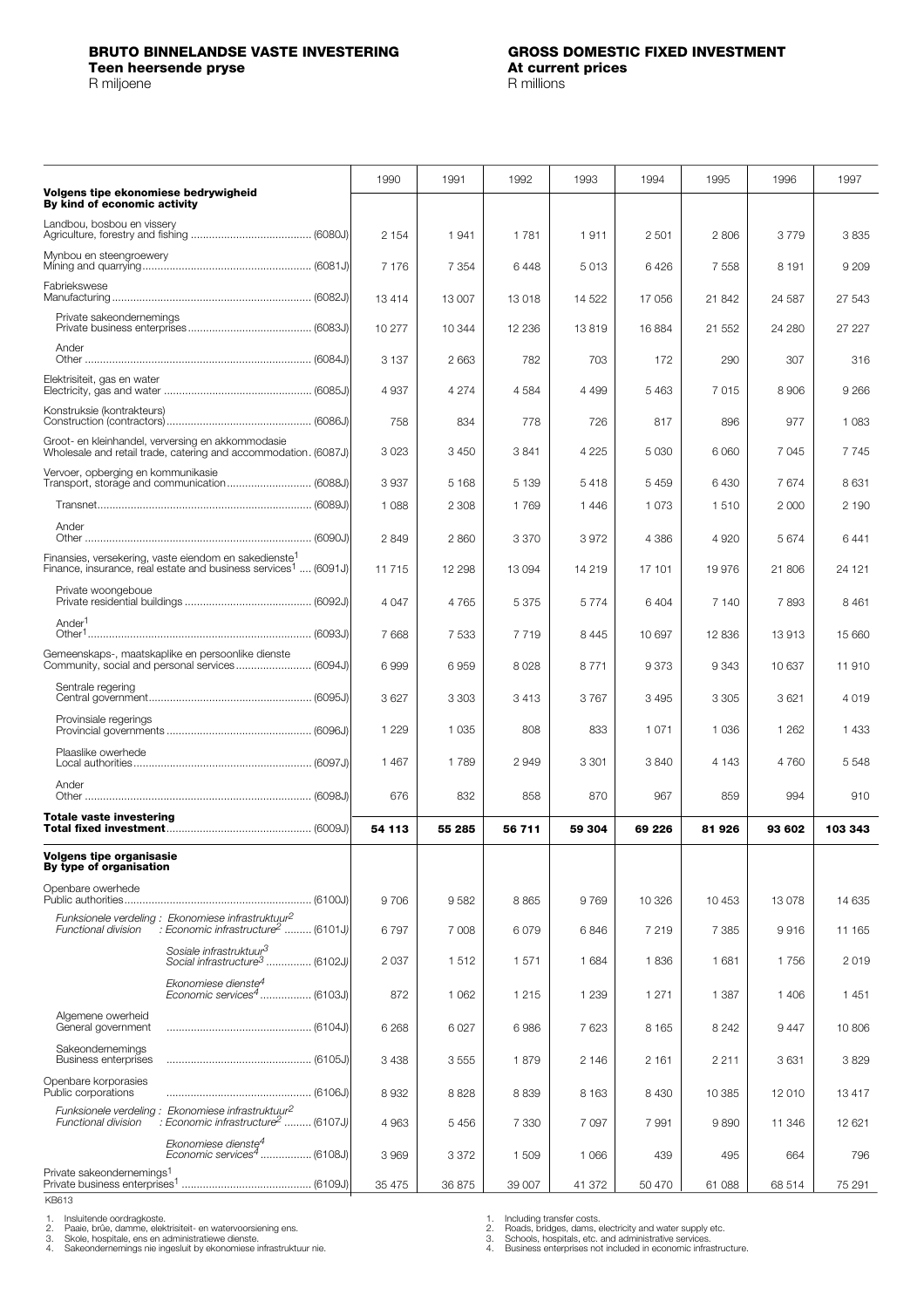<span id="page-11-0"></span>

|                                                                                                                                                    | 1990    | 1991    | 1992    | 1993    | 1994    | 1995    | 1996    | 1997    |
|----------------------------------------------------------------------------------------------------------------------------------------------------|---------|---------|---------|---------|---------|---------|---------|---------|
| Volgens tipe ekonomiese bedrywigheid<br>By kind of economic activity                                                                               |         |         |         |         |         |         |         |         |
| Landbou, bosbou en vissery<br>(6080Y)                                                                                                              | 2 1 5 4 | 1 7 7 1 | 1498    | 1498    | 1840    | 1914    | 2 3 8 0 | 2 161   |
| Mynbou en steengroewery<br>(6081Y)                                                                                                                 | 7 1 7 6 | 6688    | 5 4 3 7 | 3947    | 4 7 3 0 | 5 1 9 1 | 5 2 9 3 | 5 5 3 2 |
| Fabriekswese                                                                                                                                       | 13414   | 11851   | 11 145  | 11 711  | 12 871  | 15 5 64 | 16721   | 17 755  |
| (6082Y)                                                                                                                                            | 4 9 3 7 | 3 9 0 6 | 3915    | 3619    | 4 1 3 4 | 4 9 8 5 | 5971    | 5851    |
| Elektrisiteit, gas en water<br>(6085Y)                                                                                                             | 758     | 770     | 664     | 575     | 604     | 625     | 650     | 681     |
| Konstruksie (kontrakteurs)<br>(6086Y)                                                                                                              | 3023    | 3 1 4 5 | 3 2 1 8 | 3 2 5 8 | 3603    | 4 0 27  | 4 4 5 3 | 4645    |
|                                                                                                                                                    | 3 9 3 7 | 4 7 1 4 | 4 2 5 6 | 4 0 9 2 | 3833    | 4 1 7 5 | 4 7 4 5 | 5051    |
| Groot- en kleinhandel, verversing en akkommodasie<br>Wholesale and retail trade, catering and accommodation<br>(6087Y)                             | 11 7 15 | 11 062  | 10751   | 10743   | 11 894  | 12824   | 13 133  | 13 552  |
| Vervoer, opberging en kommunikasie<br>(6088)                                                                                                       | 6999    | 6 208   | 6595    | 6716    | 6666    | 6 0 5 4 | 6 3 3 2 | 6 564   |
| Finansies, versekering, vaste eiendom en sakedienste <sup>1</sup><br>Finance, insurance, real estate and business services <sup>1</sup><br>(6091Y) | 54 113  | 50 115  | 47 479  | 46 159  | 50 175  | 55 359  | 59 678  | 61 792  |
| Gemeenskaps-, maatskaplike en persoonlike dienste<br>(6094Y)                                                                                       |         |         |         |         |         |         |         |         |
| <b>Totale vaste investering</b>                                                                                                                    | 9706    | 8596    | 7 269   | 7459    | 7 322   | 6 7 5 6 | 7 7 6 8 | 8076    |
| (6009Y)                                                                                                                                            | 6 2 6 8 | 5 3 6 4 | 5714    | 5801    | 5768    | 5 2 9 5 | 5 5 6 0 | 5906    |
| <b>Volgens tipe organisasie</b><br>By type of organisation                                                                                         | 3438    | 3 2 3 2 | 1555    | 1658    | 1 5 5 4 | 1461    | 2 2 0 8 | 2 170   |
| Openbare owerhede<br>(6100Y)                                                                                                                       | 8932    | 8 0 0 7 | 7494    | 6492    | 6 3 5 8 | 7 3 5 7 | 8 1 3 5 | 8565    |
|                                                                                                                                                    | 35 475  | 33 512  | 32 716  | 32 208  | 36 495  | 41 246  | 43775   | 45 151  |

KB614

1. Insluitende oordragkoste. 1. Including transfer costs.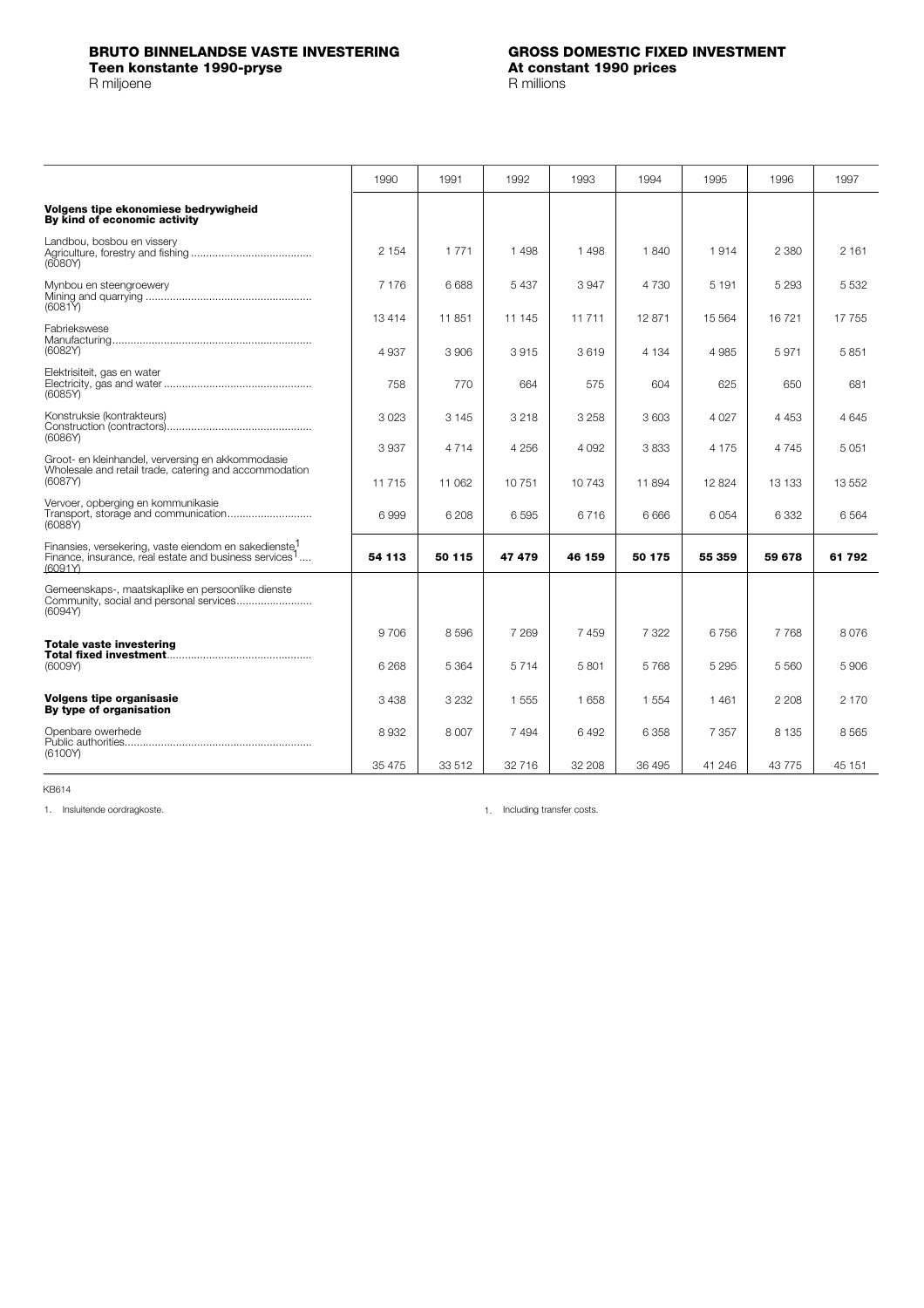### <span id="page-12-0"></span>**BRUTO BINNELANDSE VASTE INVESTERING GROSS DOMESTIC FIXED INVESTMENT Teen heersende pryse At current prices and pricess and pricess and pricess and pricess and pricess and pricess and pricess and pricess and pricess and pricess and pricess and pricess and pricess and pricess and pricess** R miljoene

|         |                                    | Volgens tipe ekonomiese bedrywigheid |                                |                                                 |                                                                                 |                                                               |                  | <b>Volgens tipe organisasie</b> |                         |                                                 |  |  |  |
|---------|------------------------------------|--------------------------------------|--------------------------------|-------------------------------------------------|---------------------------------------------------------------------------------|---------------------------------------------------------------|------------------|---------------------------------|-------------------------|-------------------------------------------------|--|--|--|
|         |                                    |                                      | By kind of economic activity   |                                                 |                                                                                 |                                                               |                  |                                 | By type of organisation |                                                 |  |  |  |
| Tydperk | Mynbou<br>en<br>steen-<br>groewery | Fabriekswese                         | Elektrisiteit.<br>gas en water | Vervoer.<br>opberging<br>en kommuni-<br>kasie   | Finansies.<br>versekering,<br>vaste eiendom<br>en sake-<br>dienste <sup>1</sup> | Gemeenskaps-,<br>maatskaplike<br>en<br>persoonlike<br>dienste | Totaal           | Openbare<br>owerhede            | Openbare<br>korporasies | Private<br>sake-<br>ondernemings <sup>1</sup>   |  |  |  |
| Period  | Mining<br>and<br>quarrying         | Manufacturing                        | Electricity,<br>gas and water  | Transport,<br>storage<br>and communi-<br>cation | Finance,<br>insurance.<br>real estate<br>and business<br>services <sup>1</sup>  | Community,<br>social<br>and<br>personal<br>services           | Total            | Public<br>authorities           | Public<br>corporations  | Private<br>business<br>enterprises <sup>1</sup> |  |  |  |
|         | (6081K)                            | (6082K)                              | (6085K)                        | (6088K)                                         | (6091K)                                                                         | (6094K)                                                       | (6009K)          | (6100K)                         | (6106K)                 | (6109K)                                         |  |  |  |
|         | 1 3 6 1<br>1758                    | 3 1 5 5<br>3910                      | 1 1 4 3<br>1688                | 1515<br>1 1 6 0                                 | 3 9 0 6<br>4 190                                                                | 2 3 5 8<br>2 3 5 5                                            | 15 654<br>16 944 | 2 604<br>2720                   | 2016<br>2 1 4 1         | 11 034<br>12 083                                |  |  |  |
|         | 1 2 9 5                            | 4 9 0 7                              | 1 1 3 0                        | 1 3 4 8                                         | 4515                                                                            | 2 1 5 3                                                       | 17413            | 2 3 0 0                         | 1979                    | 13 134                                          |  |  |  |
|         | 2012                               | 5 0 8 4                              | 1 502                          | 1436                                            | 4 4 9 0                                                                         | 2 5 0 7                                                       | 19 215           | 2702                            | 2 2 9 4                 | 14 219                                          |  |  |  |
| 1994    | 6426                               | 17 056                               | 5 4 6 3                        | 5 4 5 9                                         | 17 101                                                                          | 9373                                                          | 69 226           | 10 326                          | 8 4 3 0                 | 50 470                                          |  |  |  |
|         | 1596                               | 4567                                 | 1 4 8 7                        | 1 684                                           | 4786                                                                            | 2 2 4 1                                                       | 18 676           | 2 4 8 2                         | 2 4 5 1                 | 13743                                           |  |  |  |
|         | 2 2 6 8                            | 5443                                 | 2 0 2 4                        | 1 307                                           | 4929                                                                            | 2 3 2 4                                                       | 20 678           | 2 606                           | 2 5 4 7                 | 15 5 25                                         |  |  |  |
|         | 1 5 3 5                            | 5874                                 | 1 5 3 5                        | 1758                                            | 5 1 9 2                                                                         | 2 2 1 9                                                       | 20 5 65          | 2 4 7 3                         | 2510                    | 15 5 82                                         |  |  |  |
| 1995    | 2 1 5 9<br>7 5 5 8                 | 5958<br>21 842                       | 1969<br>7015                   | 1 681<br>6 4 3 0                                | 5 0 6 9<br>19 976                                                               | 2559<br>9 3 4 3                                               | 22 007<br>81 926 | 2892<br>10 453                  | 2877<br>10 385          | 16 238<br>61 088                                |  |  |  |
|         | 1655                               | 5 2 9 3                              | 1885                           | 2 2 4 1                                         | 5 2 7 1                                                                         | 2 5 0 2                                                       | 21 5 6 9         | 2940                            | 3 1 3 5                 | 15 4 94                                         |  |  |  |
|         | 2 172                              | 6 0 6 7                              | 2529                           | 1597                                            | 5 4 3 4                                                                         | 2 7 7 4                                                       | 23 4 84          | 3578                            | 2849                    | 17 057                                          |  |  |  |
|         | 1848                               | 6492                                 | 2088                           | 1 905                                           | 5 5 5 0                                                                         | 2 5 8 9                                                       | 23 5 34          | 3 1 2 2                         | 2860                    | 17 552                                          |  |  |  |
| 1996    | 2516<br>8 1 9 1                    | 6735<br>24 5 87                      | 2 4 0 4<br>8 9 0 6             | 1931<br>7674                                    | 5 5 5 1<br>21 806                                                               | 2772<br>10 637                                                | 25 015<br>93 602 | 3438<br>13 0 78                 | 3 1 6 6<br>12 010       | 18 411<br>68 514                                |  |  |  |
|         | 2 0 0 9                            | 5983                                 | 2 1 5 3                        | 2 2 6 9                                         | 5859                                                                            | 2 7 6 7                                                       | 24 180           | 3418                            | 3428                    | 17 334                                          |  |  |  |
|         | 2 5 2 2<br>2056                    | 6701<br>7 2 7 8                      | 2 3 0 2<br>2 2 8 2             | 2025<br>2 1 5 2                                 | 5837<br>6040                                                                    | 2927<br>2839                                                  | 25 234<br>25 862 | 3 6 6 4<br>3 4 3 1              | 3 1 9 8<br>3 2 5 0      | 18 372<br>19 181                                |  |  |  |
|         | 2622                               | 7 5 8 1                              | 2 5 2 9                        | 2 1 8 5                                         | 6385                                                                            | 3 3 7 7                                                       | 28 067           | 4 1 2 2                         | 3541                    | 20 404                                          |  |  |  |
|         | 9 2 0 9                            | 27 543                               | 9 2 6 6                        | 8 6 3 1                                         | 24 121                                                                          | 11 910                                                        | 103 343          | 14 635                          | 13 417                  | 75 291                                          |  |  |  |

KB615

## **Seisoensinvloed uitgeskakel, teen jaarkoerse Seasonally adjusted, at annual rates**

|      | (6081L)                    | (6082L)                     | (6085L)                 | (6088L)                 | (6091L)                    | (6094L)                   | (6009L)                    | (6100L)                 | (6106L)                     | (6109L)                    |
|------|----------------------------|-----------------------------|-------------------------|-------------------------|----------------------------|---------------------------|----------------------------|-------------------------|-----------------------------|----------------------------|
|      | 5482                       | 14 9 25                     | 5 0 8 0                 | 5755                    | 15770                      | 9513                      | 64 208                     | 10 589                  | 8 186                       | 45 433                     |
|      | 6 190                      | 15 957                      | 5 5 2 4                 | 5 4 0 6                 | 16 567                     | 9634                      | 67 275                     | 10855                   | 8 2 7 5                     | 48 145                     |
|      | 6772                       | 17822                       | 5519                    | 5 0 8 1                 | 17 694                     | 9 3 9 5                   | 70958                      | 10 0 74                 | 8512                        | 52 372                     |
|      | 7 2 6 0                    | 19520                       | 5729                    | 5 5 9 4                 | 18 373                     | 8950                      | 74 463                     | 9786                    | 8747                        | 55 930                     |
| 1994 | 6426                       | 17056                       | 5 4 6 3                 | 5 4 5 9                 | 17 101                     | 9373                      | 69 226                     | 10 3 26                 | 8 4 3 0                     | 50 470                     |
|      | 7 2 4 4                    | 20 678                      | 6547                    | 5956                    | 19 150                     | 8825                      | 77 646                     | 10 008                  | 9413                        | 58 225                     |
|      | 7653                       | 21 305                      | 6994                    | 6 2 5 3                 | 19826                      | 9 2 3 9                   | 80 800                     | 10 290                  | 10 158                      | 60 352                     |
|      | 7 7 3 8                    | 22 044                      | 7 1 4 7                 | 6788                    | 20 25 2                    | 9613                      | 83 450                     | 10 594                  | 10 840                      | 62 016                     |
|      | 7597                       | 23 341                      | 7 3 7 2                 | 6723                    | 20 676                     | 9695                      | 85 808                     | 10 9 20                 | 11 129                      | 63 759                     |
| 1995 | 7558                       | 21 842                      | 7015                    | 6430                    | 19976                      | 9 3 4 3                   | 81 926                     | 10 453                  | 10 3 85                     | 61 088                     |
|      | 7793                       | 23747                       | 7975                    | 7 7 3 7                 | 20 939                     | 10 259                    | 89 190                     | 11834                   | 11 762                      | 65 594                     |
|      | 8 0 27                     | 24 309                      | 8872                    | 7417                    | 21 7 25                    | 10 570                    | 92 286                     | 13 107                  | 11828                       | 67 351                     |
| 1996 | 8 3 0 7<br>8637<br>8 1 9 1 | 24 827<br>25 4 65<br>24 587 | 9 3 2 5<br>9452<br>8906 | 7 7 4 4<br>7798<br>7674 | 21 861<br>22 699<br>21 806 | 10726<br>10 993<br>10 637 | 94 868<br>98 064<br>93 602 | 13514<br>13857<br>13078 | 12 0 27<br>12 4 23<br>12010 | 69 327<br>71 784<br>68 514 |
|      | 8927                       | 26 469                      | 9545                    | 7847                    | 23 630                     | 11 554                    | 100 707                    | 14 3 28                 | 12 984                      | 73 395                     |
|      | 9 3 0 0                    | 27 3 20                     | 9 1 1 0                 | 8731                    | 24 394                     | 11 643                    | 102 764                    | 14 606                  | 13 339                      | 74 819                     |
|      | 9 2 0 1                    | 27 904                      | 9 3 3 7                 | 9 1 2 9                 | 24 0 22                    | 12 103                    | 104 340                    | 14 808                  | 13 643                      | 75889                      |
|      | 9408                       | 28 479                      | 9072                    | 8817                    | 24 4 38                    | 12 340                    | 105 561                    | 14798                   | 13702                       | 77 061                     |
| 1997 | 9 2 0 9                    | 27 543                      | 9 2 6 6                 | 8631                    | 24 121                     | 11910                     | 103 343                    | 14 635                  | 13417                       | 75 291                     |

KB616

1. Insluitende oordragkoste. 1. Including transfer costs.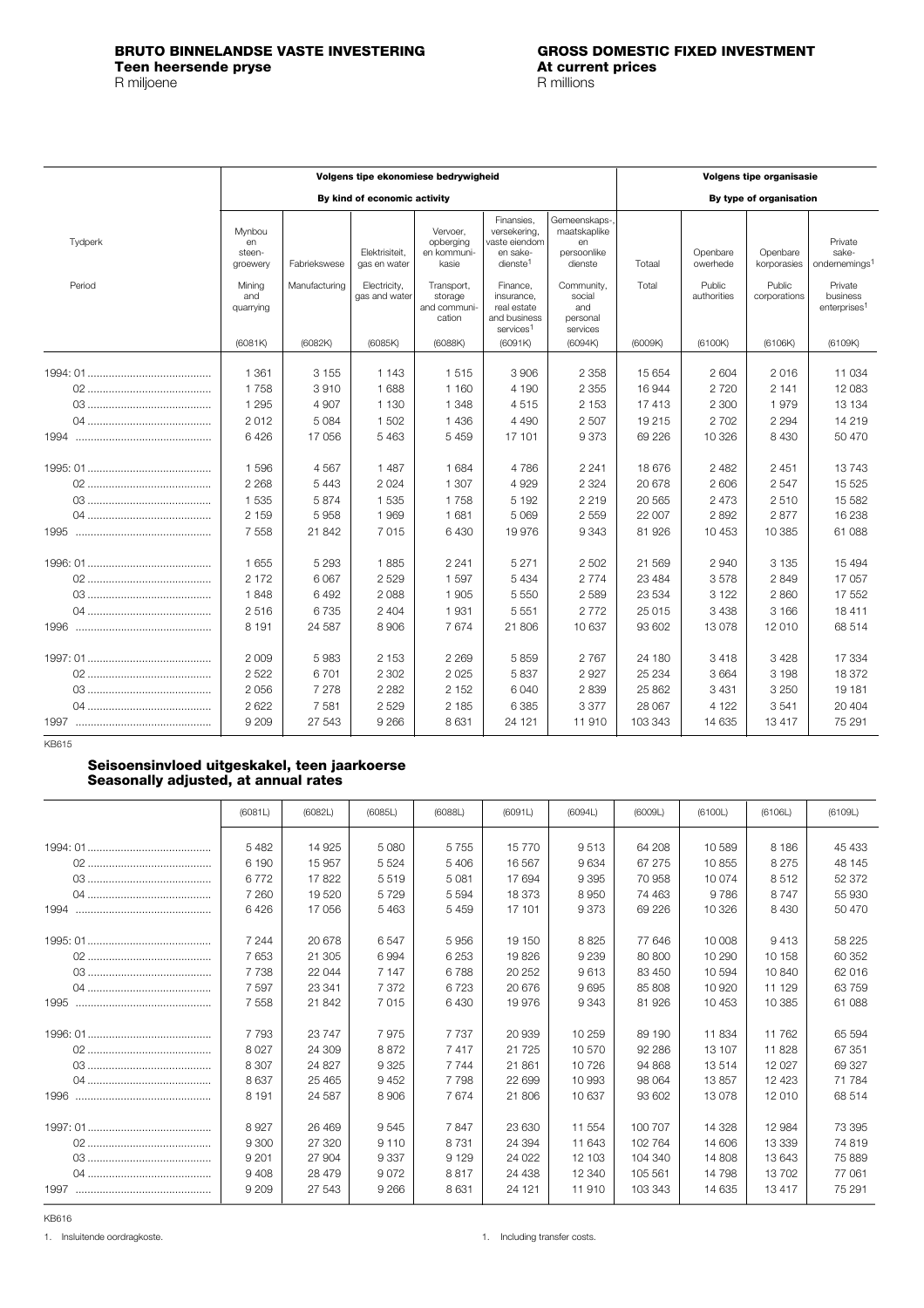### <span id="page-13-0"></span>**BRUTO BINNELANDSE VASTE INVESTERING GROSS DOMESTIC FIXED INVESTMENT Teen konstante 1990-pryse At constant 1990-pryse At constant 1990-pryse At const** R millions R miljoene

|         | Volgens tipe ekonomiese bedrywigheid |                    |                                |                                               |                                                                                 |                                                               | <b>Volgens tipe organisasie</b> |                       |                         |                                                 |  |
|---------|--------------------------------------|--------------------|--------------------------------|-----------------------------------------------|---------------------------------------------------------------------------------|---------------------------------------------------------------|---------------------------------|-----------------------|-------------------------|-------------------------------------------------|--|
|         |                                      |                    |                                | By kind of economic activity                  |                                                                                 |                                                               |                                 |                       | By type of organisation |                                                 |  |
| Tydperk | Mynbou<br>en<br>steen-<br>groewery   | Fabriekswese       | Elektrisiteit.<br>gas en water | Vervoer.<br>opberging<br>en<br>kommunikasie   | Finansies.<br>versekering,<br>vaste eiendom<br>en sake-<br>dienste <sup>1</sup> | Gemeenskaps-,<br>maatskaplike<br>en<br>persoonlike<br>dienste | Totaal                          | Openbare<br>owerhede  | Openbare<br>korporasies | Private<br>sake-<br>ondernemings <sup>1</sup>   |  |
| Period  | Mining<br>and<br>quarrying           | Manufacturing      | Electricity,<br>gas and water  | Transport,<br>storage<br>and<br>communication | Finance,<br>insurance,<br>real estate<br>and business<br>services <sup>1</sup>  | Community,<br>social<br>and<br>personal<br>services           | Total                           | Public<br>authorities | Public<br>corporations  | Private<br>business<br>enterprises <sup>1</sup> |  |
|         | (6081C)                              | (6082C)            | (6085C)                        | (6088C)                                       | (6091C)                                                                         | (6094C)                                                       | (6009C)                         | (6100C)               | (6106C)                 | (6109C)                                         |  |
|         | 1 0 3 4                              | 2453               | 883                            | 1 0 9 8                                       | 2806                                                                            | 1 7 3 9                                                       | 11 669                          | 1914                  | 1547                    | 8 2 0 8                                         |  |
|         | 1 3 0 8<br>938                       | 2979<br>3 6 6 7    | 1 2 8 6<br>845                 | 819<br>940                                    | 2936<br>3094                                                                    | 1 6 9 3<br>1499                                               | 12 3 98<br>12 453               | 1950<br>1 5 9 4       | 1638<br>1474            | 8810<br>9385                                    |  |
|         | 1 450                                | 3772               | 1 1 2 0                        | 976                                           | 3 0 5 8                                                                         | 1735                                                          | 13 655                          | 1864                  | 1699                    | 10 092                                          |  |
|         | 4 7 3 0                              | 12871              | 4 1 3 4                        | 3833                                          | 11 894                                                                          | 6 6 6 6                                                       | 50 175                          | 7 3 2 2               | 6 3 5 8                 | 36 4 95                                         |  |
|         | 1 1 2 0                              | 3317               | 1 0 8 4                        | 1 1 1 5                                       | 3 1 5 1                                                                         | 1498                                                          | 12 8 84                         | 1 6 5 4               | 1765                    | 9465                                            |  |
|         | 1 5 6 9                              | 3896               | 1 4 5 3                        | 846                                           | 3 1 8 2                                                                         | 1522                                                          | 14 071                          | 1701                  | 1833                    | 10537                                           |  |
|         | 1046                                 | 4 1 7 3            | 1 0 8 1                        | 1 1 3 3                                       | 3 2 9 8                                                                         | 1426                                                          | 13789                           | 1 5 8 3               | 1761                    | 10 4 45                                         |  |
|         | 1456                                 | 4 1 7 8            | 1 3 6 7                        | 1 0 8 1                                       | 3 1 9 3                                                                         | 1 608                                                         | 14 615                          | 1818                  | 1998                    | 10799                                           |  |
| 1995    | 5 1 9 1                              | 15 5 64            | 4 9 8 5                        | 4 1 7 5                                       | 12 8 24                                                                         | 6054                                                          | 55 359                          | 6756                  | 7 3 5 7                 | 41 246                                          |  |
|         | 1 0 9 9                              | 3674               | 1 303                          | 1420                                          | 3 2 6 6                                                                         | 1 5 4 4                                                       | 14 0 96                         | 1811                  | 2 1 4 7                 | 10 138                                          |  |
|         | 1419                                 | 4 1 6 7            | 1711                           | 992                                           | 3 3 0 9                                                                         | 1 6 6 4                                                       | 15 1 20                         | 2 1 4 4               | 1967                    | 11 009                                          |  |
|         | 1 1 9 3                              | 4 3 9 3            | 1 3 8 9                        | 1 1 7 5                                       | 3 3 2 0                                                                         | 1 5 2 5                                                       | 14 917                          | 1831                  | 1932                    | 11 154                                          |  |
|         | 1582                                 | 4 4 8 7            | 1568                           | 1 1 5 8                                       | 3 2 3 8                                                                         | 1599                                                          | 15 545                          | 1982                  | 2 0 8 9                 | 11 474                                          |  |
| 1996    | 5 2 9 3                              | 16721              | 5971                           | 4745                                          | 13 133                                                                          | 6 3 3 2                                                       | 59 678                          | 7768                  | 8 1 3 5                 | 43775                                           |  |
|         | 1 2 3 1<br>1519                      | 3 9 0 4<br>4 3 3 9 | 1 3 8 0<br>1459                | 1 3 4 8<br>1 1 8 3                            | 3 3 4 1<br>3 3 0 4                                                              | 1 5 5 4<br>1619                                               | 14 657<br>15 153                | 1922<br>2029          | 2 1 9 6<br>2053         | 10 539<br>11 071                                |  |
|         | 1 2 2 9                              | 4677               | 1 4 3 4                        | 1 2 5 9                                       | 3 3 7 8                                                                         | 1555                                                          | 15 417                          | 1881                  | 2078                    | 11 458                                          |  |
|         | 1 5 5 3                              | 4 8 3 5            | 1578                           | 1 2 6 1                                       | 3529                                                                            | 1836                                                          | 16 5 65                         | 2 2 4 4               | 2 2 3 8                 | 12 083                                          |  |
|         | 5 5 3 2                              | 17 755             | 5851                           | 5 0 5 1                                       | 13552                                                                           | 6564                                                          | 61792                           | 8076                  | 8565                    | 45 151                                          |  |

KB617

### **Seisoensinvloed uitgeskakel, teen jaarkoerse Seasonally adjusted, at annual rates**

|      | (6081D) | (6082D) | (6085D) | (6088D) | (6091D) | (6094D) | (6009D) | (6100D) | (6106D) | (6109D)  |
|------|---------|---------|---------|---------|---------|---------|---------|---------|---------|----------|
|      | 4 1 6 5 | 11 592  | 3930    | 4 1 7 2 | 11 342  | 7011    | 47914   | 7 7 8 1 | 6311    | 33822    |
|      | 4610    | 12 128  | 4 189   |         |         |         | 49 142  | 7782    | 6279    | 35 081   |
|      |         |         |         | 3833    | 11 628  | 6925    |         |         |         |          |
|      | 4918    | 13 269  | 4 1 4 7 | 3524    | 12 1 25 | 6535    | 50736   | 6979    | 6 3 6 3 | 37 394   |
|      | 5 2 2 7 | 14 4 95 | 4 2 7 0 | 3803    | 12 481  | 6 1 9 3 | 52 908  | 6746    | 6479    | 39 683   |
|      | 4 7 3 0 | 12 871  | 4 1 3 4 | 3833    | 11 894  | 6666    | 50 175  | 7 3 2 2 | 6 3 5 8 | 36 495   |
|      | 5 0 6 9 | 15 004  | 4 7 5 9 | 3947    | 12 628  | 5899    | 53 695  | 6667    | 6830    | 40 198   |
|      | 5 2 7 1 | 15 218  | 4981    | 4 0 5 4 | 12 785  | 6055    | 54 781  | 6715    | 7 2 1 1 | 40 855   |
|      | 5 2 7 5 | 15 643  | 5056    | 4 3 6 9 | 12878   | 6 1 6 8 | 55 965  | 6776    | 7637    | 41 552   |
|      | 5 1 4 9 | 16 391  | 5 1 4 4 | 4 3 3 0 | 13 005  | 6094    | 56 995  | 6866    | 7 7 5 0 | 42 379   |
| 1995 |         |         |         |         |         |         |         |         |         |          |
|      | 5 1 9 1 | 15 5 64 | 4 9 8 5 | 4 1 7 5 | 12824   | 6054    | 55 359  | 6756    | 7 3 5 7 | 41 246   |
|      | 5 1 6 8 | 16 505  | 5525    | 4878    | 12 998  | 6316    | 58 426  | 7 296   | 8 1 0 4 | 43 026   |
|      | 5 2 3 5 | 16 659  | 6021    | 4631    | 13 2 25 | 6346    | 59 352  | 7859    | 8098    | 43 395   |
|      | 5 3 6 8 | 16 756  | 6 182   | 4 7 7 4 | 13093   | 6319    | 60 110  | 7928    | 8 1 3 1 | 44 051   |
|      | 5 4 0 1 | 16 964  | 6 1 5 6 | 4697    | 13 216  | 6 3 4 7 | 60824   | 7989    | 8 2 0 7 | 44 628   |
| 1996 | 5 2 9 3 | 16721   | 5971    | 4 7 4 5 | 13 133  | 6 3 3 2 | 59 678  | 7768    | 8 1 3 5 | 43 7 7 5 |
|      |         |         |         |         |         |         |         |         |         |          |
|      | 5450    | 17 339  | 6092    | 4644    | 13494   | 6465    | 61 145  | 8048    | 8 3 7 7 | 44 720   |
|      | 5585    | 17 652  | 5744    | 5 1 4 3 | 13763   | 6437    | 61 619  | 8074    | 8543    | 45 002   |
|      | 5512    | 17871   | 5864    | 5 3 2 8 | 13 441  | 6632    | 62 072  | 8 1 1 2 | 8679    | 45 281   |
|      | 5581    | 18 158  | 5 7 0 4 | 5 0 8 9 | 13510   | 6722    | 62 332  | 8.070   | 8661    | 45 601   |
| 1997 | 5 5 3 2 | 17 755  | 5851    | 5 0 5 1 | 13 552  | 6564    | 61792   | 8076    | 8565    | 45 151   |

KB618

Insluitende oordragkoste. 1. 1. Including transfer costs.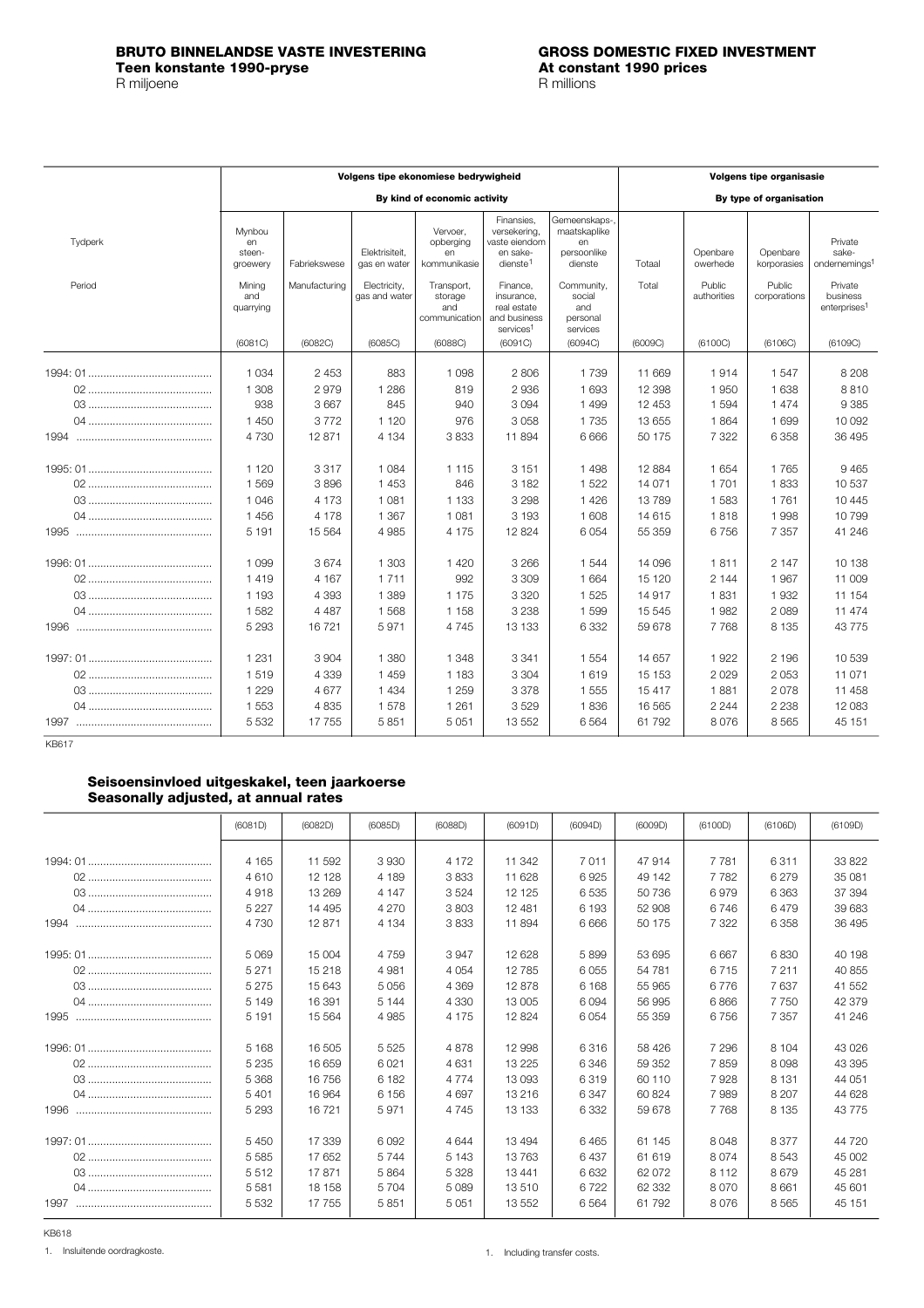## <span id="page-14-0"></span>**BRUTO BINNELANDSE VASTE INVESTERING GROSS DOMESTIC FIXED INVESTMENT VOLGENS TIPE BATE BY TYPE OF ASSET Teen heersende pryse At current prices and prices and prices and prices and prices are prices at a price and prices are prices and prices are prices and prices are prices and prices are prices and prices are prices and**

R miljoene

|                                     | 1990    | 1991     | 1992    | 1993    | 1994    | 1995    | 1996           | 1997           |
|-------------------------------------|---------|----------|---------|---------|---------|---------|----------------|----------------|
| Woongeboue                          | 5 167   | 6 0 2 4  | 6875    | 7 191   | 7923    | 8684    | 9597           | 10 349         |
| Openbare owerhede                   | 604     | 700      | 935     | 952     | 988     | 978     | 1088           | 1 208          |
| Openbare korporasies                | 25      | 49       | 100     | 24      | 29      | 6       | $\overline{4}$ | $\overline{4}$ |
| Private sakeondernemings            | 4538    | 5275     | 5840    | 6215    | 6906    | 7700    | 8505           | 9 1 3 7        |
| Nie-woongeboue                      | 8027    | 8 2 5 0  | 7331    | 7328    | 7834    | 8089    | 9635           | 11 177         |
| Openbare owerhede                   | 2 108   | 1580     | 1 502   | 1 5 3 3 | 1656    | 1 5 2 4 | 1764           | 2 1 5 6        |
| Openbare korporasies                | 426     | 190      | 275     | 299     | 391     | 514     | 417            | 563            |
| Private sakeondernemings            | 5 4 9 3 | 6480     | 5 5 5 4 | 5 4 9 6 | 5787    | 6051    | 7454           | 8 4 5 8        |
| Konstruksiewerke                    | 12 371  | 12 3 8 7 | 10 656  | 10 251  | 10705   | 11857   | 14 214         | 16949          |
| Openbare owerhede                   | 5 3 6 6 | 5 5 6 0  | 6010    | 6735    | 7 203   | 7 3 9 6 | 9522           | 10 586         |
| Openbare korporasies                | 4 0 4 5 | 3935     | 2 0 9 7 | 1 2 3 4 | 776     | 1 1 4 0 | 1 3 5 4        | 2 2 8 2        |
| Private sakeondernemings            | 2 9 6 0 | 2892     | 2549    | 2 2 8 2 | 2726    | 3 3 2 1 | 3 3 3 8        | 4 0 8 1        |
| Vervoertoerusting                   | 7319    | 8 2 0 0  | 8527    | 9070    | 10721   | 13 196  | 14 273         | 15 4 63        |
| Openbare owerhede                   | 171     | 155      | 69      | 67      | 75      | 71      | 76             | 82             |
| Openbare korporasies                | 619     | 1 5 9 9  | 1 3 6 2 | 1 1 5 3 | 821     | 947     | 1 1 8 2        | 1017           |
| Private sakeondernemings            | 6529    | 6446     | 7096    | 7850    | 9825    | 12 178  | 13 015         | 14 3 64        |
| Masjinerie en ander toerusting      | 19628   | 18 548   | 21 262  | 23 223  | 29 239  | 37 105  | 42512          | 46 084         |
| Openbare owerhede                   | 1 4 5 7 | 1587     | 349     | 482     | 404     | 484     | 628            | 603            |
| Openbare korporasies                | 3817    | 3 0 5 5  | 5 0 0 5 | 5453    | 6413    | 7778    | 9053           | 9551           |
| Private sakeondernemings            | 14 3 54 | 13 906   | 15 908  | 17 288  | 22 4 22 | 28 843  | 32 831         | 35 930         |
| Oordragkoste <sup>1</sup>           | 1601    | 1876     | 2060    | 2 2 4 1 | 2804    | 2995    | 3371           | 3321           |
| Bruto binnelandse vaste investering | 54 113  | 55 285   | 56 711  | 59 304  | 69 226  | 81926   | 93 602         | 103 343        |

KB619

1. Private sakeondernemings. The same state of the state of the state of the state business enterprises.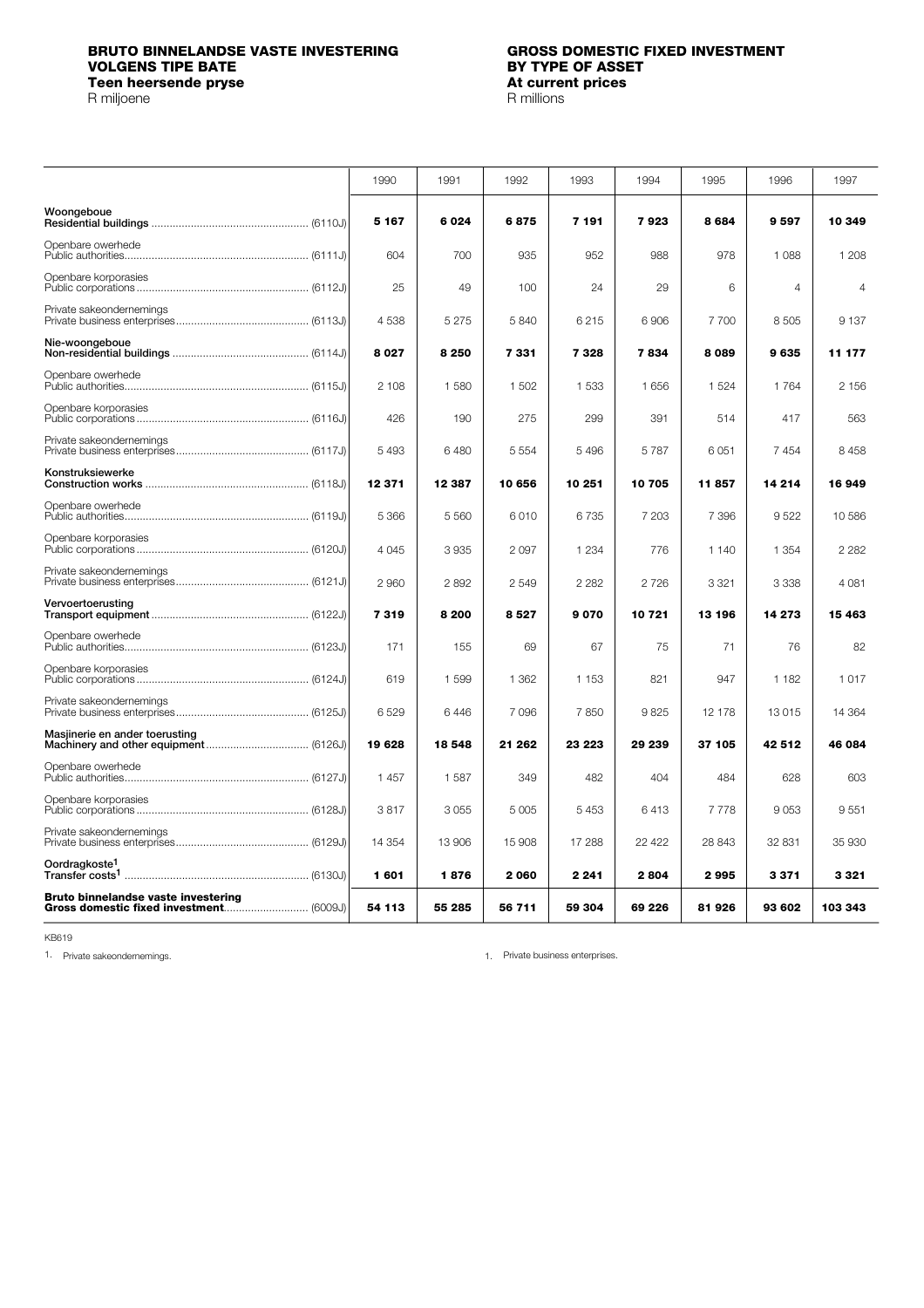## <span id="page-15-0"></span>**BRUTO BINNELANDSE VASTE INVESTERING GROSS DOMESTIC FIXED INVESTMENT VOLGENS TIPE BATE**<br> **BY TYPE OF ASSET**<br> **BY TYPE OF ASSET**<br> **BY TYPE OF ASSET**<br> **At constant 1990 prices**<br> **R** millions **Teen konstante 1990-pryse**

R miljoene

|                                     | 1990    | 1991    | 1992    | 1993    | 1994    | 1995    | 1996    | 1997    |
|-------------------------------------|---------|---------|---------|---------|---------|---------|---------|---------|
| Woongeboue                          | 5 1 6 7 | 5375    | 5 639   | 5 5 0 9 | 5618    | 5621    | 5694    | 5709    |
| Openbare owerhede                   | 604     | 624     | 767     | 729     | 703     | 632     | 645     | 666     |
| Openbare korporasies                | 25      | 44      | 82      | 19      | 20      | 5       | 4       | 4       |
| Private sakeondernemings            | 4538    | 4 70 7  | 4790    | 4761    | 4895    | 4 9 8 4 | 5045    | 5 0 3 9 |
| Nie-woongeboue                      | 8 0 2 7 | 7405    | 6094    | 5683    | 5623    | 5 2 9 3 | 5778    | 6 2 4 5 |
| Openbare owerhede                   | 2 108   | 1418    | 1 2 4 5 | 1 1 8 8 | 1 1 8 7 | 999     | 1 0 5 8 | 1 2 0 5 |
| Openbare korporasies                | 426     | 171     | 228     | 232     | 281     | 336     | 252     | 315     |
| Private sakeondernemings            | 5 4 9 3 | 5816    | 4 6 21  | 4 2 6 3 | 4 1 5 5 | 3958    | 4 4 6 8 | 4725    |
| Konstruksiewerke                    | 12 371  | 10 996  | 8687    | 7763    | 7 5 3 1 | 7575    | 8328    | 9 2 0 9 |
| Openbare owerhede                   | 5 3 6 6 | 4931    | 4896    | 5 0 9 8 | 5 0 6 9 | 4726    | 5575    | 5753    |
| Openbare korporasies                | 4045    | 3500    | 1715    | 939     | 546     | 723     | 791     | 1 2 4 2 |
| Private sakeondernemings            | 2 9 6 0 | 2 5 6 5 | 2076    | 1726    | 1916    | 2 1 2 6 | 1962    | 2 2 1 4 |
| Vervoertoerusting                   | 7319    | 7 368   | 6748    | 6277    | 6659    | 7527    | 7 7 4 1 | 7658    |
| Openbare owerhede                   | 171     | 137     | 55      | 46      | 46      | 40      | 42      | 39      |
| Openbare korporasies                | 619     | 1440    | 1 0 8 0 | 785     | 511     | 542     | 642     | 502     |
| Private sakeondernemings            | 6529    | 5 7 9 1 | 5613    | 5 4 4 6 | 6 102   | 6945    | 7 0 5 7 | 7 1 1 7 |
| Masiinerie en ander toerusting      | 19628   | 17 305  | 18 633  | 19 228  | 22 775  | 27 421  | 30 161  | 31 166  |
| Openbare owerhede                   | 1457    | 1486    | 306     | 398     | 317     | 359     | 448     | 413     |
| Openbare korporasies                | 3817    | 2852    | 4 3 8 9 | 4517    | 5 0 0 0 | 5751    | 6446    | 6 502   |
| Private sakeondernemings            | 14 3 54 | 12 967  | 13 938  | 14 3 13 | 17458   | 21 311  | 23 267  | 24 251  |
| Oordragkoste <sup>1</sup>           | 1601    | 1666    | 1678    | 1699    | 1969    | 1922    | 1976    | 1805    |
| Bruto binnelandse vaste investering | 54 113  | 50 115  | 47479   | 46 159  | 50 175  | 55 359  | 59 678  | 61 792  |

KB620

1. Private sakeondernemings. 1. Private business enterprises.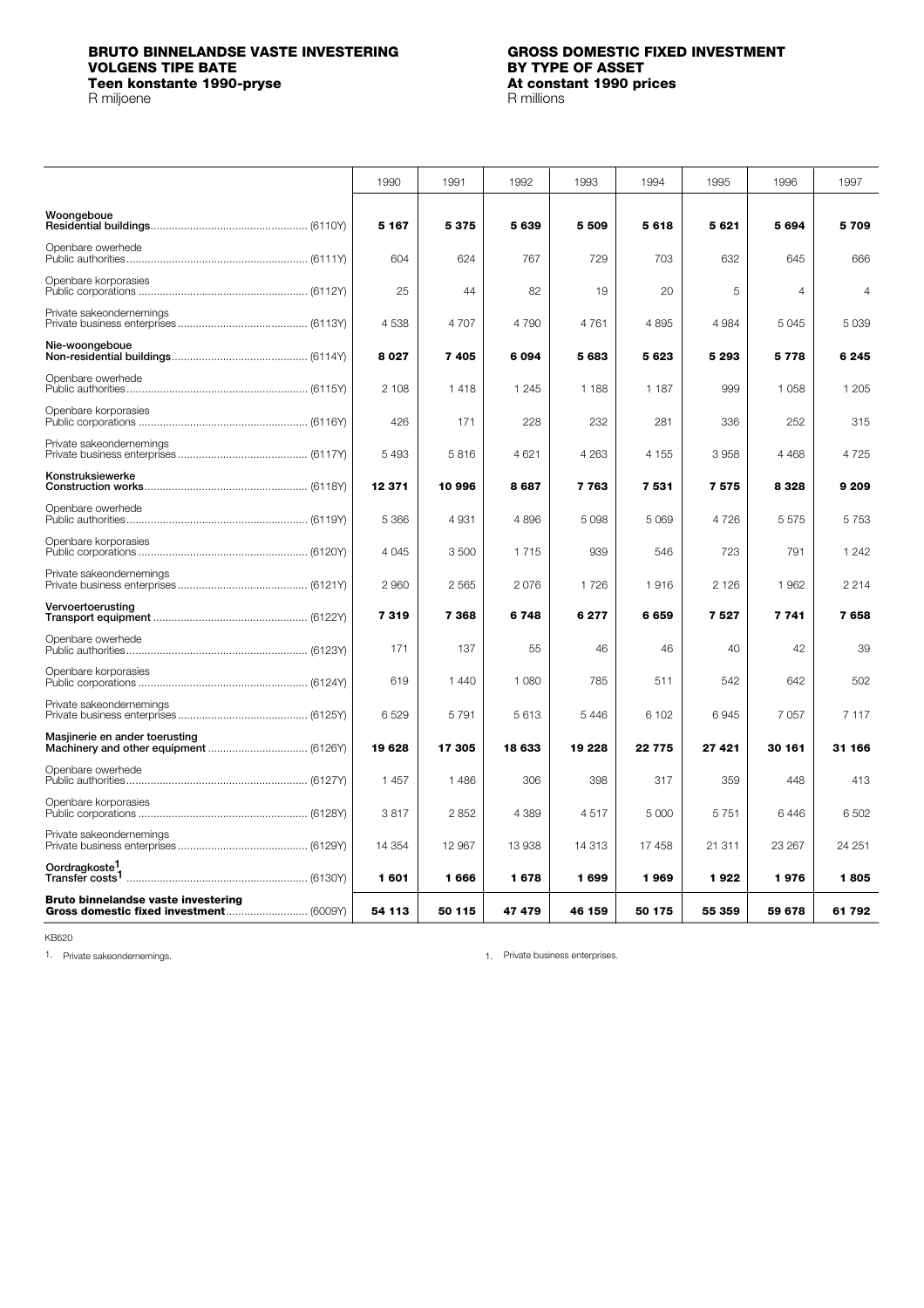<span id="page-16-0"></span>

|          |                          |                                  | Teen heersende pryse<br>At current prices |                        |                                      |                   |                          |                                  |                       | Teen konstante 1990-pryse<br>At constant 1990 prices |                                      |                   |
|----------|--------------------------|----------------------------------|-------------------------------------------|------------------------|--------------------------------------|-------------------|--------------------------|----------------------------------|-----------------------|------------------------------------------------------|--------------------------------------|-------------------|
| Tydperk  | Woon-<br>geboue          | Nie-woon-<br>geboue              | Konstruksie-<br>werke                     | Vervoer-<br>toerusting | Masjinerie<br>en ander<br>toerusting | Oordrag-<br>koste | Woon-<br>geboue          | Nie-woon-<br>geboue              | Konstruksie-<br>werke | Vervoer-<br>toerusting                               | Masjinerie<br>en ander<br>toerusting | Oordrag-<br>koste |
| Period   | Residential<br>buildings | Non-<br>residential<br>buildings | Construction<br>works                     | Transport<br>equipment | Machinerv<br>and other<br>equipment  | Transfer<br>costs | Residential<br>buildings | Non-<br>residential<br>buildings | Construction<br>works | Transport<br>equipment                               | Machinerv<br>and other<br>equipment  | Transfer<br>costs |
|          | (6110K)                  | (6114K)                          | (6118K)                                   | (6122K)                | (6126K)                              | (6130K)           | (6110C)                  | (6114C)                          | (6118C)               | (6122C)                                              | (6126C)                              | (6130C)           |
| 1994: 01 | 1830                     | 1874                             | 2648                                      | 2516                   | 6 1 4 7                              | 639               | 1 3 4 7                  | 1 3 9 6                          | 1933                  | 1611                                                 | 4915                                 | 467               |
| 02       | 1952                     | 1874                             | 2839                                      | 2546                   | 7 0 7 2                              | 661               | 1401                     | 1 3 6 1                          | 2 0 2 0               | 1588                                                 | 5 5 5 8                              | 470               |
| 03       | 2 0 3 4                  | 1924                             | 2 3 8 7                                   | 2 7 6 2                | 7 5 4 0                              | 766               | 1413                     | 1 3 5 3                          | 1 642                 | 1706                                                 | 5812                                 | 527               |
|          | 2 107                    | 2 1 6 2                          | 2831                                      | 2897                   | 8480                                 | 738               | 1 4 5 7                  | 1513                             | 1936                  | 1754                                                 | 6490                                 | 505               |
|          | 7923                     | 7834                             | 10 705                                    | 10721                  | 29 239                               | 2 8 0 4           | 5618                     | 5 6 2 3                          | 7 5 31                | 6659                                                 | 22 7 7 5                             | 1969              |
| 1995: 01 | 2 0 0 6                  | 1806                             | 2679                                      | 3 2 5 0                | 8 1 8 4                              | 751               | 1 3 3 9                  | 1 2 2 0                          | 1 7 7 0               | 1913                                                 | 6 1 4 5                              | 497               |
| 02       | 2 1 4 5                  | 1906                             | 2976                                      | 3 1 5 4                | 9718                                 | 779               | 1 4 0 4                  | 1 2 6 2                          | 1922                  | 1794                                                 | 7 1 8 4                              | 505               |
|          | 2 2 2 2                  | 2 0 6 1                          | 2 7 4 3                                   | 3 4 3 0                | 9342                                 | 767               | 1 4 2 3                  | 1 3 3 6                          | 1733                  | 1933                                                 | 6878                                 | 486               |
| 04       | 2 3 1 1                  | 2 3 1 6                          | 3 4 5 9                                   | 3 3 6 2                | 9861                                 | 698               | 1 4 5 5                  | 1 4 7 5                          | 2 1 5 0               | 1887                                                 | 7 2 1 4                              | 434               |
|          | 8 6 8 4                  | 8089                             | 11857                                     | 13 196                 | 37 105                               | 2995              | 5 6 21                   | 5 2 9 3                          | 7575                  | 7 5 2 7                                              | 27 4 21                              | 1922              |
| 1996: 01 | 2 2 3 3                  | 2 1 1 3                          | 3 2 1 6                                   | 3687                   | 9514                                 | 806               | 1 3 7 4                  | 1 3 1 6                          | 1957                  | 2052                                                 | 6906                                 | 491               |
| 02       | 2 4 0 9                  | 2 2 3 7                          | 3792                                      | 3376                   | 10762                                | 908               | 1439                     | 1 3 5 3                          | 2 2 4 0               | 1856                                                 | 7696                                 | 536               |
|          | 2413                     | 2 4 8 5                          | 3 3 5 2                                   | 3625                   | 10 843                               | 816               | 1416                     | 1476                             | 1942                  | 1963                                                 | 7648                                 | 472               |
| 04       | 2 5 4 2                  | 2800                             | 3854                                      | 3585                   | 11 393                               | 841               | 1465                     | 1 633                            | 2 189                 | 1870                                                 | 7911                                 | 477               |
|          | 9597                     | 9635                             | 14 2 14                                   | 14 273                 | 42 512                               | 3 3 7 1           | 5694                     | 5778                             | 8 3 2 8               | 7 7 4 1                                              | 30 161                               | 1976              |
|          | 2 3 8 2                  | 2719                             | 3941                                      | 3814                   | 10 532                               | 792               | 1 341                    | 1549                             | 2 180                 | 1939                                                 | 7 209                                | 439               |
| 02       | 2 4 7 1                  | 2805                             | 4 3 0 6                                   | 3622                   | 11 190                               | 840               | 1 370                    | 1574                             | 2 3 4 8               | 1805                                                 | 7 5 9 7                              | 459               |
| 03       | 2 5 6 4                  | 2811                             | 3974                                      | 3889                   | 11 792                               | 832               | 1 4 0 4                  | 1558                             | 2 1 4 4               | 1920                                                 | 7943                                 | 448               |
|          | 2 9 3 2                  | 2842                             | 4728                                      | 4 1 3 8                | 12 570                               | 857               | 1594                     | 1564                             | 2 5 3 7               | 1994                                                 | 8417                                 | 459               |
| 1997     | 10 349                   | 11 177                           | 16949                                     | 15 4 6 3               | 46 084                               | 3 3 2 1           | 5 7 0 9                  | 6 2 4 5                          | 9 2 0 9               | 7658                                                 | 31 166                               | 1805              |

KB621

## **Seisoensinvloed uitgeskakel, teen jaarkoerse Seasonally adjusted, at annual rates**

|              | (6110L) | (6114L) | (6118L) | (6122L) | (6126L) | (6130L) | (6110D) | (6114D) | (6118D) | (6122D) | (6126D)  | (6130D) |
|--------------|---------|---------|---------|---------|---------|---------|---------|---------|---------|---------|----------|---------|
| 1994: 01     | 7676    | 8 0 21  | 10 596  | 9758    | 25 5 83 | 2574    | 5648    | 5959    | 7736    | 6 2 5 0 | 20 443   | 1878    |
|              |         |         |         |         |         |         |         |         |         |         |          |         |
| 02           | 7856    | 7826    | 10 977  | 10 398  | 27 543  | 2675    | 5 6 3 3 | 5675    | 7810    | 6487    | 21 634   | 1903    |
| 03           | 8 0 4 6 | 7808    | 10717   | 11 0 29 | 30 436  | 2922    | 5587    | 5488    | 7 3 7 3 | 6815    | 23 4 62  | 2011    |
| 04           | 8 1 1 4 | 7681    | 10 530  | 11 699  | 33 394  | 3045    | 5 604   | 5 3 7 0 | 7 205   | 7 0 8 4 | 25 5 61  | 2 0 8 4 |
|              | 7923    | 7834    | 10 705  | 10721   | 29 239  | 2 8 0 4 | 5618    | 5623    | 7 5 3 1 | 6659    | 22 7 7 5 | 1969    |
| 1995: 01     | 8 4 4 5 | 7862    | 11 083  | 12 3 51 | 34 885  | 3020    | 5631    | 5 2 9 5 | 7 3 1 5 | 7 2 7 4 | 26 184   | 1 996   |
| 02           | 8576    | 7926    | 11 518  | 13 118  | 36 565  | 3097    | 5611    | 5 2 4 3 | 7 4 3 5 | 7468    | 27 0 21  | 2 0 0 3 |
| 03           | 8773    | 8 1 3 7 | 12 166  | 13 523  | 37903   | 2948    | 5619    | 5 2 7 0 | 7683    | 7622    | 27 905   | 1866    |
|              | 8942    | 8 4 31  | 12 661  | 13792   | 39 067  | 2915    | 5 6 2 3 | 5 3 6 4 | 7867    | 7 7 4 4 | 28 574   | 1823    |
| 1995         | 8684    | 8089    | 11857   | 13 196  | 37 105  | 2995    | 5621    | 5 2 9 3 | 7575    | 7527    | 27 421   | 1922    |
|              |         |         |         |         |         |         |         |         |         |         |          |         |
| 1996: 01     | 9 1 9 8 | 8837    | 13 0 74 | 14 260  | 40 549  | 3 2 7 2 | 5 6 5 3 | 5498    | 7955    | 7926    | 29 400   | 1 9 9 4 |
| 02           | 9529    | 9 3 9 8 | 13783   | 13919   | 42 113  | 3544    | 5688    | 5678    | 8 1 4 3 | 7643    | 30 104   | 2096    |
| 03           | 9722    | 9924    | 14 5 62 | 14 301  | 43 211  | 3 1 4 8 | 5701    | 5890    | 8 4 4 0 | 7754    | 30 500   | 1825    |
| 04           | 9939    | 10 381  | 15 437  | 14 612  | 44 175  | 3520    | 5 7 3 4 | 6046    | 8774    | 7641    | 30 640   | 1989    |
|              | 9597    | 9635    | 14 214  | 14 273  | 42 512  | 3 3 7 1 | 5694    | 5778    | 8 3 2 8 | 7 7 4 1 | 30 161   | 1976    |
|              |         |         |         |         |         |         |         |         |         |         |          |         |
| 1997: 01     | 10 244  | 11 013  | 16 427  | 14 844  | 44 961  | 3 2 1 8 | 5762    | 6 2 6 2 | 9082    | 7 5 3 4 | 30 7 25  | 1780    |
| 02           | 10 427  | 11 604  | 16 966  | 15 194  | 45 309  | 3 2 6 4 | 5777    | 6498    | 9 2 4 5 | 7 5 6 7 | 30 754   | 1778    |
| 03           | 10 475  | 11 233  | 17 264  | 15 5 24 | 46 632  | 3 2 1 2 | 5729    | 6 209   | 9 3 1 4 | 7664    | 31 4 23  | 1 7 3 3 |
| 04           | 10 250  | 10858   | 17 139  | 16 290  | 47 434  | 3590    | 5568    | 6011    | 9 1 9 5 | 7867    | 31 762   | 1929    |
|              | 10 349  | 11 177  | 16949   | 15 4 63 | 46 084  | 3 3 2 1 | 5709    | 6245    | 9 2 0 9 | 7658    | 31 166   | 1805    |
| <b>KB622</b> |         |         |         |         |         |         |         |         |         |         |          |         |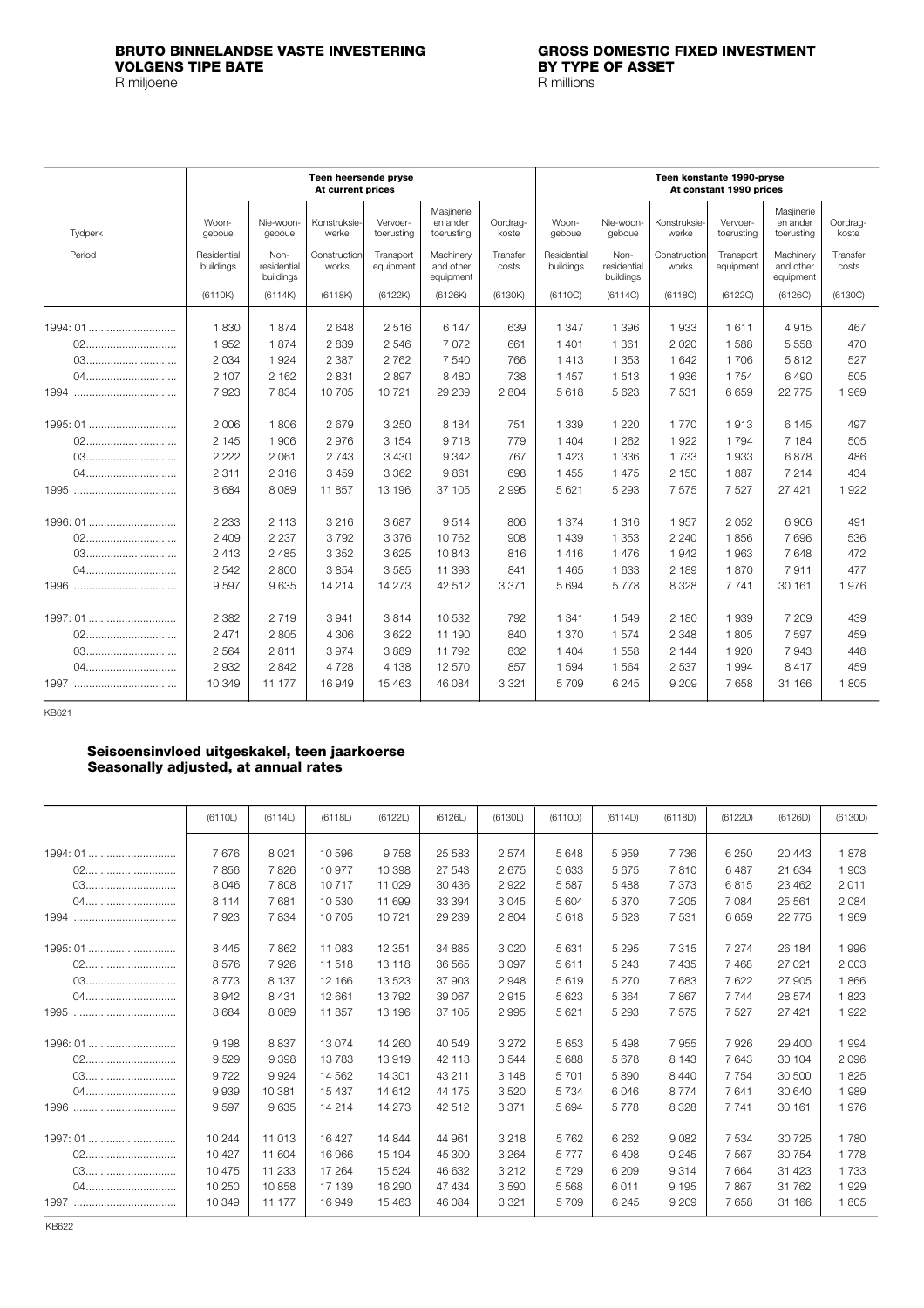<span id="page-17-0"></span>**Teen konstante 1990-pryse At constant 1990-pryse At constant in the At constant in the At constant in the At constant in the At constant in the At constant in the At constant in the At constant in the At constant in t** 

R miljoene

| Soos op 31 Desember / As at 31 December                                                                                                         | 1990    | 1991    | 1992    | 1993    | 1994    | 1995    | 1996    | 1997    |
|-------------------------------------------------------------------------------------------------------------------------------------------------|---------|---------|---------|---------|---------|---------|---------|---------|
| Volgens tipe ekonomiese bedrywigheid<br>By kind of economic activity                                                                            |         |         |         |         |         |         |         |         |
| Landbou, bosbou en vissery                                                                                                                      | 36 519  | 35 723  | 34 851  | 34 093  | 33 757  | 33 528  | 33 759  | 33 736  |
| Mynbou en steengroewery                                                                                                                         | 69 540  | 70 988  | 71 091  | 69 686  | 69 010  | 68 721  | 68 487  | 68 458  |
| Fabriekswese                                                                                                                                    | 97 084  | 100 017 | 102 495 | 105 414 | 108 832 | 113836  | 118 947 | 124 071 |
| Elektrisiteit, gas en water                                                                                                                     | 76 045  | 73 825  | 71 585  | 69086   | 67 172  | 66 192  | 66 266  | 66 274  |
| Konstruksie (kontrakteurs)                                                                                                                      | 4 605   | 4580    | 4 4 8 4 | 4 3 4 2 | 4 2 6 6 | 4 2 3 3 | 4 2 3 0 | 4 256   |
| Groot- en kleinhandel, verversing en akkommodasie<br>Wholesale and retail trade, catering and accommodation (6145Y)                             | 37 059  | 37 323  | 37 685  | 38 070  | 38705   | 39 635  | 40 798  | 41 955  |
| Vervoer, opberging en kommunikasie                                                                                                              | 118 661 | 118757  | 118 452 | 118 204 | 117 772 | 117 737 | 118 314 | 119 178 |
| Finansies, versekering, vaste eiendom en sakedienste <sup>1</sup><br>Finance, insurance, real estate and business services <sup>1</sup> (6147Y) | 164 897 | 166 531 | 167 790 | 168 933 | 171 067 | 173 843 | 176 707 | 179807  |
| Gemeenskaps-, maatskaplike en persoonlike dienste                                                                                               | 213 045 | 217 188 | 221 654 | 226 170 | 230 574 | 234 309 | 238 270 | 242 424 |
| Totale vaste kapitaalvoorraad                                                                                                                   | 817 455 | 824 932 | 830 087 | 833 998 | 841 155 | 852 034 | 865 778 | 880 159 |
| <b>Volgens tipe organisasie</b><br>By type of organisation                                                                                      |         |         |         |         |         |         |         |         |
| Openbare owerhede                                                                                                                               | 257 331 | 260 881 | 247 926 | 252 255 | 256 399 | 259929  | 264 404 | 269 118 |
| Algemene owerheid                                                                                                                               | 200 492 | 204 353 | 208 533 | 212770  | 216 946 | 220 623 | 224 545 | 228 791 |
| Sakeondernemings                                                                                                                                | 56 839  | 56 528  | 39 393  | 39 4 85 | 39 453  | 39 306  | 39 859  | 40 327  |
| Openbare korporasies                                                                                                                            | 175 095 | 173 878 | 187 369 | 183018  | 178 753 | 175 695 | 173610  | 172 086 |
| Private sakeondernemings <sup>1</sup>                                                                                                           | 385 029 | 390 173 | 394 792 | 398 725 | 406 003 | 416410  | 427 764 | 438 955 |

KB623

1. Insluitende oordragkoste. 1. Including transfer costs.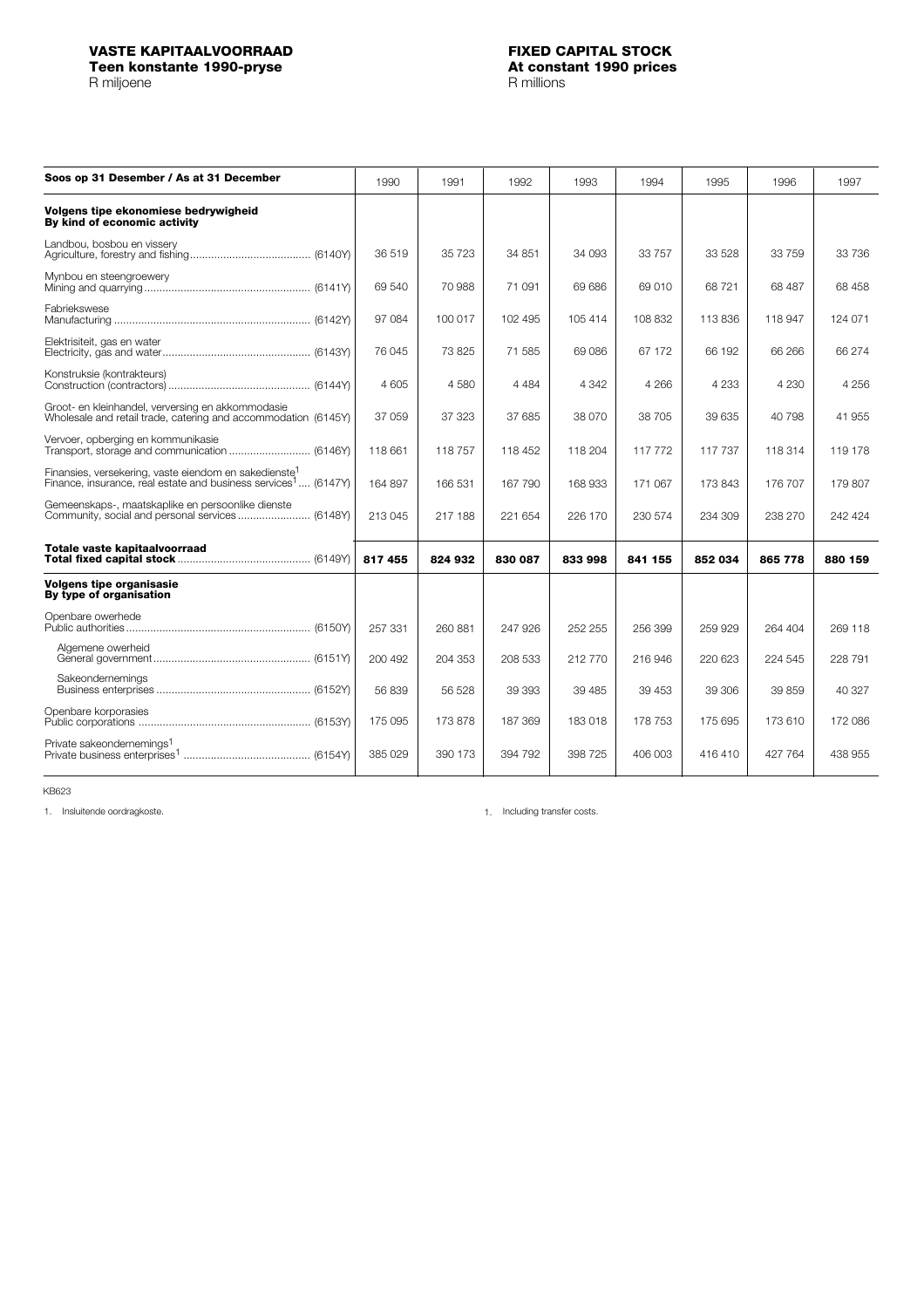<span id="page-18-0"></span>**Teen heersende pryse At current prices and prices and prices and prices and prices are prices at a price and prices are prices and prices are prices and prices are prices and prices are prices and prices are prices and** 

|                                                                                                                       | 1990           | 1991         | 1992         | 1993     | 1994     | 1995    | 1996     | 1997     |
|-----------------------------------------------------------------------------------------------------------------------|----------------|--------------|--------------|----------|----------|---------|----------|----------|
| Volgens tipe ekonomiese bedrywigheid<br>By kind of economic activity                                                  |                |              |              |          |          |         |          |          |
| Landbou, bosbou en vissery <sup>1</sup>                                                                               | 277            | 41           | $-402$       | $-269$   | 412      | 609     | 521      | 373      |
| Mynbou en steengroewery                                                                                               | 187            | $-223$       | 454          | 1 1 7 4  | 1 632    | 1 2 7 2 | 1 2 3 1  | $-1.375$ |
| Fabriekswese                                                                                                          | 1 4 9 9        | 2012         | 1949         | 1879     | 4514     | 7077    | 6 1 6 8  | 2 6 5 2  |
| Private sakeondernemings                                                                                              | 2785           | 1 984        | 1988         | 1763     | 4827     | 6734    | 6 3 9 0  | 2469     |
| Ander                                                                                                                 | $-1286$        | 28           | $-39$        | 116      | $-313$   | 343     | $-222$   | 183      |
| Elektrisiteit, gas en water                                                                                           | 58             | 89           | 98           | 311      | $-51$    | $-336$  | 108      | $-207$   |
| Konstruksie (kontrakteurs)                                                                                            | $\overline{c}$ | 243          | $-117$       | -5       | 173      | 255     | 388      | 343      |
| Groot- en kleinhandel, verversing en akkommodasie<br>Wholesale and retail trade, catering and accommodation (6167J)   | 538            | 929          | $-745$       | 2 4 8 3  | 6707     | 8853    | 5911     | $-1062$  |
| Groot-, klein- en motorhandel                                                                                         | 2212           | 1912         | 910          | 1470     | 6397     | 9026    | 3529     | $-2544$  |
| Ander                                                                                                                 | $-1674$        | $-983$       | $-1655$      | 1013     | 310      | $-173$  | 2 3 8 2  | 1482     |
| Vervoer, opberging en kommunikasie                                                                                    | $-360$         | $-64$        | 455          | $-21$    | $-697$   | 360     | 105      | 339      |
| Finansies, versekering, vaste eiendom en sakedienste<br>Finance, insurance, real estate and business services (6171J) | 1              | $\mathbf{0}$ | $\mathbf{1}$ | $\Omega$ | $\Omega$ | $\circ$ | $\Omega$ | $\Omega$ |
| Gemeenskaps-, maatskaplike en persoonlike dienste<br>Community, social and personal services (6172J)                  | 56             | 28           | $-53$        | $-5$     | 13       | $-15$   | 37       | 48       |
| Verandering in voorrade teen boekwaarde                                                                               | 2 2 5 8        | 3 0 5 5      | 1640         | 5547     | 12 703   | 18 075  | 14 4 69  | 1 1 1 1  |
| Aansuiwering vir voorraadwaardering                                                                                   | -7 737         | -5 992       | $-5138$      | -4 997   | $-6823$  | -8 145  | $-9118$  | $-5501$  |
| Totale verandering in voorrade                                                                                        | $-5479$        | $-2937$      | $-3498$      | 550      | 5880     | 9930    | 5 3 5 1  | -4 390   |
| <b>Volgens tipe organisasie</b><br>By type of organisation                                                            |                |              |              |          |          |         |          |          |
| Openbare owerhede                                                                                                     | $-240$         | $-79$        | $-19$        | $-17$    | $-25$    | -22     | $-21$    | $-15$    |
| Openbare korporasies                                                                                                  | $-2185$        | $-594$       | $-35$        | -107     | $-1723$  | $-285$  | -550     | $-28$    |
| Private sakeondernemings                                                                                              | $-3054$        | $-2264$      | $-3444$      | 674      | 7628     | 10 237  | 5922     | $-4347$  |
| Nywerheids- en handelsvoorrade <sup>2</sup><br>Industrial and commercial inventories <sup>2</sup> (6178J)             | 3711           | 3924         | 2859         | 3 3 4 9  | 10911    | 16 103  | 9697     | 108      |

KB624

1. 2.

Insluitende die veestapel. Verandering in die boekwaarde van voorrade van totale fabriekswese en van groot-, klein- en motorhandel.

Including livestock. Change in book value of inventories of total manufacturing and of wholesale, retail and motor trade. 1. 2.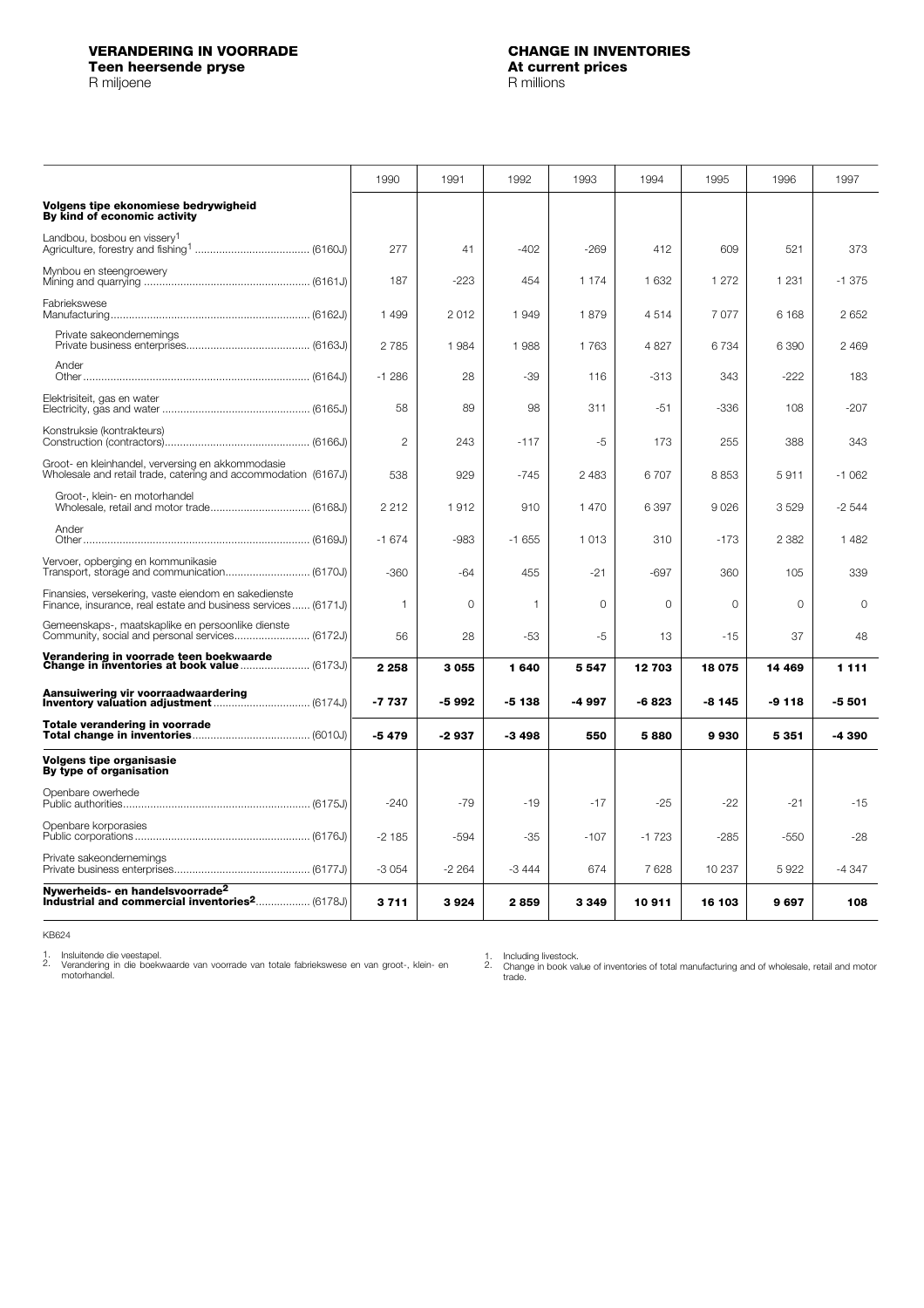<span id="page-19-0"></span>**Teen konstante 1990-pryse At constant 1990-pryse**<br>R miljoene **At constant 1990-pryse** 

R miljoene

|                                                                                                                       | 1990    | 1991    | 1992     | 1993     | 1994     | 1995     | 1996     | 1997     |
|-----------------------------------------------------------------------------------------------------------------------|---------|---------|----------|----------|----------|----------|----------|----------|
| Volgens tipe ekonomiese bedrywigheid<br>By kind of economic activity                                                  |         |         |          |          |          |          |          |          |
| Landbou, bosbou en visserv <sup>1</sup>                                                                               | $-84$   | $-357$  | $-382$   | $-213$   | 259      | 355      | 310      | 226      |
| Mynbou en steengroewery                                                                                               | 68      | $-148$  | 230      | 776      | 926      | 604      | 392      | $-718$   |
| Fabriekswese                                                                                                          | $-1550$ | $-658$  | $-84$    | $-477$   | 851      | 2 2 3 3  | 1 2 6 6  | $-217$   |
| Private sakeondernemings                                                                                              | $-24$   | $-561$  | 27       | $-478$   | 1 1 6 1  | 2 0 8 7  | 1468     | $-274$   |
| Ander                                                                                                                 | $-1526$ | $-97$   | $-111$   | 1        | $-310$   | 146      | $-202$   | 57       |
| Elektrisiteit, gas en water                                                                                           | $-131$  | $-40$   | $-26$    | 163      | $-173$   | $-319$   | $-13$    | $-170$   |
| Konstruksie (kontrakteurs)                                                                                            | $-212$  | 57      | $-204$   | $-111$   | 8        | 27       | 93       | 85       |
| Groot- en kleinhandel, verversing en akkommodasie<br>Wholesale and retail trade, catering and accommodation (6167Y)   | $-2745$ | $-1800$ | $-2471$  | 354      | 3 1 2 0  | 3 3 4 2  | 758      | $-2404$  |
| Groot-, klein- en motorhandel                                                                                         | $-643$  | $-199$  | $-790$   | $-115$   | 2562     | 3.906    | 22       | $-2856$  |
| Ander                                                                                                                 | $-2102$ | $-1601$ | $-1681$  | 469      | 558      | $-564$   | 736      | 452      |
| Vervoer, opberging en kommunikasie                                                                                    | $-859$  | $-344$  | 132      | $-193$   | $-762$   | 57       | $-115$   | 78       |
| Finansies, versekering, vaste eiendom en sakedienste<br>Finance, insurance, real estate and business services (6171Y) | $-2$    | $-2$    | $\Omega$ | $\Omega$ | $\Omega$ | $\Omega$ | $\Omega$ | $\Omega$ |
| Gemeenskaps-, maatskaplike en persoonlike dienste<br>Community, social and personal services  (6172Y)                 | 36      | 9       | $-59$    | $-12$    | -3       | $-19$    | 14       | 21       |
| Totale verandering in voorrade                                                                                        | $-5479$ | $-3283$ | $-2864$  | 287      | 4 2 2 6  | 6 280    | 2705     | -3 099   |
| <b>Volgens tipe organisasie</b><br>By type of organisation                                                            |         |         |          |          |          |          |          |          |
| Openbare owerhede                                                                                                     | $-240$  | $-70$   | $-16$    | $-14$    | $-18$    | $-15$    | $-13$    | -8       |
| Openbare korporasies                                                                                                  | $-2185$ | $-540$  | $-43$    | -54      | $-1266$  | $-179$   | $-344$   | $-26$    |
| Private sakeondernemings                                                                                              | $-3054$ | $-2673$ | $-2805$  | 355      | 5510     | 6474     | 3 0 6 2  | $-3065$  |
| Nywerheids- en handelsvoorrade <sup>2</sup>                                                                           | -2 193  | $-857$  | $-874$   | -592     | 3413     | 6 139    | 1 2 8 8  | -3 073   |

KB625

Insluitende die veestapel. Verandering in die boekwaarde van voorrade van totale fabriekswese en van groot-, klein- en motorhandel. 1. 2.

Including livestock. Change in book value of inventories of total manufacturing and of wholesale, retail and motor trade. 1. 2.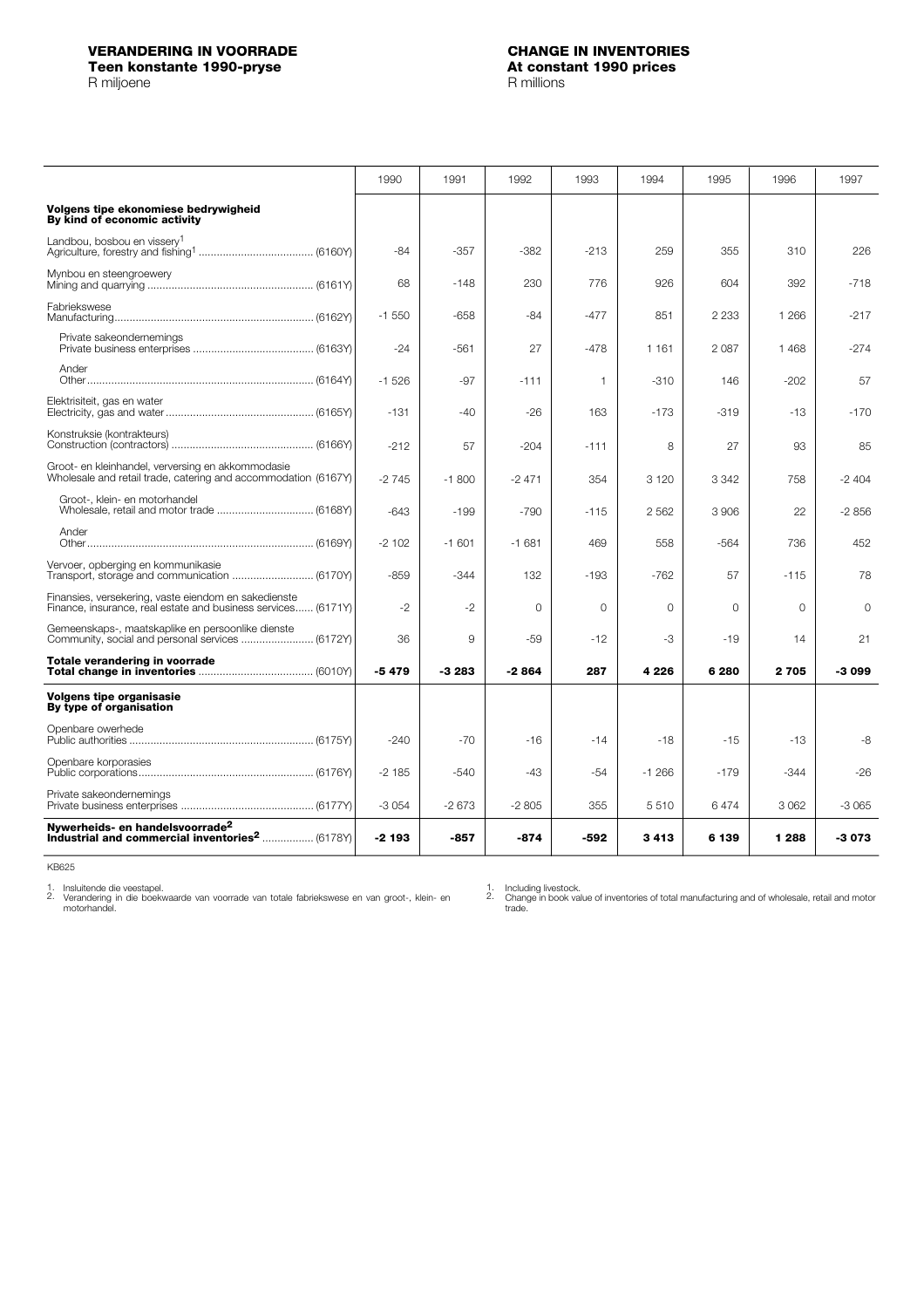## <span id="page-20-0"></span>**BRUTO EN NETTO BINNELANDSE INVESTERING GROSS AND NET DOMESTIC INVESTMENT VOLGENS TIPE ORGANISASIE**<br> **BY TYPE OF ORGANISASIE**<br> **BY TYPE OF ORGANISASIE**<br> **BY TYPE OF ORGANISASIE Teen heersende pryse At current prices and prices and prices and prices are prices at a price and prices are prices and prices are prices and prices are prices and prices are prices and prices are prices and prices are**

R miljoene

|                                                 | 1990    | 1991    | 1992    | 1993    | 1994    | 1995    | 1996    | 1997     |
|-------------------------------------------------|---------|---------|---------|---------|---------|---------|---------|----------|
| Bruto binnelandse investering <sup>1</sup>      | 48 634  | 52 348  | 53 213  | 59854   | 75 106  | 91856   | 98 953  | 98 953   |
| Openbare owerhede                               | 9466    | 9 5 0 3 | 8846    | 9752    | 10 301  | 10 431  | 13 057  | 14 6 20  |
| Openbare korporasies                            | 6747    | 8 2 3 4 | 8 8 0 4 | 8 0 5 6 | 6707    | 10 100  | 11 460  | 13 3 8 9 |
| Private sakeondernemings                        | 32 4 21 | 34 611  | 35 563  | 42 046  | 58 098  | 71 325  | 74 436  | 70 944   |
| Voorsiening vir waardevermindering <sup>2</sup> | 42937   | 46720   | 50 272  | 54 108  | 59 338  | 65936   | 72 151  | 79 348   |
| Openbare owerhede                               | 5019    | 5576    | 3747    | 4 0 8 2 | 4 4 7 0 | 4 9 5 7 | 5489    | 6 0 0 8  |
| Openbare korporasies                            | 9 2 8 3 | 10 0 25 | 13013   | 13 543  | 14 193  | 14829   | 15 386  | 16 110   |
| Private sakeondernemings                        | 28 635  | 31 119  | 33 512  | 36 483  | 40 675  | 46 150  | 51 276  | 57 230   |
| Netto binnelandse investering                   | 5 6 9 7 | 5 6 28  | 2941    | 5746    | 15 768  | 25 9 20 | 26 802  | 19 605   |
| Openbare owerhede                               | 4 4 4 7 | 3927    | 5099    | 5670    | 5831    | 5474    | 7 5 6 8 | 8612     |
| Openbare korporasies                            | $-2536$ | $-1791$ | $-4209$ | $-5487$ | $-7486$ | $-4729$ | $-3926$ | $-2721$  |
| Private sakeondernemings                        | 3786    | 3492    | 2051    | 5563    | 17423   | 25 175  | 23 160  | 13714    |

KB626

1. Ná aansuiwering vir voorraadwaardering.<br>2. Teen vervangingswaarde.

After inventory valuation adjustment. At replacement value. 1. 2.

### **FINANSIERING VAN BRUTO BINNELANDSE FINANCING OF GROSS DOMESTIC INVESTERING**<br> **INVESTMENT**<br> **INVESTMENT**<br> **INVESTMENT**<br> **INVESTMENT**<br> **At current prices Teen heersende pryse**

### R miljoene R millions

|                                                                                                                                   | 1990    | 1991    | 1992     | 1993     | 1994     | 1995      | 1996     | 1997     |
|-----------------------------------------------------------------------------------------------------------------------------------|---------|---------|----------|----------|----------|-----------|----------|----------|
| Persoonlike besparing <sup>1</sup>                                                                                                | 1764    | 3613    | 9 3 9 2  | 13 0 78  | 11 114   | 5687      | 6961     | 3 2 6 7  |
| Maatskappybesparing <sup>1</sup>                                                                                                  | 11 062  | 13 001  | 17079    | 22 3 69  | 23 984   | 27 902    | 30 295   | 29 575   |
| Besparing van algemene owerheid <sup>1</sup>                                                                                      | $-1805$ | $-4799$ | $-18555$ | $-23652$ | $-20537$ | $-17.594$ | $-17746$ | $-22050$ |
| Voorsiening vir waardevermindering <sup>2</sup>                                                                                   | 42 937  | 46 720  | 50 272   | 54 108   | 59 338   | 65 936    | 72 151   | 79 348   |
| Bruto binnelandse besparing <sup>3</sup>                                                                                          | 53 958  | 58 535  | 58 188   | 65903    | 73899    | 81931     | 91 661   | 90 140   |
| Netto kapitaalinvloeiing vanaf die buiteland                                                                                      | $-4445$ | $-3178$ | $-3900$  | $-7814$  | 3915     | 13 696    | 2663     | 28 335   |
| Verandering in goud- en ander buitelandse reserwes <sup>4</sup><br>Change in gold and other foreign reserves <sup>4</sup> (6205J) | $-879$  | $-3009$ | $-1075$  | 1765     | $-2708$  | $-3771$   | 4629     | $-19522$ |
| <b>Bruto binnelandse investering</b>                                                                                              | 48 634  | 52 348  | 53 213   | 59 854   | 75 106   | 91856     | 98 953   | 98 953   |

KB627

Ná voorsiening vir waardevermindering en ná aansuiwering vir voorraadwaardering.<br>Teen vervangingswaarde.<br>Ná aansuiwering vir voorraadwaardering.<br>Toename –; afname +. 1.

 $\overline{2}$ .

3. 4.

After provision for depreciation and after inventory valuation adjustment.<br>At replacement value.<br>After inventory valuation adjustment.<br>Increase -; decrease +.

1. 2. 3. 4.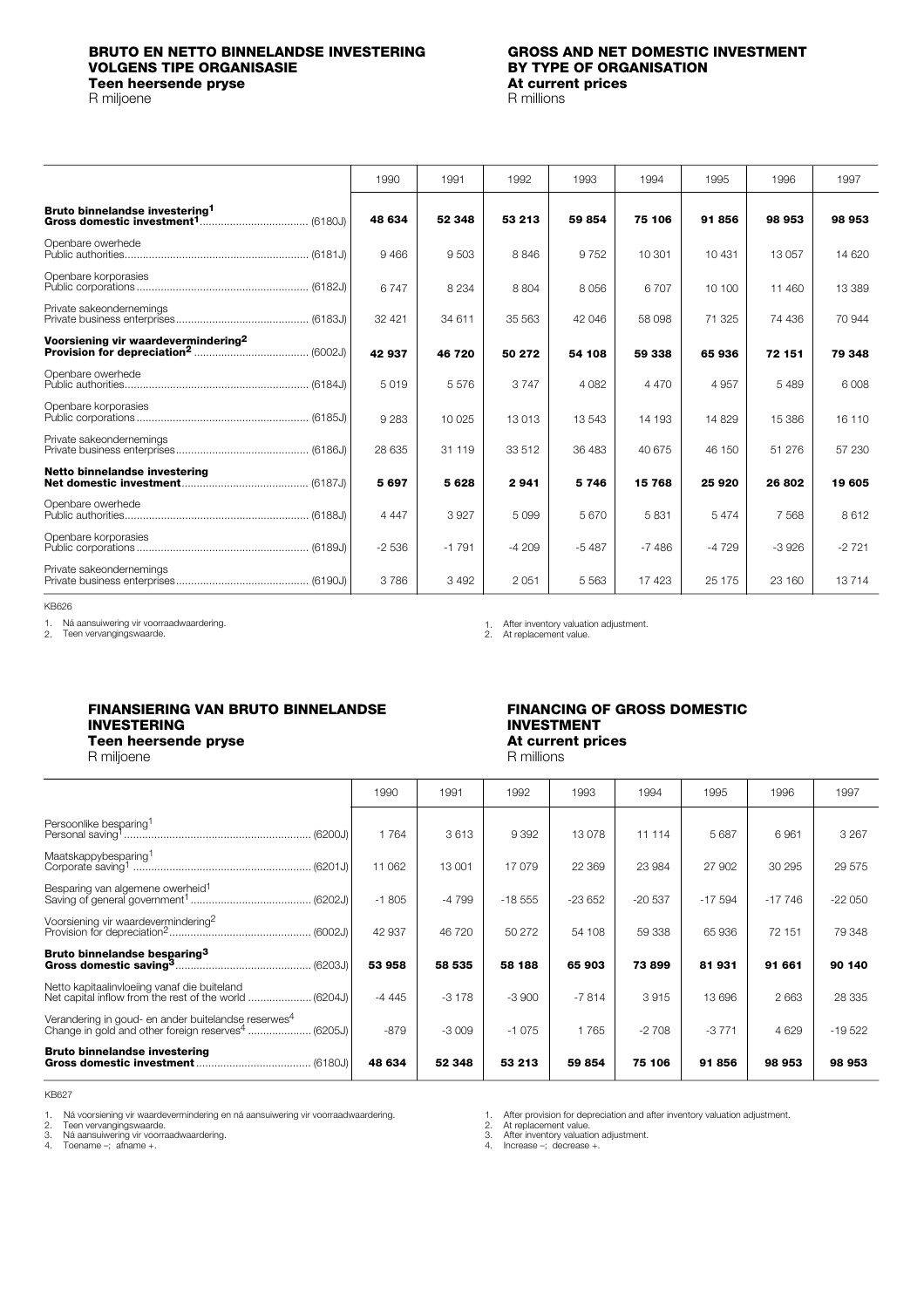# <span id="page-21-0"></span>**NASIONALE BESKIKBARE INKOME EN NATIONAL DISPOSABLE INCOME AND Teen heersende pryse At current prices and at all and prices and prices are prices at a price prices and prices are prices at a price**  $\mathbb{R}$  **millions**

R miljoene

# **APPROPRIATION**<br>At current prices

|                                                                                                                        | 1990    | 1991    | 1992    | 1993    | 1994    | 1995    | 1996    | 1997    |
|------------------------------------------------------------------------------------------------------------------------|---------|---------|---------|---------|---------|---------|---------|---------|
| Vergoeding van werknemers                                                                                              | 147 615 | 168 393 | 190 003 | 210 565 | 231 630 | 258 345 | 285 089 | 312 420 |
| min Netto vergoeding aan nie-inwoners betaal<br><b>less</b> Net remuneration paid to non-residents  (6210J)            | 2 804   | 2446    | 2 3 4 9 | 2 2 8 7 | 2 1 1 7 | 1401    | 1556    | 1589    |
| <b>Vergoeding van inwoners</b>                                                                                         | 144811  | 165 947 | 187 654 | 208 278 | 229 513 | 256 944 | 283 533 | 310831  |
| Netto bedryfsurplus <sup>1</sup>                                                                                       | 56 763  | 63 0 24 | 68 810  | 81 276  | 94 124  | 106 591 | 126 817 | 137 789 |
| Voorsiening vir waardevermindering <sup>2</sup>                                                                        | 42 937  | 46 720  | 50 272  | 54 108  | 59 338  | 65936   | 72 151  | 79 348  |
| Bruto bedryfsurplus                                                                                                    | 99 700  | 109 744 | 119 082 | 135 384 | 153 462 | 172 527 | 198 968 | 217 137 |
| min Netto faktorbetalings vir nie-arbeidsdienste aan die<br>buiteland                                                  |         |         |         |         |         |         |         |         |
| <b>less</b> Net factor payments for non-labour services to the                                                         | 8726    | 7064    | 6796    | 7 172   | 7072    | 9556    | 12 500  | 13 556  |
| <b>Bruto nasionale bedryfsurplus</b>                                                                                   | 90 974  | 102 680 | 112 286 | 128 212 | 146 390 | 162 971 | 186 468 | 203 581 |
| Bruto nasionale produk teen faktorkoste                                                                                | 235 786 | 268 628 | 299 940 | 336 491 | 375 902 | 419 917 | 470 000 | 514 413 |
| Indirekte belasting                                                                                                    | 33 049  | 36 301  | 38 479  | 45 643  | 53 153  | 59823   | 65 508  | 72 027  |
| min Subsidies                                                                                                          | 4 3 0 4 | 4 3 6 4 | 5799    | 9 3 9 3 | 7 1 5 7 | 6081    | 6824    | 6726    |
| Bruto nasionale produk teen markpryse<br>Gross national product at market prices  (6016J)                              | 264 531 | 300 565 | 332 620 | 372 741 | 421898  | 473 659 | 528 684 | 579 714 |
| Netto lopende oordragte ontvang van die buiteland<br>Net current transfers received from the rest of the world (6017J) | 185     | 202     | 300     | 429     | 160     | 120     | $-313$  | $-501$  |
| min Resposaansuiwering                                                                                                 | $-1474$ | $-2495$ | -4732   | $-4275$ | $-1926$ | $-171$  | $-4642$ | $-4577$ |
| Bruto nasionale beskikbare inkome                                                                                      | 266 190 | 303 262 | 337 652 | 377 445 | 423 984 | 473 950 | 533 013 | 583790  |
| Aanwending van beskikbare inkome<br>Appropriation of disposable income                                                 |         |         |         |         |         |         |         |         |
| Private verbruiksbesteding                                                                                             | 159 530 | 183 558 | 209 387 | 231 756 | 259 743 | 295 227 | 330 860 | 366 688 |
| Verbruiksbesteding deur die algemene owerheid<br>Consumption expenditure by general government (6008J)                 | 52 702  | 61 169  | 70 077  | 79 786  | 90 342  | 96 792  | 110 492 | 126 962 |
| Bruto binnelandse besparing                                                                                            | 53 958  | 58 535  | 58 188  | 65 903  | 73 899  | 81 931  | 91 661  | 90 140  |

KB628

1. Ná voorsiening vir waardevermindering en ná aansuiwering vir voorraadwaardering.<br>2. Teen vervangingswaarde.

1. After provision for depreciation and after inventory valuation adjustment.<br>2. At replacement value.

## **NASIONALE PRODUK EN BESPARING<br>
Uitgesoekte poste<br>
Selected items<br>
Selected items Uitgesoekte poste Selected items**

## R miljoene

|                                                                                      |                |                 | 1996    |         |         | 1997    |         |         |         |         |
|--------------------------------------------------------------------------------------|----------------|-----------------|---------|---------|---------|---------|---------|---------|---------|---------|
|                                                                                      | 0 <sub>1</sub> | 02              | 03      | 04      | 1996    | 01      | 02      | 03      | 04      | 1997    |
| Bruto nasionale produk teen markpryse                                                | 123 374        | 130 052         | 134 727 | 140 531 | 528 684 | 136 428 | 142 627 | 146 749 | 153 910 | 579 714 |
| Reële bruto nasionale produk (teen 1990-pryse)                                       | 70 475         | 72 038          | 73 155  | 74 897  | 290 565 | 71 715  | 73 666  | 73 661  | 75 245  | 294 287 |
| Bruto binnelandse besparing                                                          | 19 4 85        | 23 4 69         | 27 004  | 21 703  | 91 661  | 19 222  | 23 371  | 24 931  | 22 616  | 90 140  |
| Seisoensinvloed uitgeskakel, teen jaarkoerse<br>Seasonally adjusted, at annual rates |                |                 |         |         |         |         |         |         |         |         |
| Bruto nasionale produk teen markpryse                                                | 502 621        | 526 215         | 541 231 | 544 669 | 528 684 | 556 990 | 577 384 | 590 569 | 593 913 | 579 714 |
| Reële bruto nasionale produk (teen 1990-pryse)                                       |                | 285 328 291 134 | 292 463 | 293 335 | 290 565 | 291 622 | 296 294 | 294 320 | 294 912 | 294 287 |
| Bruto binnelandse besparing                                                          | 88 502         | 90 740          | 95 391  | 92 011  | 91 661  | 90 569  | 92 172  | 89 2 25 | 88 594  | 90 140  |

KB634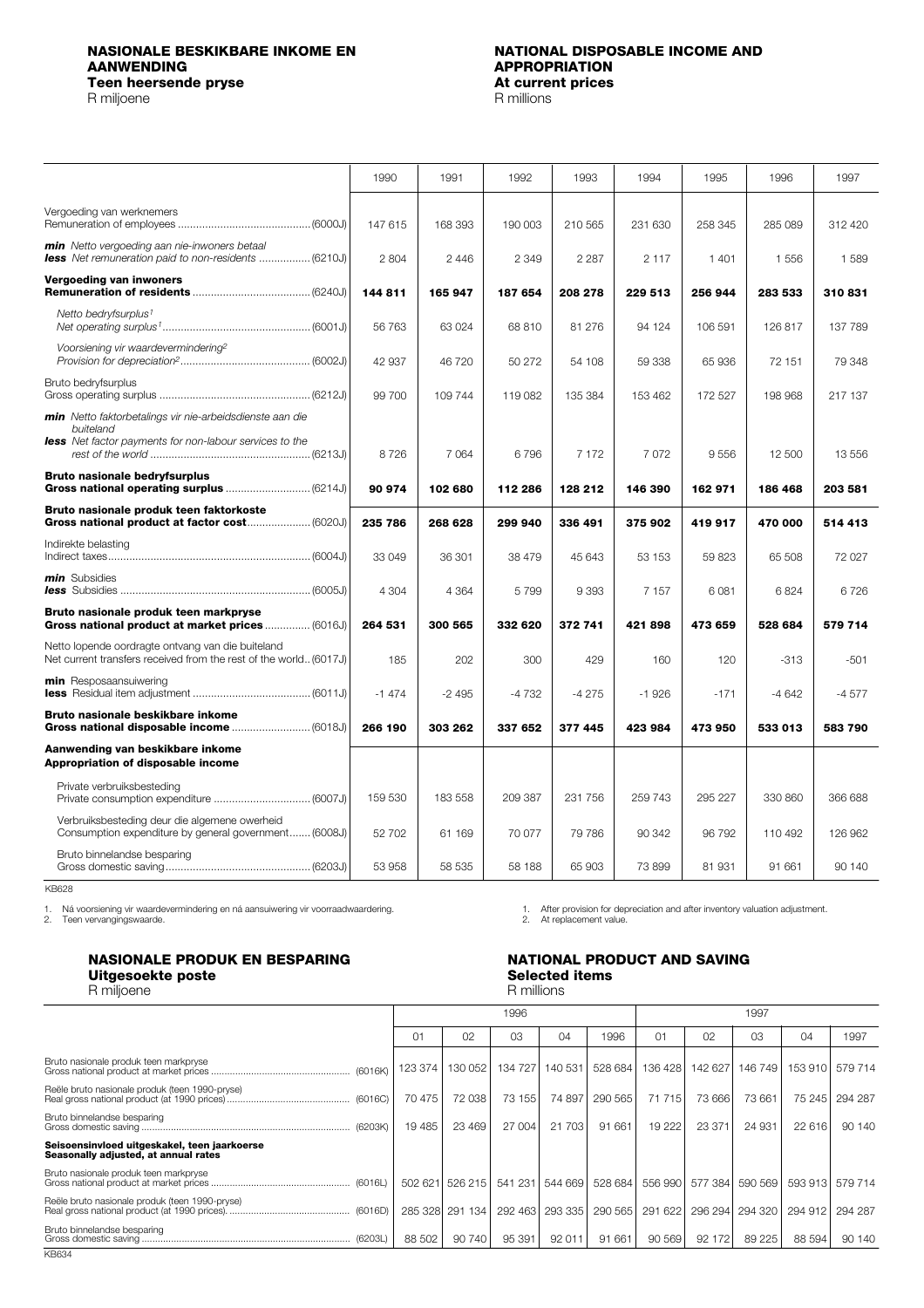## <span id="page-22-0"></span>**LOPENDE INKOME EN UITGAWE VAN CURRENT INCOME AND EXPENDITURE OF GEÏNKORPOREERDE SAKEONDERNEMINGS INCORPORATED BUSINESS ENTERPRISES Teen heersende pryse At current prices and at a set of the prices of the prices of the prices of the prices of the prices of the prices of the prices of the prices of the prices of the prices of the prices of the prices**

R miljoene

|                                         | 1990    | 1991    | 1992    | 1993    | 1994    | 1995     | 1996    | 1997    |
|-----------------------------------------|---------|---------|---------|---------|---------|----------|---------|---------|
| Bedryfsurplus <sup>1</sup>              | 35 434  | 37 419  | 41 274  | 46 196  | 54 464  | 62 214   | 76 338  | 84 296  |
| Inkome uit eiendom ontvang              | 60 838  | 65 934  | 67081   | 65 668  | 69 427  | 85 990   | 103 328 | 119 905 |
| Rente                                   | 52 450  | 57 654  | 59 251  | 58 051  | 61 756  | 77 444   | 94 169  | 109 592 |
| Dividende                               | 8 1 1 0 | 7977    | 7 501   | 7 2 5 8 | 7 2 7 5 | 8096     | 8658    | 9755    |
| Huur en tantièmes                       | 278     | 303     | 329     | 359     | 396     | 450      | 501     | 558     |
| Totale inkome <sup>1</sup>              | 96 272  | 103 353 | 108 355 | 111 864 | 123891  | 148 204  | 179 666 | 204 201 |
| Inkome uit eiendom betaal               | 69 25 2 | 76 038  | 78697   | 76 340  | 84 744  | 103 444  | 124 862 | 147 341 |
| Rente                                   | 53 736  | 61 189  | 63910   | 59 643  | 66 157  | 82 2 2 8 | 99 438  | 118 583 |
| Dividende                               | 13 623  | 13 182  | 13 194  | 15 038  | 16884   | 19510    | 23 632  | 26 837  |
| Huur en tantièmes                       | 1893    | 1 6 6 7 | 1 5 9 3 | 1659    | 1 7 0 3 | 1 706    | 1792    | 1921    |
| Direkte belastings                      | 15 2 84 | 13547   | 11 985  | 12516   | 14 45 6 | 15 760   | 23 229  | 25 852  |
|                                         | 168     | 187     | 208     | 228     | 263     | 292      | 328     | 368     |
| Lopende oordragte aan algemene owerheid | 155     | 228     | 204     | 207     | 210     | 489      | 596     | 660     |
| Lopende oordragte aan buiteland         | 351     | 352     | 182     | 204     | 234     | 317      | 356     | 405     |
| <b>Totale uitgawe</b>                   | 85 210  | 90 352  | 91 276  | 89 495  | 99 907  | 120 302  | 149 371 | 174 626 |
| Maatskappybesparing <sup>1</sup>        | 11 062  | 13 001  | 17079   | 22 369  | 23 984  | 27 902   | 30 295  | 29 575  |

KB629

1. Ná voorsiening vir waardevermindering en ná aansuiwering vir voorraadwaardering. 1. After provision for depreciation and after inventory valuation adjustment.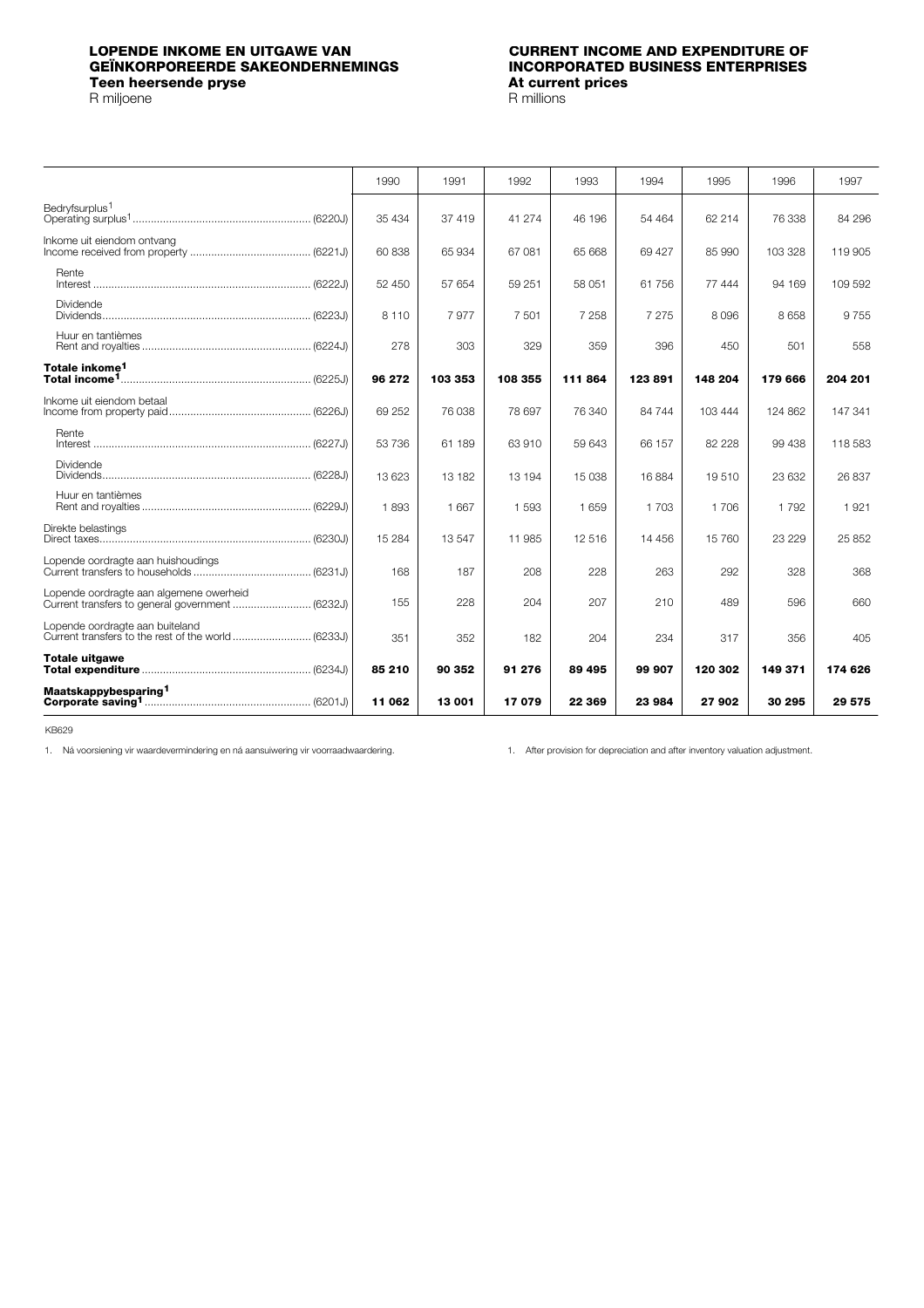### <span id="page-23-0"></span>**PERSOONLIKE INKOME EN UITGAWE1 PERSONAL INCOME AND EXPENDITURE1**

R miljoene

# **Teen heersende pryse At current prices**<br> **A** millioene **A** millions

|                                                                                                                   | 1990    | 1991    | 1992    | 1993    | 1994    | 1995    | 1996    | 1997    |
|-------------------------------------------------------------------------------------------------------------------|---------|---------|---------|---------|---------|---------|---------|---------|
| Vergoeding van werknemers <sup>2</sup>                                                                            | 144 811 | 165 947 | 187 654 | 208 278 | 229 513 | 256 944 | 283 533 | 310831  |
| Inkome uit eiendom <sup>3</sup>                                                                                   | 30 367  | 39 503  | 48826   | 57 585  | 69 203  | 75 651  | 91 141  | 103 359 |
| Lopende oordragte ontvang van algemene owerheid<br>Current transfers received from general government  (6257J)    | 9 7 2 7 | 10534   | 16 002  | 16 058  | 17094   | 20 4 98 | 22 283  | 23 430  |
| Lopende oordragte ontvang van geïnkorporeerde<br>sakeondernemings<br>Current transfers received from incorporated | 168     | 187     | 208     | 228     | 263     | 292     | 328     | 368     |
| Oordragte ontvang van die buiteland<br>Transfers received from the rest of the world (6243J)                      | 399     | 415     | 404     | 604     | 512     | 590     | 676     | 770     |
| Lopende inkome                                                                                                    | 185 472 | 216 586 | 253 094 | 282 753 | 316 585 | 353 975 | 397 961 | 438 758 |
| <b>min</b> Direkte belastings                                                                                     | 23 831  | 28 961  | 33899   | 37 451  | 45 054  | 51974   | 58 801  | 67 129  |
| Persoonlike beskikbare inkome <sup>4</sup>                                                                        | 161 641 | 187 625 | 219 195 | 245 302 | 271 531 | 302 001 | 339 160 | 371 629 |
| min Private verbruiksbesteding                                                                                    | 159 530 | 183 558 | 209 387 | 231 756 | 259 743 | 295 227 | 330 860 | 366 688 |
| min Lopende oordragte aan algemene owerheid<br><b>less</b> Current transfers to general government (6252J)        | 214     | 316     | 285     | 289     | 293     | 682     | 831     | 920     |
| min Oordragte aan die buiteland                                                                                   | 133     | 138     | 131     | 179     | 381     | 405     | 508     | 754     |
| Persoonlike besparing <sup>4</sup>                                                                                | 1764    | 3613    | 9 3 9 2 | 13078   | 11 114  | 5687    | 6961    | 3 2 6 7 |

KB630

# **Uitgesoekte poste Selected items**

## R miljoene

# **PERSOONLIKE INKOME EN UITGAWE1 PERSONAL INCOME AND EXPENDITURE1**

|                                                                                      |                |                | 1996            |         |         | 1997    |         |         |                 |                |
|--------------------------------------------------------------------------------------|----------------|----------------|-----------------|---------|---------|---------|---------|---------|-----------------|----------------|
|                                                                                      | 0 <sub>1</sub> | O <sub>2</sub> | O <sub>3</sub>  | 04      | 1996    | 01      | 02      | 03      | 04              | 1997           |
| Vergoeding van werknemers <sup>2</sup>                                               | 66 326         | 68 828         | 232<br>71       | 77 147  | 283 533 | 73079   | 75 592  | 78 041  |                 | 84 119 310 831 |
| Persoonlike beskikbare inkome <sup>4</sup>                                           | 77 083         | 88 200         | 87 860          | 86 017  | 339 160 | 87 121  | 96 997  | 95 535  | 91 976          | 371 629        |
| Persoonlike besparing <sup>4</sup>                                                   | 376            | 7 3 9 1        | 4629            | $-6435$ | 6961    | 316     | 6437    | 3478    | $-7964$         | 3 2 6 7        |
| Seisoensinvloed uitgeskakel, teen jaarkoerse<br>Seasonally adjusted, at annual rates |                |                |                 |         |         |         |         |         |                 |                |
| Vergoeding van werknemers <sup>2</sup>                                               |                |                | 281 745 287 934 | 292 902 | 283 533 | 299 165 | 309 074 | 315 589 | 319 496 310 831 |                |
| Persoonlike beskikbare inkome <sup>4</sup>                                           |                |                |                 | 353 813 | 339 160 | 363 198 | 368 957 | 375 360 | 379 001         | 371 629        |
| Persoonlike besparing <sup>4</sup>                                                   | 7019           | 7 385          | 7873            | 5 5 6 7 | 6961    | 5 2 1 5 | 3421    | 2 5 0 6 | 926             | 3 2 6 7        |

KB631

2. 3.

waardering. Ná voorsiening vir waardevermindering en ná aansuiwering vir voorraadwaardering. 4.

The data in this table refer to private households(including pension and provident funds and<br>long-term insurance funds) and private non-profit institutions (e.g. churches, welfare organisa-<br>tions and sports clubs) that ren 1.

2. 3.

After adjustment for net remuneration paid to non-residents.<br>Income from property consists of dividend receipts; interest receipts less interest payments;<br>rent receipts less maintenance cost, mortgage interest and provisio

After provision for depreciation and after inventory valuation adjustment. 4.

Die gegewens in hierdie tabel het betrekking op private huishoudings (insluitende pensioen-<br>en voorsorgfondse en langtermynversekeringsfondse) en private nie-winssoekende instellings<br>(bv. kerke, welsynsorganisasies en spor 1.